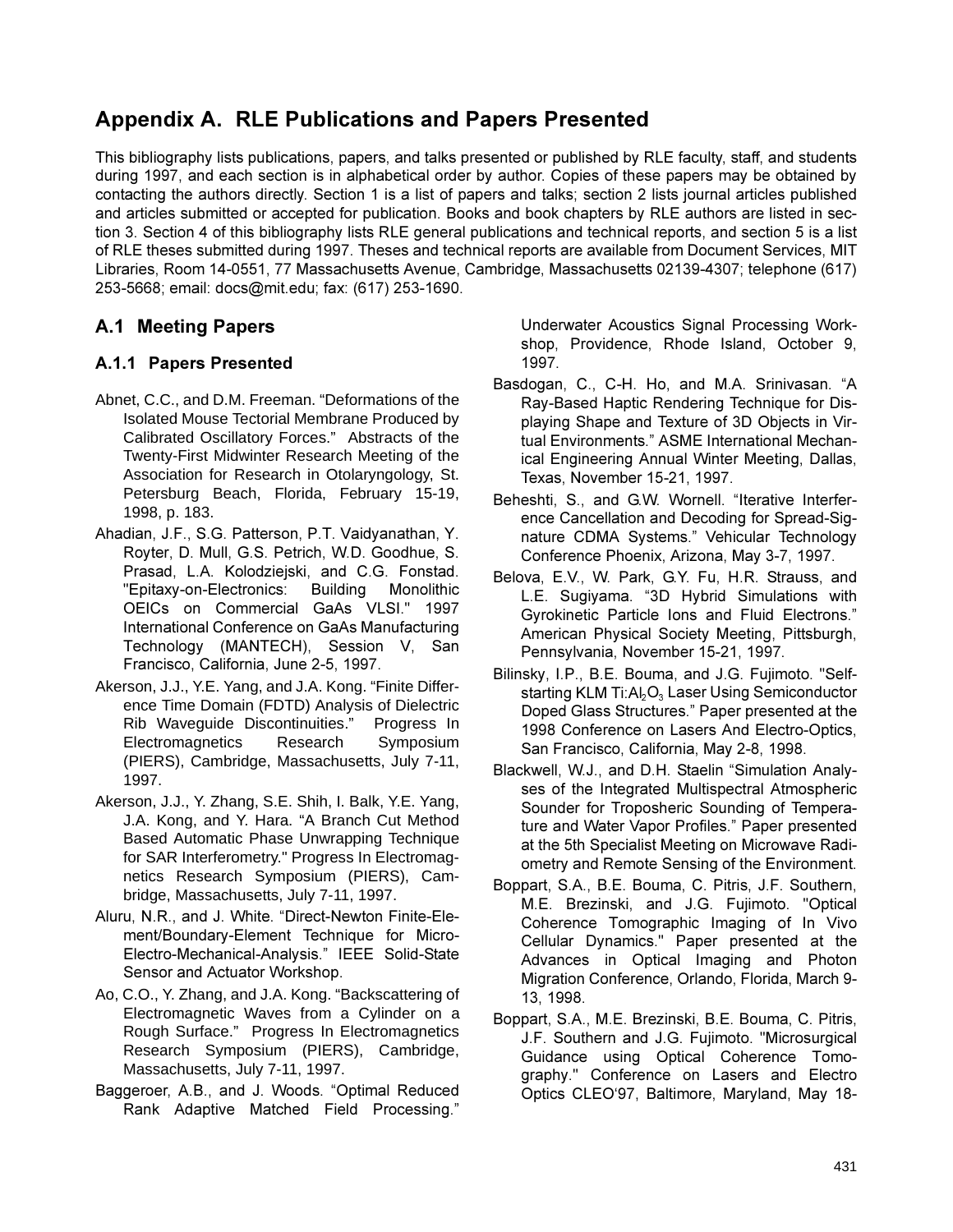23, 1997, paper CWD2.

- Boppart, S.A., J.M. Herrmann, C. Pitris, B.E. Bouma, G.J. Tearney, M.E. Brezinski, and J.G. Fujimoto. "Interventional Optical Coherence Tomography for Surgical Guidance." Submitted for presentation at the Conference on Lasers and Electro Optics, CLEO98, San Francisco, California, May 1998.
- Bouma, B.E., G.J. Tearney, S.A. Boppart, B. Golubovic, I.P. Bilinsky, and J.G. Fujimoto. "Mode Locked Solid State Laser Sources for Optical Tomography." Coherence Domain Optical Methods in Biomedical Science and Clinical Applications, BIOS 97 International Biomedical Optics Symposium, SPIE, February 8-14, 1997, San Jose, California.
- Brezinski, M.E., B.E. Bouma, S.A. Boppart, C. Pitris, J.F. Southern, and J.G. Fujimoto. "In Vivo High Resolution Imaging of Gastrointestinal Tissue using Optical Coherence Tomography." Paper presented at the Annual Meeting of the American Society for Gastrointestinal Endoscopy at Digestive Disease Week, Washington, D.C., May 11-14, 1997.
- Brezinski, M.E., J.M. Herrmann, C. Pitris, B.E. Bouma, S.A. Boppart, J.F. Southern, J.G. Fujimoto. "Ultrahigh Resolution Imaging of Normal and Osteoarthritic Cartilage Microstructure." Poster presentation, American College of Rheumatology National Scientific Meeting, Washington, D.C., November 8-12, 1997.
- Brezinski, M.E., C. Pitris, S.A. Boppart, G.J. Tearney, J.F. Southern, and J.G. Fujimoto. "Micron Scale Optical Biopsy with Optical Coherence Tomography." Submitted for presentation to ASCO Annual Meeting, Denver, Colorado, May 17-20, 1997.
- Brezinski, M.E., G.J. Tearney, S.A. Boppart, B. Bouma, E.A. Swanson, J.F. Southern, and J.G. Fujimoto. "In Vivo Imaging with Optical Coherence Tomography." American College of Cardiology 46th Annual Scientific Session, Anaheim, California, March 16-19, 1997.
- Brezinski, M.E., G.J. Tearney, S.A. Boppart, B.E. Bouma, N.J. Weissman, C. Pitris, J.G. Fujimoto. "Micron Scale Catheter Based In Vivo and In Vitro Imaging with Optical Coherence Tomography." Oral presentation, Transcatheter Cardiovascular Therapeutics, Washington, D.C., September 24-28, 1997.
- Brothers, L.R., and N.C. Wong. "Dispersion Compensation of a Terahertz-span Optical Frequency Comb Generator." CLEO/QELS Conference on Lasers and Electro-Optics/Quantum Electronics and Laser Science Baltimore, Maryland, May 18-23, 1997.
- Caputo, P., A.E. Duwel, T.P. Orlando, A.V. Ustinov, N.C.H. Lin, and S.P. Yukon. "Experiments with Triangular Arrays of Josephson Junctions." ISEC, Berlin, 1997.
- Chandrakasan, A., I.Y. Yang, C. Vieri, and D.A. Antohiadis. "Design Consideration and Tools for Lowvoltage Digital System Design." IEEE/AMC Design Automation Conference.
- Chen, H., J. Kuo, K. Poort, K. Stevens, and M. Chen. "Application of Acoustic Models of Speech Production to Disordered Speech." Acoustical Society of America 134th Meeting, San Diego, CA, November 29-December 4, 1997.
- Chernikov, S.V., J.R. Taylor, V.P. Gapontsev, B.E. Bouma, and J.G. Fujimoto. "A 75-nm, 30-mW Superfluorescent Ytterbium Fiber Source Operating Around 10.6 mm." Conference on Lasers and Electro Optics CLEO '97, Baltimore, Maryland, May 18-23, 1997, paper CTuG8.
- Cherukupally, S.R., S.N. Merchant, and J.J. Rosowski. "Correlations between Stapes Pathology and Conductive Hearing Loss in Otosclerosis." Abstracts of the 20th Midwinter Research Meeting of the Association for Research in Otolaryngology, St. Petersburg Beach, Florida, February 2-6, 1997, p. 66.
- Choi, J.-Y., E. Chuang, D. Gow, K. Kwong, S. Shattuck-Hufnagel, K. Stevens, and Y. Zhang. "Labeling a Speech Database with Landmarks and Features." Acoustical Society of America 134th Meeting, San Diego, California, November 29-December 4, 1997.
- Coker, J.G. M.R. Hee, C.A. Puliafito, J.C. Szwartz, J.S. Duker, E. Reichel, J.S. Schuman, E.A. Swanson, and J.G. Fujimoto. "Prognosis and Anatomic Outcome of Macular Hole Surgery Assessed by Optical Coherence Tomography." Association for Research in Vision and Ophthalmology Annual Meeting, Fort Lauderdale, Florida, May 11-16, 1997, paper 3455-B56.
- Coppo, L., L. Guerriero, J. Johnson, J.A. Kong, G. Macelloni, F. Marzana, J. Noll, P. Pampaloni, N. Pierdicca, D. Solimini and Y. Zhang. "A Physical Model for Ocean Wind Measurements by Means of Radiopolarimetry." Paper presented at Fifth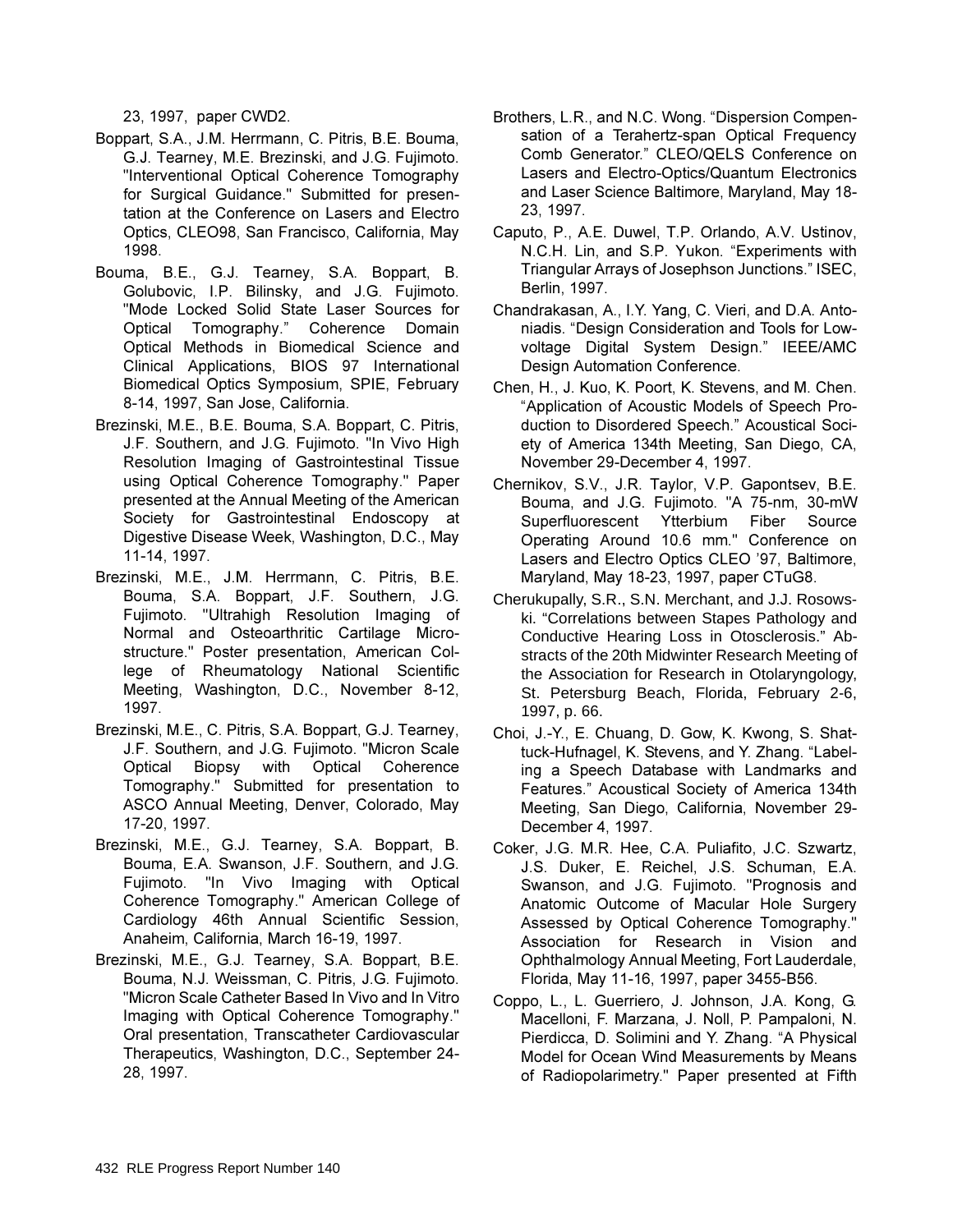Specialist Meeting on Microwave Radiometry and Remote Sensing of the Environment.

- Costa, J.P., M. Chou, and L.M. Silveira. "Efficient Techniques for Accurate Modeling and Simulation of Substrate Coupling in Mixed-Signal ICs." Design, Automation and Test in Europe, Exhibition and Conference (DATE '98), Paris, France, February 1998.
- de Lange, G., Q. Hu, H. Huang, and A. W. Lichtenberger. "Development of a 170-210 GHz 3x3 Micromachined SIS Imaging Array." Paper presented at the 8th International Symposium on Terahertz Technology, Cambridge. Space Massachusetts, March 1997; published in the symposium proceedings, pp. 518, 1998. Also presented at the 20th ESTEC Antenna Workshop on Millimeter Wave Antenna Technology and Antenna Measurements. Noordwijk, the Netherlands, June 18-20. 1997; to be published in the workshop proceedings.
- Del Frante, F., and L. Wang. "Vegetation Biomass Estimation from SAR Data using a Neural network Algorithm." Paper Presented at 11th Runione Nazionale di Electromagnetismo, Firenze, Italia, 1997.
- Delgutte, B., B.M. Hammond, and P.A. Cariani. "Neural Coding of the Temporal Envelope of Speech: Relation to Modulation Transfer Functions." Abstracts of the 20th Midwinter Research Meeting of the Association for Research in Otolaryngology, St. Petersburg Beach, Florida, February 2-6, 1997, p. 191.
- DiFranco, D.E., G.L. Beauregard, and M.A. Srinivasan. "The Effect of Auditory Cues on the Haptic Perception of Stiffness in Virtual Environments." **ASME** International Mechanical Engineering Meeting Annual Winter, Dallas, Texas, November 15-21, 1997.
- Ding, K.H., Y.E. Yang, S.E. Shih and J.A. Kong. "Calculation of Effective Dielectric Constants and Attenuation Rates for Densely Packed Systems with Multi-component Adhesive Spheres." Paper Presented at the Adhesive Society Meeting, Myrtle Beach, South Carolina.
- Floury, N., T. LeToan, T. Castel, A. Beaudoin, J.F. Barczi, Y. Caraglio, and J.A Kong. "On The Coupling Of Rt Model To Tree Growth Modeling: Modeling Of Forest Backscatter." IEEE IGARSS, Singapore, August 1997.
- Fonstad, C.G., Jr., J.F. Ahadian, S.G. Patterson, P.T. Vaidyanathan, Y. Royter, G.S. Petrich. L.A. Kolodziejski, W.D. Goodhue, and S. Prasad.

"Epitaxy-on-Electronics: Monolithic Integration of Heterostructure Devices on Commercially-Processed Gallium Arsenide Integrated Circuits." Materials Research Society 1997 Spring Meeting, Symposium C: Processing of Compound Semiconductors for High-Speed Devices, Invited Paper, San Francisco, California, April 1, 1997 (abstract only).

- Fonstad, C.G., Jr., J.F. Ahadian, S.G. Patterson, P.T. Vaidyanathan, Y. Royter, G.S. Petrich, L.A. Kolodziejski, and S. Prasad. "Epitaxy-on-Electronics Enhancement of GaAs IC Performance with Monolithic Optical and Quantum-Effect Devices." 1997 Advanced Workshop on Frontiers in Electronics (WOFE '97) Proceedings, Tenerife, Spain, January 6-11, 1997, pp. 27-30, invited paper.
- Foresi, J.S., B. Little, G. Steinmeyer, E. Thoen, S. Chu, H. Haus, E. Ippen, L. Kimerling, and W. Greene. "Si/SiO2 Micro-Ring Resonator Optical Add/Drop Filters." CLEO/QELS Conference on Lasers and Electro-Optics/Quantum Electronics and Laser Science Baltimore, Maryland, May 17-23, 1997.
- Freeman, D.M., and C.C. Abnet. "Mechanical Properties of the Isolated Mouse Tectorial Membrane." Association for Research in Otolaryngology, St. Petersburg, Florida, February 2-6, 1997.
- Freeman. D.M., and C.Q. Davis. "Using Video Microscopy to Measure 3D Cochlear Motions with Nanometer Precision." Association for Research in Otolaryngology, St. Petersburg, Florida, February 2-6, 1997.
- Fujimoto, J.G. "Optical Coherence Tomography for Biomedical Imaging." International Topical Workshop on Contemporary Photonic Technologies, Tokyo, Japan, January 11-15, 1998, invited talk.
- Fujimoto, J.G., B.E. Bouma, G.J. Tearney, S.A. Boppart, C. Pitris, J. Herrmann, E.A. Swanson, J.F. Southern, and M.E. Brezinski. "Optical Coherence Tomography for Biomedical Imaging and Diagnostics." International Conference on Optical Fiber Sensors, Norfolk, Virginia, October 27-29.1997.
- Fujimoto, J.G., B.E. Bouma, G.J. Tearney, S.A. Boppart, C. Pitris, J.F. Southern, and M.E. Brezinski. "High Speed and High Resolution Optical Coherence Tomography using Femtosecond Lasers." Conference on Lasers and Electro Optics CLEO'97, Baltimore, Maryland, May 18-23, 1997, invited paper.
- Fujimoto, J.G., G.J. Tearney, S.A. Boppart, C. Pitris,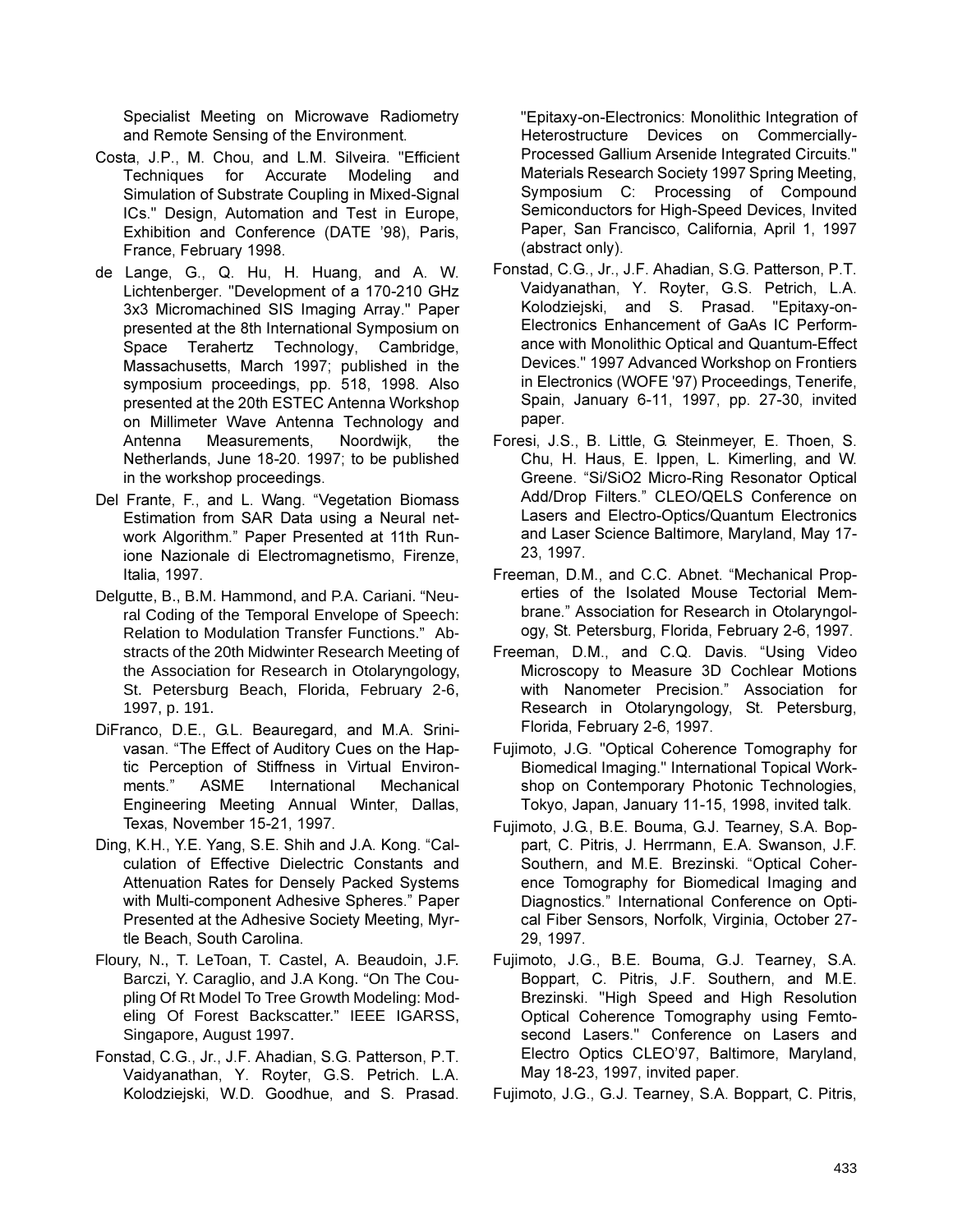and B.E. Bouma. "High Speed High Resolution Optical Coherence Tomography for Optical Biopsy." LASERmed 97, 13th International Congress Laser Medicine, Munich, Germany, June 18-20, 1997.

- Fujimoto, J.G., G.J. Tearney, S.A. Boppart, C. Pitris, B.E. Bouma, J. Herrmann, J.F. Southern, and M.E. Brezinski. "Optical Coherence Tomographic in Medicine." Fifth Congress of the International Society for Skin Imaging, Vienna, Austria, September 25-27, 1997, invited talk.
- Fuilmoto, J.G., G.J., Tearney, S.A. Boppart, C. Pitris. B.E. Bouma, J.F. Southern, and M.E. Brezinski. "High Speed High Resolution Optical Coherence Tomography for Optical Biopsy." 13th International LASERmed Conference, Munich, Germany, May 31-June 13, 1997.
- Fujimoto, J.G., G.J. Tearney, S.A. Boppart, C. Pitris, B.E. Bouma, J.F. Southern, and M.E. Brezinski. "High Speed and High Resolution Optical Coherence Tomography." Engineering Foundation Conference on Advances in Optical Technology for Medicine and Surgery, Salt Lake City, Utah, July 11-23, 1997.
- Fujimoto, J.G., G. Tearney, S. Boppart, C. Pitris, B. Bouma, J. Southern, and M. Brezinski. "New Techniques for High Resolution and High Speed Optical Coherence Tomography." New York Academy of Sciences and the Center for Advanced Technology at CUNY on Advances in Optical Biopsy and Optical Mammography, April 24-25, 1997, New York, New York.
- Goodberlet. J. "Spatial-Phase-Locked Electron-Beam Lithography." Electronics and Electrical Engineering Seminar, Auckland, New Zealand, July 1997.
- Goodberlet, J., J. Ferrera, M. Farhoud, V.Z. Chan, and H.I. Smith. "Spatial-Phase-Locked Electron-Beam Lithography in One Dimension Using an External Analog Delay-Locked Loop." Tenth International Microprocesses and Nanotechnology Conference, Nagoya, Japan, July 1997.
- Graf, I., and L.D. Braida. "Simulating the Effects of Sensorineural Hearing Loss." NIH Sponsored Hearing Air Research and Development Conference, Bethesda, Maryland, September 21-24, 1997.
- Greenberg, J.E., P.M. Zurek, W.M. Rabinowitz, M. Brantley, and A.R. Brughera. "Program of Hearing Aid Device Development: Algorithms." Second Biennial Hearing Aid Research and Development Conference, National Institutes of

Health, Bethesda, Maryland, 1997.

- Hadjiviannis, G., S. Hanono, and S. Devadas. "ISDL: An Instruction Set Description Language for Retargetability Abulated S-parameter Data." Design Automation Conference 34th, Anaheim, California, June 6-11, 1997.
- Haus, H.A. and E.P. Ippen. "Mode-locked Fiber Ring Lasers." Optical Society of America Meeting on Ultrafast Electronics and Optoelectronics, Incline Village, Nevada, March 17-19, 1997.
- Herrmann, J.M., S.A. Boppart, B.E. Bouma, G.J. Tearney, C. Pitris, M.E. Brezinski, and J.G. Fujimoto. "Real Time Imaging of Laser Intervention with Optical Coherence Tomography." Paper presented at the Advances in Optical Imaging and Photon Migration Conference, Orlando, Florida, March 9-13, 1998.
- Herrmann, J.M., C. Pitris, B.E. Bouma, S.A. Boppart. J.G. Fujimoto, and M.E. Brezinski. "Two and Three Dimensional Imaging of Normal and Osteoarthritic Cartilage Microstructure with Optical Coherence Tomography." Paper presented at the Advances in Optical Imaging and Photon Migration Conference, Orlando, Florida, March 9-13, 1998.
- Hu, Q. "High-frequency Dynamics of Antennacoupled Mesoscopic Devices." Paper presented at the 1997 American Physical Society March meeting, Kansas City, Missouri, March 1997, invited paper.
- Hu, Q. "High-frequency Studies of Quantum-effect Devices." IBM Research Center, Yorktown Heights, New York, 1997.
- Hu. Q. "Terahertz Laser Based on Intersubband Transition." Advanced Heterostructure Transistors Conference.
- Hu, Q., B. Xu, and M.R. Melloch. "Intersubband Terahertz Emitters." Paper presented at the International Workshop on Intersubband Transitions in Quantum Wells: Physics and Devices, Tainan, Taiwan, December 1997. (Invited paper delivered by  $H.C.$  Liu.)
- Huang, G.T., J.J. Rosowski, B.R. Cranston, and W.T. Peake. "Middle-ear Cavity Structure and Function in Bobcat (Lynx rufus)." Abstracts of the Twentieth Midwinter Research Meeting of the Association for Research in Otolaryngology, St. Petersburg Beach, Florida, February 2-6, 1997, p. 140.
- Huang, L.N., J.S. Schuman, T.P. Kloizman, L. Pieroth, N. Wang, M.R. Hee, J.G. Coker, C.A. Puliafito, J.G. Fujimoto, and E.A. Swanson. "The Comparison of Nerve Fiber Layer Thickness in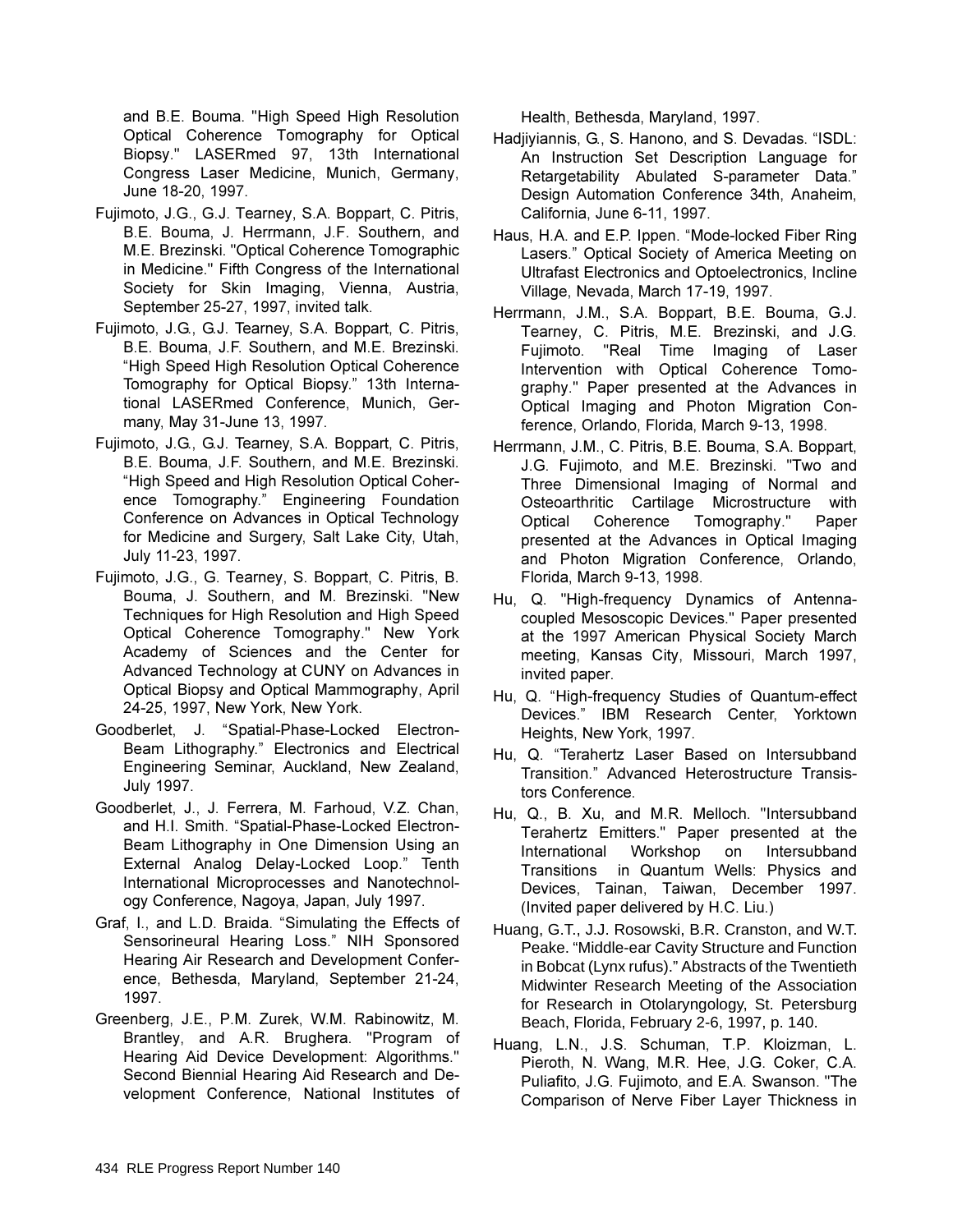Glaucomatous Monkey Eyes Measured by Optical Coherence Tomography." Association for Research in Vision and Ophthalmology Annual Meeting, Fort Lauderdale, Florida, May 11-16, 1997, paper 3913-B514.

- Ippen, E.P. "Recent Advances in Femtosecond Optics." Physics of Quantum Electronics, Snowbird, Utah, January 13-15, 1997.
- Joannopoulos, J. "The Nature of a Wet Electron." American Physical Society Meeting Kansas City. Missouri. March 17-21, 1997.
- Johnson, J.T., R.T. Shin, J.A. Kong, L. Tsang, and J. Edson. "A Method of Moments Model for VHF Propagation." IEEE AP-S International Symposium and URSI Radio Science Meeting.
- Kalluri, S., and Delgutte, B. "An Electrical Circuit Model for Cochlear Nucleus Onset Responders." Abstracts of the 20th Midwinter Research Meeting of the Association for Research in Otolaryngology, St. Petersburg Beach, Florida, February 2-6, 1997, p. 114.
- Ketterle, W. "Bose-Einstein Condensation in Trapped Atomic Na." American Physical Society Meeting, Kansas City, Missouri, March 17-21, 1997.
- Ketterle, W. "Bose-Einstein Condensation in Trapped Atomic Na." German Physical Society Meeting Munich, Germany, March 1997.
- Ketterle, W. "Bose-Einstein Condensation in a Weakly Interacting Gas - Basics and Recent Results." Physics of Quantum Electronics, Snowbird, Utah, January 13-15, 1997, invited plenary talk.
- Ketterle, W. "Observation of Bose-Einstein Condensation in a Gas of Sodium Atoms." Workshop on Collective Effects in Ultracold Atomic Gases, Les Houches.
- Ketterle. W. "Observation of Bose-Einstein Condensation in Ultracold Atomic Gases." Fifteenth General Conference of the Condensed Matter Division of the European Physical Society.
- Ketterle, W., and M. Andrews. "Bose-Einstein Condensates - Matter with Laser-like Properties." Division of Atomic Molecular, and Optical Physics (DAMOP) Annual Meeting, Washington, D.C., April 18-21, 1997.
- Ketterle, W., M.R. Andrews, D.S. Durfee, D.M. Kurn, M.O. Mewes, C.G. Townsend, and N.J. van Druten. "Bose-Einstein Condensation of Sodium Atoms." Twenty-first International Conference on Low Temperature Physics.
- Ketterle, W., M.R. Andrews, D.S. Durfee, D.M. Kurn, M.O. Mewes, N.J. van Druten, and C.G.

Townsend. "Properties of a Weekly Interacting Bose-Einstein Condensate." U.S. Workshop on Bose-Einstein Condensation Book of Abstracts.

- Kim, V.Y., S. Roh, L. Pieroth, T. Pedut-Kloizman, M. Hee, J.G. Coker, J.C. Szwartz, C.A. Puliafito, J.S. Schuman, E.A. Swanson, J.G. Fujimoto, and J.S. Duker. "Quantification of Nerve Fiber Layer and Retinal Thickness using Optical Coherence Tomography in Patients with Human Immunodeficiency Virus Infection." Association for Research in Vision and Ophthalmology Annual Meeting, Fort Lauderdale, Florida, May 11-16, 1997, paper 5151-B658.
- Kokorowski, D.A., T.D. Hammond, E.T. Smith, R.A. Rubenstein, A. Dhirani, J. Schmiedmayer, and D.E. Pritchard. "Atomic Beam Propagation Effects: Index of Refraction and Longitudinal Tomography." SPIE International Society for Optical Engineering Conference, San Jose, California, February 8-14, 1997.
- Kolodziejski, L.A., M.H. Lim, V.V. Wong, H.I. Smith, and M.S. Goorsky. "Overgrowth of InGaAsP Materials on Rectangular-Patterned Gratings using GSMBE." IEEE Lasers and Electro-Optics Society; IEEE Electron Devices Society, International Conference on Indium Phosphide and Related Materials, Hyannis, Massachusetts, May 11-17, 1997.
- Koontz, E.M., G.S. Petrich, LCho, S.H., B.E. Bouma, E.P. Ippen, and J.G. Fujimoto. "A 15 MHz High Peak Power KLM Ti: $Al_2O_3$  Laser using Multiple Pass Long Cavity." Paper presented at the 1998 Conference on Lasers and Electro-Optics, San Francisco, California, May 2-8, 1998.
- Kuo, J., R.E. Hillman, and E.B. Holmberg. "Modelling and Analysis of Speakers with Vocal-Fold Nodules." Acoustical Society of America 134th Meeting, San Diego, California, November 29-December 4, 1997.
- Kurn, D.M., H-J. Miesner, M.R. Andrews, D.S. Durfee, C.G. Townsend, S. Inouye, C. Kuklewitz, and W. Ketterle. "Collective Excitations and the Nature of Sound in a Bose Condensed Gas." Optical Society of America Annual Meeting Long Beach, California, October 12-20, 1997.
- LeToan, T., N. Floury, T.F. Ribbes, L. Wang, K.H. Ding and C.C. Hsu. "On the Retrieval of Rice Crop Parameters from SAR Data." Paper presented at the Progress in Electromagnetics Research Symposium (PIERS), Cambridge, Massachusetts, July 7-11, 1997.
- LeToan, T., F. Ribbes, N. Floury, L. Wang, K.H. Ding,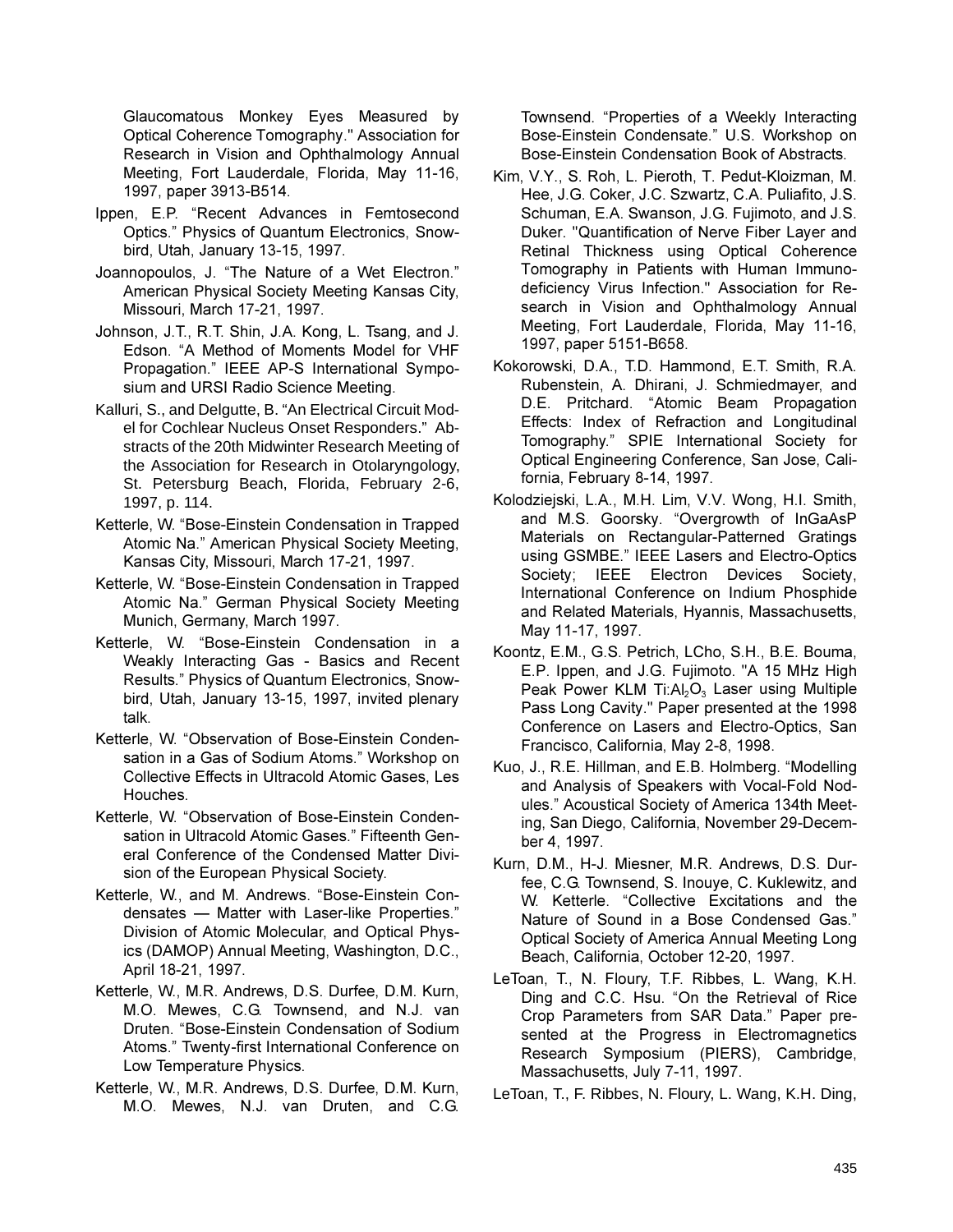J.A. Kong, and A. Rosenquist. "On the Retrieval of Rice Crop Parameters From ERS, JERS, and RADARSAT Data." Paper presented at the Progress in Electromagnetics Research (PIERS), Cambridge, Massachusetts, July 7-11, 1997.

- LeToan, T., J.C. Souyris, N. Floury, J.A. Kong, and C.C. Hsu. "On the use of Polarmetric and Interferometric SAR Data for Forest Monitoring." IEEE AP-S International Symposium and URSI Radio Science Meeting.
- Leung, G., and J.H. Shapiro. "Toward a Fundamental Understanding of Multiresolution SAR Signatures." Aerospace/Defense Sensing and Controls Conference Orlando, Florida, April 20-25, 1997.
- Leung, G., and J.H. Shapiro. "Toward a Fundamental Understanding of Multiresolution SAR Signatures." SPIE Aero Sense '97.
- Li, J., and J. White. "Approximation of Potentials by Multipole Grid Projections," Topical Meeting on Electrical Performance of Electronic Packaging, San Jose, California, November 1997.
- Litovsky, R.Y., B.R. Cranston, and B. Delgutte. "Neural Correlates of the Precedence Effect in the Inferior Colliculus: Effect of Localization Cues." Abstracts of the Twenty-First Midwinter Research Meeting of the Association for Research in Otolaryngology, St. Petersburg Beach, Florida, February 15-19, 1998, p. 40.
- Lyubomirsky, I., and Q. Hu. "Asymmetric Quantum Wells: A New Gain Medium for Optical Parametric Oscillators." Material Research Society Fall Meeting, Boston, Massachusetts, December 1997.
- Lyubomirsky, I., Q. Hu, C. Hansing, and B.G. Streetman. "Terahertz Intersubband Emission in Optically Pumped Quantum Wells." Material Research Society Fall Meeting, Boston, Massachusetts, December 1997.
- Mason, E.J., and N.C. Wong. "Self-Phase Locking in a Type-II Phase-Matched Optical Parametric Oscillator." Digest of Conference on Lasers and Electro-Optics, Baltimore, Maryland, May 19-23, 1997.
- McIIrath, M. "LabNetwork." Presentation at Semiconductors Research Corporation (SRC) TechCon.
- McKinney, M.F., and B. Delgutte. "Correlates of the Subjective Octave in Auditory-nerve Fiber Responses: Effect of Phase-locking and Refractoriness." Abstracts of the 21st Midwinter Research Meeting of the Association for Research in Otolaryngology, St. Petersburg Beach, Florida, February 15-19, 1998, p. 138.
- Mochrie, S.G.J. "Faceting of Stepped Si(113): Step Unbinding, Dynamic Scaling, and Self-Assembly of Nano-scale Grooves." Fall Meeting of the Materials Research Society.
- Mochrie, S.G.J. "Faceting of Stepped Si(113): Step Unbinding, Dynamic Scaling, and Self-Assembly of Nano-scale Grooves." Conference on the Dynamics of Crystal Surfaces and Interfaces.
- Nee, P., and N.C. Wong. "Three-to-One Optical Frequency Division at 532 NM Using a Double-grating PPLN." CLEO/QELS Conference on Lasers and Electro-Optics/Quantum Electronics and Laser Science, Baltimore, Maryland, May 18-23, 1997.
- Nee, P., and N.W. Wong. "Optical Frequency Division by Difference-Frequency Mixing in Periodically Poled Lithium Niobate." IEEE Frequency Control Symposium, Orlando, Florida, May 28-30, 1997.
- Ooi, J.M., and G.W. Wornell. "Fast Iterative Coding for Feedback Channels." International Symposium on Information Theory, Ulm, Germany, June 28-July 4, 1997.
- Ooi, J.M., and G.W. Wornell. "Fast Iterative Coding for Feedback Channels." IEEE International Symposium on Information Theory, Frankfurt, Germany, June 29-July 7, 1997.
- Papadopoulos, H.C., and G.W. Wornell. "Distributed Estimation Techniques for Wireless Sensor Networks." Allerton Conference on Communication Control, and Computing, Illinois, September 27-October 1, 1997.
- Park, W., E.V. Belova, G.Y. Fu, H.R. Strauss, and L.E. Sugiyama. "M3D (Multi-level 3D) Project for Simulation of Plasmas." American Physical Society Meeting, Pittsburgh, Pennsylvania, November 15-21, 1997.
- Perkell, J.S. "Auditory Feedback and Speech Motor Control: Studies of Cochlear Implant Users and NF-2 Patients." Acoustical Society of America Meeting, San Diego, California, November 29-December 5, 1997.
- Perkell, J.S., M.L. Matthies, R. Wilhelms-Tricarico, H. Lane and J. Wozniak. "Speech Motor Control: Phonemic Goals and the Use of Feedback." Proceedings of the Fourth Speech Production Seminar: Models and Data.
- Perkell, J.S., M. Zandipour, M. Matthies, and H. Lane. "Individual Differences in Speech and Cyclical Movements." Acoustical Society of America Meeting, San Diego, California, November 29-December 5, 1997.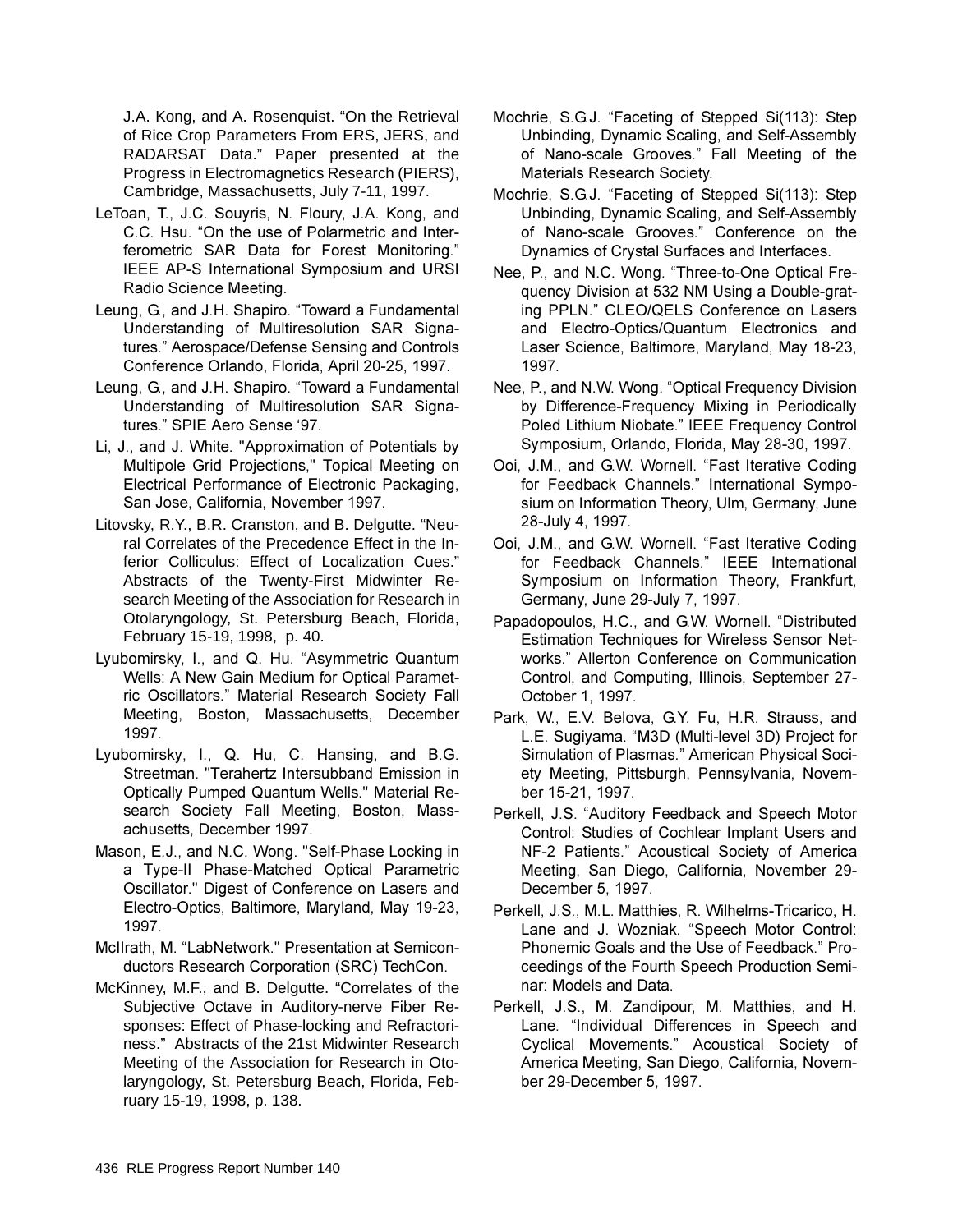- Phillips, J. "Recent Developments in Fast Algorithms for Electromagnetic Analysis." Microwave and Analog Front-End Technology Meeting, San Jose, California, October 30-31, 1997.
- Pieroth, L., J.S. Schuman, E. Hertzmark, M.R. Hee, J.G. Coker, P.Y. Chung, T. Pedut-Kloizman, C.A. Puliafito, C. Mattox, J.G. Fujimoto, and E.A. Swanson. "Comparison of the Nerve Fiber Layer by Optical Coherence Tomography Before and After Intraocular Pressure Lowering Procedures." Association for Research in Vision and Ophthalmology Annual Meeting, Fort Lauderdale, Florida, May 11-16, 1997, paper 3916-B517.
- Rabiner, W.B., and A.P. Chandrakasan, "Network Driven Motion Estimation for Portable Video Terminals." Paper Presented at the International Conference on Audio, Speech, and Signal Processing, 1997.
- Rahman, A., E. Duerr, G. de Lange, and Q. Hu. "Micromachined Room-temperature Microbolometer for mm-wave Detection and Focal-plane Imaging Arrays." Invited paper presented at SPIE Aerosense Symposium, Orlando, Florida, April 1997; published in SPIE Proc. 3064: 122 (1997).
- Ram, A.K., D. Benisti, and A. Bers. "Nonlinear Coherent Energization of Magnetized Ions in Two or More Electrostatic Waves." International Sherwood Fusion Theory Conference Madison, Wisconsin, April 28-30, 1997.
- Ram, A.K., D. Benisti, and A. Bers. "Ion Acceleration in Multiple Electrostatic Waves in a Magnetic Field." International IPELS Conference, Maui, Hawaii, June 20-July 5, 1997.
- Rizzo, J.F., A.E. Grumet, D.J. Edell, J.L. Wyatt, and R.J. Jensen. "Single Unit Recordings Following Extracellular Stimulation of Retinal Ganglion Axons in Rabbits." Annual Meeting of the Association for Research in Vision and Ophthalmology, Fort Lauderdale, Florida, May 1997.
- Rosenkranz, P.W. "Model Comparison and Validation." COST 712 Workshop on Development of Radiative Transfer Models Darmstadt, Germany, April 8-10, 1997.
- Rosenkranz, P.W. "Retrieval of Atmospheric Moisture Profiles from SSM/T2 Measurements." Paper Presented at the 5th Specialist Meeting on Microwave Radiometry and Remote Sensing of the Environment.
- Rosowski, J.J., S.W. Teoh, M.E. Ravicz, and D.T. Flandermeyer. "Measurements of Ossicular Velocity in Gerbil Middle Ears." Abstracts of the Twentieth Midwinter Research Meeting of the As-

sociation for Research in Otolaryngology, St. Petersburg Beach, Florida, February 2-6, 1997, p. 60.

- Rousseau, E., D. Hsiung, X. Xia, M.S. Shahriar, T.T. Grove, and P.R. Hemmer. "Efficient, Fast, Lowpower Optical Phase Conjugation Using Twophoton-induced Zeeman Coherence in Rubidium." CLEO/QELS-Conference on Lasers and Electro-Optics/Quantum Electronics and Laser Science, Baltimore, Maryland, May 18-24, 1997.
- Satoh, C., K. Kawabata, Y. Hara, M. Iwamoto, T. Fujisaka, Y. Zhang, Y.E. Yang, C.C. Hsu, L. Wang, K.H. Ding, and J.A. Kong. "Algorithms for Synthetic Aperture Radar Imagery IV." SPIE Proceedings, Orlando, Florida, April 23-24, 1997;
- Scorpio, M.S., F.R. Beck. and F.T. Korsemever. "Nonlinear Water Wave Computations Using a Multipole Accelerated Desingularized Methods." Twenty-first Symposium on Naval Hydrodynamics.
- Shapiro, J.H. "Measurement Eigenkets for Continuous-Time Quantum Photodetection." CLEO/ QELS Conference on Lasers and Electro-Optics/ Quantum Electronics and Laser Science Baltimore, Maryland, May 17-23, 1997.
- Shih, S.E., K.H. Ding, and J.A. Kong. "Monte Carlo Simulations of Volume Scattering by Densely Packed Particles." Paper presented at the Progress in Electromagnetics Research (PIERS), Cambridge, Massachusetts, July 7-11, 1997.
- Shih, S.E., K.H. Ding, J.A. Kong, and R.E. Davis. "Modeling of Microwave Spectral Emission from Time-Varying Snowcover." Paper presented at the Progress in Electromagnetics Research (PIERS), Cambridge, Massachusetts, July 7-11, 1997.
- Shih, S.E., K.H. Ding, J.A. Kong, S.V. Nghiem, and A.K. Jordan. "Inversion Algorithm for Thickness of Saline Ice Under Diurnal Thermal Cycling Conditions." Paper presented at the Progress in Electromagnetics Research (PIERS), Cambridge, Massachusetts, July 7-11, 1997.
- Shih, S.E., K.H. Ding, J.A. Kong and Y.E. Yang, R.E. Davis and R. McIntosh. "A Study on the Diurnal Variation of Polarmetric Millimeter Wave Backscatter Signatures of Snowcover." Paper presented at the Progress in Electromagnetics Research Symposium (PIERS).
- Smith, H.I. "Recent Progress in X-ray Technology at MIT" Kyoto Workshop XEL '97 Conference, Narita, Japan, July 12-18, 1997.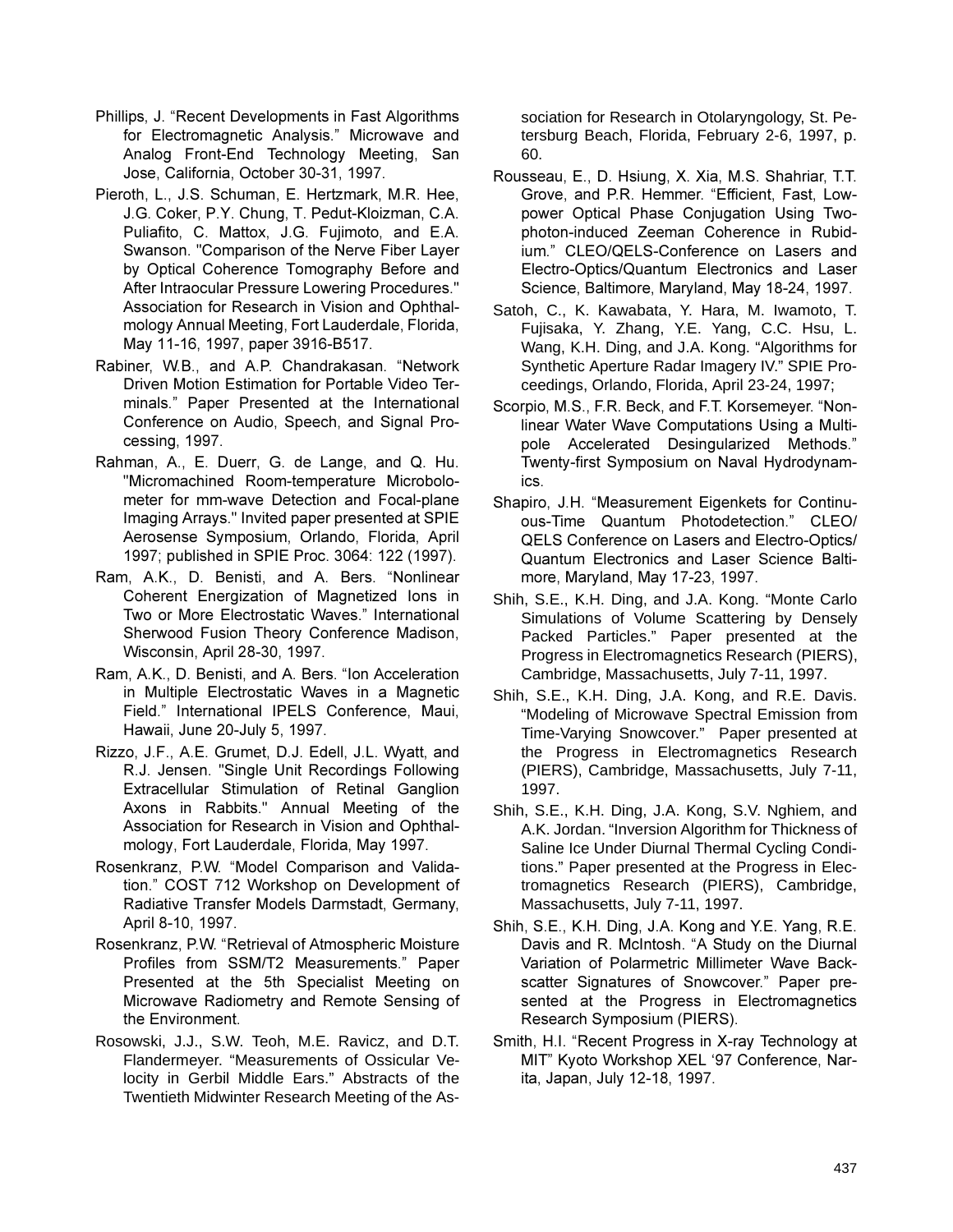- Somerville, M.H., J.A. del Alamo, and P. Saunier. "Off-State Breakdown in Power pHEMTs: the Impact of the Source." 54th Device Research Conference.
- Souyris, J.C., T. LeToan, N. Floury, C.C. Hsu, L. Wang, and J.A. Kong. "Microwave Remote Sensing of NaturaL Targets: Theory and Experiment." Paper Presented at the AGARD SPP Symposium on Remote Sensing: A Valuable Source of Information.
- Stevens, K.N. "Understanding Variability in Speech: A Requisite for Advanced in Speech Synthesis and Recognition." Special Session 2aSC of ASA-ASJ Third Joint Meeting Speech Communication for the Next Decade: New Direction of Research and Technology Development
- Strauss, H.R., W. Park, G.Y. Fu, E. Belova, and L.E. Sugiyama. "Unstructured Mesh 3D MHD Simulations with MH3D++." American Physical Society Meeting Pittsburgh, Pennsylvania, November 15-21, 1997.
- Sudarshanam, V.S., M. Cronin-Golomb, P.R. Hemmer, and M.S. Shahriar. "High Speed Turbulence Aberration Correction with High Gain Optical Phase Conjugation in Sodium." CLEO/QELS-Conference on Lasers and Electro-Optics/Quantum Electronics and Laser Science Baltimore, Maryland, May 18-24, 1997.
- Sugiyama, L.E., and W. Park. "Plasma Rotation in Two-Fluid Tokamaks." American Physical Society Meeting Pittsburgh, Pennsylvania, November 15-21, 1997.
- Tausch, J., and J. White. "BEM Solution of Laplace's Equation in Multi-Layered Media with High Permittivity." EMCC Annual Meeting Wright-Patterson Air Force Base, Ohio, May 6-8, 1997.
- Tausch, J., and J. White. "Precondition and Fast Summation Techniques for First-Kind Boundary Integral Equations." Third IMACS International Symposium on Iterative Methods in Scientific Computation, Jackson Hole, Wyoming, July 9-12, 1997.
- Tearney, G.J., S.A. Boppart, B.E. Bouma, C. Pitris, M.E. Brezinski, J.F. Southern, E. A. Swanson, and J.G. Fujimoto. "High Speed Catheter/ Endoscopic Optical Coherence Tomography for the Optical Biopsy of in vivo Tissues." Conference on Lasers and Electro Optics CLEO '97, Baltimore, Maryland, May 18-23, 1997, paper CWD<sub>5</sub>.
- Tearney, G.J., B.E. Bouma, S.A. Boppart, M.E. Brezinski, J.F. Southern, E.A. Swanson, and J.G.

"Endoscopic Optical Coherence Fujimoto. Tomography." SPIE International Society for Optical Engineering Conference, San Jose, California, February 8-14, 1997.

- Tearney, G.J., B.E. Bouma, S.A. Boppart, J.G. Fujimoto, I.P. Bilinsky, and B. Golubovic. "Mode Locked Solid State Laser Sources for Optical Coherence Tomography." SPIE International Society for Optical Engineering Conference, San Jose, California, February 8-14, 1997.
- Tearney, G.J., M.E. Brezinski, B.E. Bouma, S.A. Boppart, C. Pitris, J.F. Southern, and J.G. Fujimoto. "In Vivo High Resolution Imaging of Gastrointestinal Tissue Using Optical Coherence Tomography." American Gastroenterological Association Meeting Annual, Washington, D.C., May 13-14, 1997.
- Tearney, G.J., M.E. Brezinski, B.E. Bouma, J.F. Southern, and J.G. Fujimoto. "High Resolution Imaging of Urologic Tissues using Optical Coherence Tomography." American Urological Association Annual Meeting, New Orleans, Louisiana, April 12-17, 1997, Abstract 479.
- Toth, C.A., D.G. Narayan, W.P. Roach, S.A. Boppart, M.R. Hee, C.D. DiCarlo, E.A. Swanson, C.P. Cain, G.D. Noojin, and J.G. Fujimoto. "Retinal Injury Evaluated using Optical Coherence Tomography." BIOS 97 International Biomedical Optics Symposium, SPIE, San Jose, California, February 8-14, 1997.
- Toth, C.A., D.G. Narayan, W.P. Roach, S.A. Boppart, M.R. Hee, J.G. Fujimoto, R. Birngruber, C.D. DiCarlo, C.P. Cain, and G.D. Noojin. "Analyzing Retinal Laser Effects: Old and New Techniques." Conference on Lasers and Electro Optics (CLEO '97), Baltimore, Maryland, May 18-23, 1997, (invited) paper CTuT1.
- Townsend, C.G., M.O. Mewes, M.R. Andrews, D.S. Durfee, D.M. Kurn, N.J. van Druten, H.J. Miesner, and W. Ketterle. "Experiments with a degenerate Bose gas." SPIE International Society for Optical Engineering Conference, San Jose, California, February 8-14, 1997.
- Tsai, E.J., and B. Delgutte. "Neural Mechanisms Underlying Intensity Discrimination: Responses of Auditory-nerve Fibers to Pure Tones in Band-Reiect Noise." Abstracts of the 20th Midwinter Research Meeting of the Association for Research in Otolaryngology, St. Petersburg Beach, Florida, February 2-6, 1997, p. 154.
- Verghese, S., N. Zamdmer, Q. Hu, and A. Forster. "Fiber-coupled Photoconductive Sampling for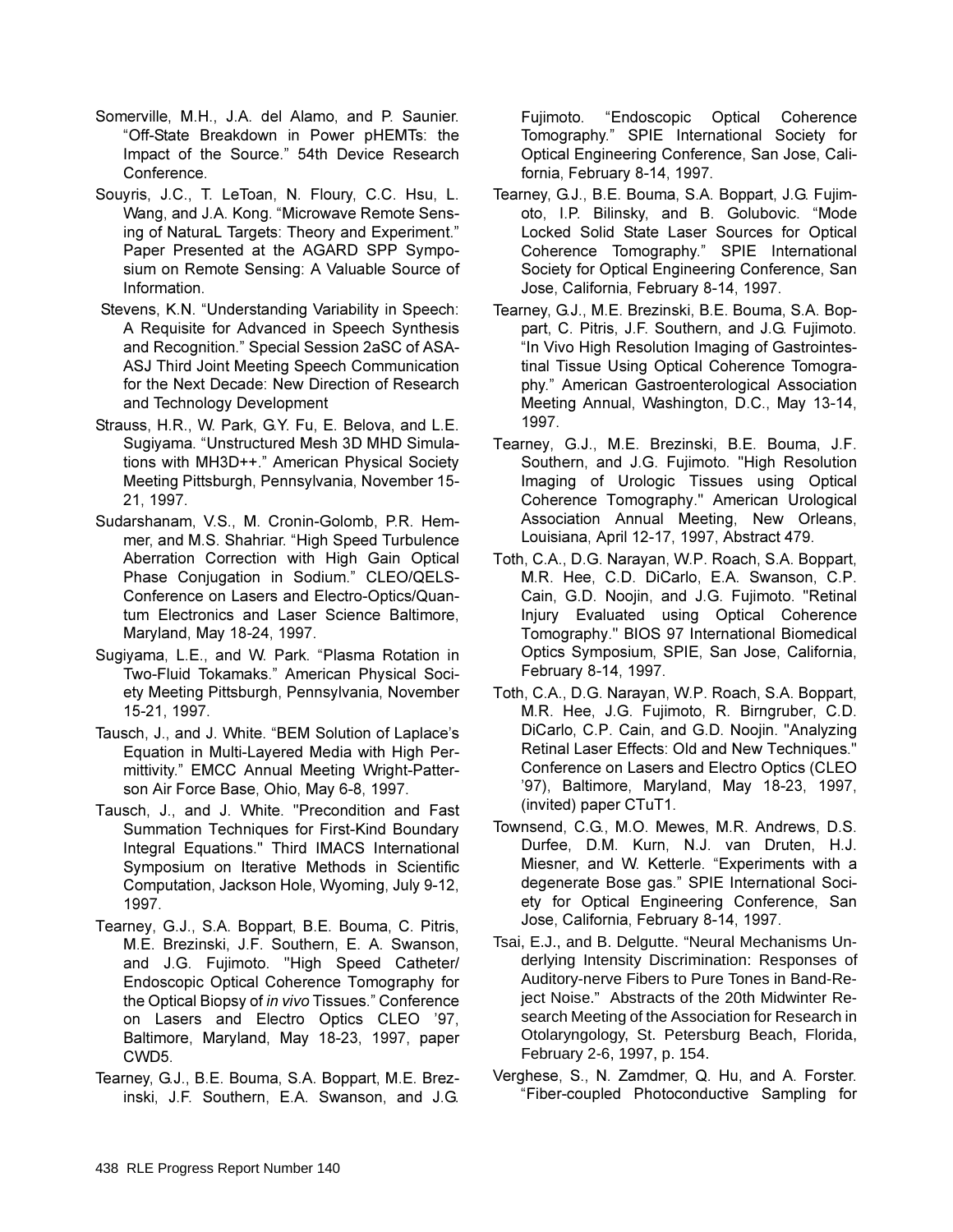Time-resolved Transport Measurements of Cryogenic Devices." American Physics Society, March Meeting, 1997.

- Voss, S.E., J.J. Rosowski, S.N. Merchant, and W.T. Peake. "How Do Tympanic Membrane Perforations Affect Human Middle-ear Sound Transmission?" Abstracts of the Twentieth Midwinter Research Meeting of the Association for Research in Otolaryngology, St. Petersburg Beach, Florida, February 2-6, 1997, p. 49.
- Wilhelms-Tricarico, R., and C-M. Wu. "A Biomechanical Model of the Tonque." ASME Bioengineering Conference, Medford, Massachusetts, June 10, 1997.
- Wong, N.C. "Interactions for Multi-Wavelength Processing." Workshop on Multiple Wavelengths in Free Space Optical Interconnects.
- Wong, N.C., E. Mason and P. Nee "Metrological Applications of Frequency Conversion in X(2) Media." Les Houches Workshop on Second Order Nonlinear Optics: from Fundamental to Applications.
- Wong, W.S., M. Margalit, S. Namiki, S. Longhi, E.P. Ippen, and H.A. Haus. "Self-Switching Sagnac Loops Imbalanced by Fiber Dispersion." CLEO/ QELS Conference on Lasers and Electro-Optics/ Quantum Electronics and Laser Science Baltimore, Maryland, May 17-23, 1997.
- Wong, W.S., S. Namiki, M. Margalit, E.P. Ippen, and H.A. Haus. "Optical Pulse Filtering with Dispersion-Imbalances Nonlinear Loop Mirrors." Optical Communications Conference Dallas, Texas, February 16-21, 1997.
- Wornell, G.W., and M.D. Trott. "Efficient Transmit Antenna Diversity Strategies for Digital Wireless Communication." Advanced Telecommunications/Information Distribution Research Program Conference College Park, Maryland, January 21-22, 1997.
- Wyatt, J. "Steps toward the Development of an Implantable Retinal Prosthesis." Charles University, Department of Ophthalmology, Praque, Czech Republic, 1997.
- Wyatt, J. "Steps toward the Development of an Implantable Retinal Prosthesis." European Congress of Ophthalmology, Budapest, Hungary, 1997.
- Wyatt, J. "Steps toward the Development of an Implantable Retinal Prosthesis." Allgemeine Krankenhaus, Department of Ophthalmology, Vienna, Austria, 1997.

Wyatt, J. "Steps toward the Development of an

Implantable Retinal Prosthesis." Eighth Great Lakes Symposium on VLSI, Lafayette, Louisiana, 1997.

- Wyatt, J. "Steps toward the Development of an Implantable Retinal Prosthesis." Department of Electrical Engineering, Georgia Institute of Technology, Atlanta, Georgia, 1997.
- Wyatt, J., and G.J. Coram. "Nonlinear Device Noise Models: A New Approach from Thermodynamics." International Symposium on Nonlinear Theory and Its Applications, Honolulu, Hawaii, November 28-December 3, 1997.
- Xu, B., B. Williams, Q. Hu, and M.R. Melloch. "Intersubband Terahertz Emission from Electrically Pumped Multiple Quantum Wells." Paper presented at 1997 Material Research Society Fall Meeting, Boston, Massachusetts, December 1997.
- Yeang, C.P., J.A. Kong, and S.E. Shih. "The Atmospheric Correction of Microwave Polarimetric Passive Remote Sensing." Progress in Electromagnetics Research (PIERS), Cambridge, Massachusetts, July 7-11, 1997.
- Yeang, C.P., K. Pimsamarn, K.H. Ding, J.A. Kong, and S.V. Nghiem. "Monte Carlo Simulation of C-Band Backscattering from Saline Ice Covered with Frost Flowers." Progress in Electromagnetics Research (PIERS), Cambridge, Massachusetts, July 7-11, 1997.
- Zhang, Y., K.H. Ding, and J.A. Kong. "Polarimetric Thermal Emissions from Foam Covered Anisotropic Ocean Surface." Progress in Electromagnet-Cambridge, ics Research  $(PIERS)$ , Massachusetts, July 7-11, 1997.
- Zhang, Y., J.A. Kong, and A.K. Jordan. "Numerical Solution of Gel'fand-Levitan-Marchenko Integral Equation for Electromagnetic Inverse Scattering Theory Using Matrix Inversion." Progress in Electromagnetics Research (PIERS), Cambridge, Massachusetts, July 7-11, 1997.
- Zhang, Y., Y.E. Yang, B. Billman, S. Shollenberger, G. Joyner, G. Sakai, J. Markey, G. Skillcorn, R. Jeans, and J. Lawson. "Assessment of RF Interference Risk in Aircraft Automatic Landing System." Progress in Electromagnetics Research (PIERS), Cambridge, Massachusetts, July 7-11, 1997.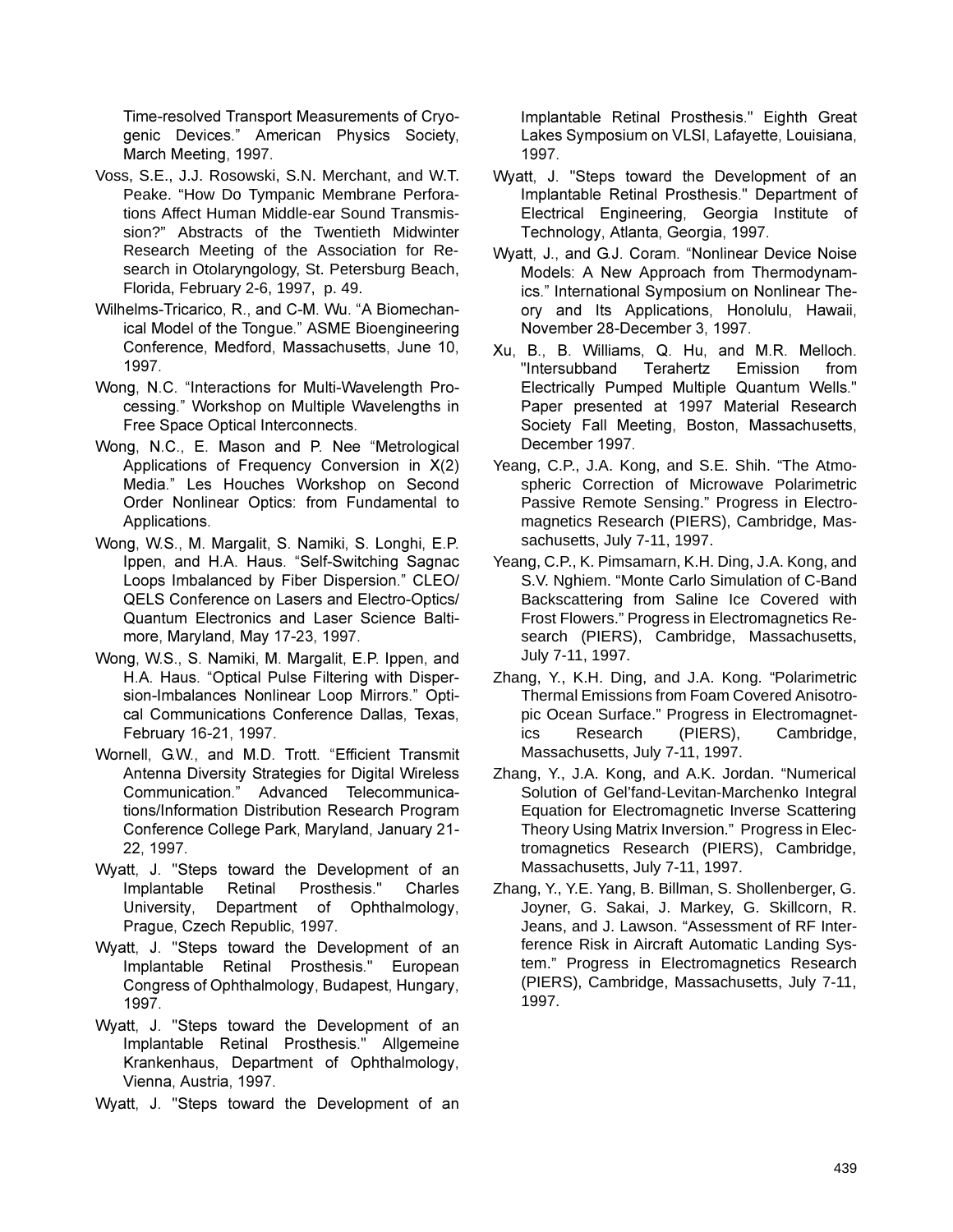#### A.1.2 Published Meeting Papers

- Ahadian, J.F., S.G. Patterson, P.T. Vaidyanathan, Y. Royter, D. Mull, G.S. Petrich, W.D. Goodhue, S. Prasad, L.A. Kolodziejski, and C.G. Fonstad, Jr. "Monolithic OEICs Usina GaAs **VLSI** Technology." In Light-Emitting Diodes: Research, Manufacturing, and Applications. Ed. E. Fred Shubert. Proc. SPIE 3002: 180-185 (1997); presented at SPIE Optoelectronics '97, San Jose, California, February 7-14, 1997.
- Aluru, N., and J. White. "A Multi-level Newton Method for Static and Fundamental Frequency Analysis of Electromechanical Systems." International Conference on Simulation of Semiconductor Processes and Devices (SISPAD), Boston, Massachusetts, September 1997, pp. 125-28.
- Andrews, M.R., D.S. Durfee, S. Inouve, D.M. Kurn, H.-J. Miesner, and W. Ketterle. "Studies of Bose-Einstein Condensates." Proceedings of the Symposium on Quantum Fluids and Solids (QFS 97), Paris, July 20-26, 1997; J. Low Temp. Phys. 110: 153-66 (1998).
- Andrews, M.R., M.-O. Mewes, N.J. van Druten, D.S. Durfee, D.M. Kurn, W. Ketterle, and K.B. Davis. "Bose-Einstein Condensation of Ultra-Cold Atomic Gases." Proceedings of the 15th General Conference of the Condensed Matter Division of the European Physical Society. 1997, pp. 31-37.
- Apostolopoulos, J.A., and J.S. Lim. "Transform/ Subband Representation for Signals with Arbitrarily Shaped Regions of Support." Proceedings of ICASSP 97, Munich, Germany, April 21-24, 1997, pp. 2097-100.
- Beheshti, S., and G.W. Wornell. "Iterative Interference Cancellation and Decoding for Spread-Signature CDMA Systems." Proceedings of IEEE 47th Annual International Vehicular Conference, Phoenix, Arizona, May 4-7, 1997.
- Berman, D., R.C. Ashoori, and H.I. Smith. "Single Electron Transistors for Charge Sensing in Semiconductors." Proceedings of the International Conference on Quantum Devices and Circuits. Imperial College Press, 1997, pp. 217-23.
- Brothers, L.R., and N.C. Wong. "Dispersion Compensation of a Terahertz-Span Optical Frequency Comb Generator." Digest of Quantum Electronics and Laser Science Conference, Baltimore, Maryland, May 19-23, 1997.
- Chandrakasan, A.P., and A.V. Oppenheim. "Design and Implementation of Filters for Low Power Applications." Proceedings of the 1997 Sensors

and Electron Devices Symposium, College Park, Maryland, January 14-15, 1997.

- Chen, J., S. Fan, A. Mekis, I. Kurland, P. Villeneuve, K. Li, H. Haus, and J. Joannopoulos. "Finite Differencing of Periodic Structures." Proc. SPIE 2994: (1997).
- Coppi, B. and W.S. Daughton. "Composite Transport Coefficients for Well Confined Plasmas." Proceedings of the 24th European Physical Society Conference on Controlled Fusion and Plasma Physics, Berchtesgaden, Germany, June 1997.
- Coppi, B., S. Migliuolo, L.E. Sugiyama, F. Bombarda, P. Detragiache. "Evolution of Global Modes and Magnetic Reconnection in Fusion Burning Plasmas." Proceedings of the 16th International IAEA Conference on Fusion Energy 2: 397, Montreal, Canada, October 1996; Vienna, Austria: International Atomic Energy Agency, 1997.
- Costa, J.C., J. Monteiro, and S. Devadas. "Switching Activity Estimation Using Limited Depth Reconvergent Path Analysis." Proceedings of the International Symposium on Low Power Electronic Design, Monterey, California, August 1997, pp. 184-89.
- de Lange, G., B.R. Jacobson, A. Rahman, E.K. Duerr, and Q. Hu. "Low-noise Micromachined SIS Mixers for Millimeter-wave Imaging Arrays." Proceedings of the 7th International Symposium on Space Terahertz Technology, 1997, pp. 29-36.
- Ernst, A.N., M.H. Somerville, and J.A. del Alamo. "Dynamics of the Kink Effect in InAlAs/InGaAs HEMTs." Proceedings Ninth International Conference on Indium Phosphide and Related Materials, Hyannis, Massachusetts, May 11-15, May 1997, pp. 353-56.
- Fan, S., P. Villeneuve, J. Joannopoulos, and F. Schubert. "Photonic Crystal LED's." SPIE Proc. 3002: 67 (1997).
- Fiore, P.D. and R.J. Barron. "Low Complexity Signal Processing Using Tree Classifiers." Proceedings of the 1997 Sensors and Electron Devices Symposium, College Park, Maryland, January 14-15, 1997.
- Fonstad, C.G., Jr., J.F. Ahadian, S.G. Patterson, P.T. Vaidyanathan, Y. Royter, G.S. Petrich, L.A. Kolodziejski, W.D. Goodhue, and S. Prasad. "Growing Optoelectronics on GaAs Integrated Circuits." Proceedings of the International Microelectronic and Packaging Society (IMAPS)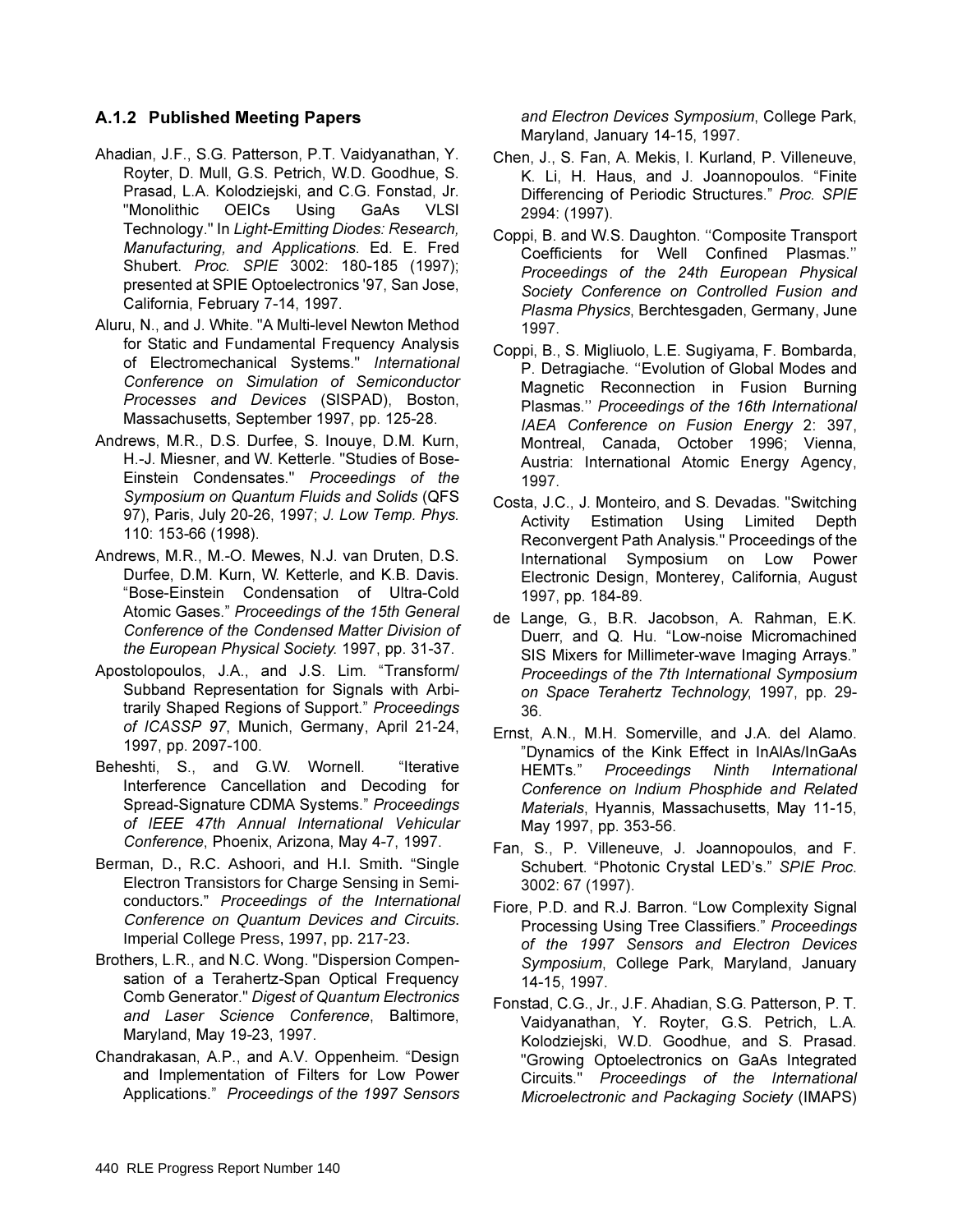New England 24th Annual Symposium and Exhibition, Andover, Massachusetts, May 8, 1997, invited paper.

- Foresi, J.S., P.R. Villeneuve, J. Ferrera, E.R. Thoen, G. Steinmeyer, S. Fan, J.D. Joannopoulos, L.C. Kimerling, H.I. Smith, and E.P. Ippen. "Measurements of Photonic Band Gap Waveguide Microcavities at l=1.564 mm." CLEO, Baltimore, Maryland, 1997.
- Hadiiviannis, G., S. Hanono and S. Devadas. "ISDL: An Instruction Set Description Language for Retargetability." Proceedings of the 34th Design Automation Conference, Anaheim, California, June 1997, pp. 299-302.
- Kamon, M., N. Marques, L.M. Silveira, and J. White. "Generating Reduced Order Models via PEEC for Capturing Skin and Proximity Effects." Proceedings of the Sixth Topical Meeting on Electrical Performance of Electronic Packaging, San Jose, California, November 1997.
- Kamon, M., N. Marques, and J. White. "FastPep: A Fast Parasitic Extraction Program for Complex Three-Dimensional Geometries." Proceedings of the IEEE Conference on Computer-Aided Design, San Jose, California, November 1997.
- Koontz, E.M., M. H. Lim, V.V. Wong G.S. Petrich, L.A. Kolodziejski, H.I. Smith, M.S. Goorsky, and K.M. Matney. "Overgrowth of InGaAsP Materials on Rectangular-patterned Gratings Using GSMBE." **IEEE** Proceeedings of the Ninth International Conference on InP and Related Materials, Hyannis, Massachusetts, May 11-15, 1997.
- Lee, C.-H. "Wave Interaction with Huge Floating Structures." Proceedings of 8th International Conference on the Behavior of Offshore Structures, Delft, The Netherlands, 1997.
- Lee, L., and A.V. Oppenheim. "Properties of Approximate Parks-McClellan Filters." Proceedings of ICASSP '97, Munich, Germany, April 1997.
- Lee, Z., M. McIlrath, and D. Antoniadis. "Inverse Modeling of MOSFETs using I-V Characteristics in the Subthreshold Region." Proceedings of the International Electron Devices Meeting (IEDM), Washington, D.C., December 1997.
- Liao, S., and S. Devadas. "Solving Covering Problems Using LPR-Based Lower Bounds." Proceedings of the 34th Design Automation Conference, Anaheim, California, June 1997, pp. 117-20.
- McKinney, M.F., and B. Delgutte. "A Possible Neurophysiological Basis of the Octave Enlargement."

Proceedings of the Society for Music Perception and Cognition, Cambridge, Massachusetts, 1997, p. 39.

- Nabors, K., T.-T. Fang, H.-W. Chang, K. Kundert, and J. White. "A Guassian-Quadrature Based Algorithm for RLC-line to RLC-line Reduction." Proceedings of the 34th Design Automation Conference, Anaheim, California, June 1997.
- Nabors, K., T.-T. Fang, H.-W. Chang, K. Kundert, and J. White, "An RLC Line Reduction Algorithm with an Odd Optimality Property." Invited Paper, Proceedings of Progress in Electromagnetics Research Symposium (PIERS), Cambridge, Massachusetts, July 7-11, 1997.
- Nee, P., and N.C. Wong. "3:1 Optical Frequency Division by Difference-Frequency Mixing in Periodically Poled Lithium Niobate." Proceedings of the 1997 IEEE Frequency Control Symposium, Orlando, Florida, May 28-30, 1997.
- Ooi, J.M., and G.W. Wornell. "Fast Iterative Coding for Feedback Channels." Proceedings of the International Symposium on Information Theory, Ulm, Germany, June 29-July 6, 1997.
- Papadopoulos, H.C., and G.W. Wornell. "Distributed Estimation Techniques for Wireless Sensor Networks." Proceedings of Allerton Conference Communication Control Computing, Allerton, Illinois. October 1997.
- Park, W., G.Y. Fu, H.R. Strauss, L.E. Sugiyama. "3D Simulation Studies of Tokamak Plasmas using MHD and Extended-MHD Models." Proceedings of the 16th International IAEA Conference on Fusion Energy 2: 411, Montreal, Canada, October 1996; Vienna, Austria: International Atomic Energy Agency, 1997.
- Park, W., G.Y. Fu, H.R. Strauss, L.E. Sugiyama. Proceedings International Workshop on Nonlinear and Extended MHD, Madison, Wisconsin, 1997, Center for Plasma Theory and Computation Report UW-CPTC 97-5 (Madison, Wisconsin: University of Wisconsin, 1997).
- Peake, W.T., and J.J. Rosowski. "Middle-ear Structural and Functional Dependence on Animal Size." In Diversity in Auditory Mechanics. Eds. E.R. Lewis, G.R. Long, R.F. Lyon, P.M. Narins, C.R. Steele, and E Hecht-Poinar. Singapore: World Scientific, 1997, pp. 3-10.
- Puria, S., and J.J. Rosowski, "Measurements of Reverse Transmission in the Human Middle Ear." In Diversity in Auditory Mechanics. Eds. E.R. Lewis, G.R. Long, R.F. Lyon, P.M. Narins, C.R. Steele, and E. Hecht-Poinar. Singapore: World Scientific,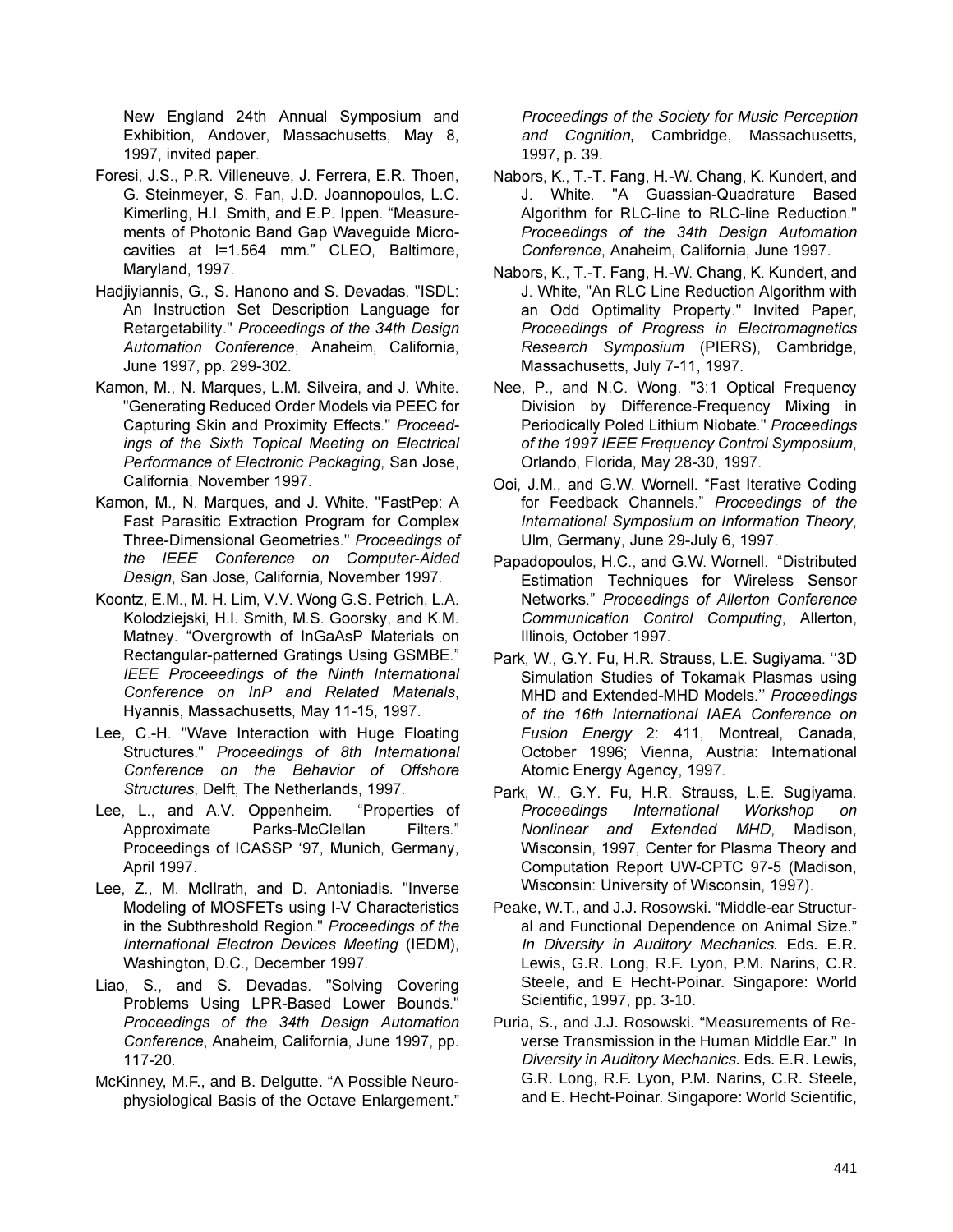1997, pp. 151-57.

- Putnam, C.S., M.H. Somerville, J.A. del Alamo, P.C. Chao, and K.G. Duh. "Temperature Dependence of Breakdown Voltage in InAlAs/InGaAs HEMTs: Theory and Experiments." Proceedings of the Ninth International Conference on Indium Phosphide and Related Materials, Hyannis, Massachusetts, May 11-15, 1997, pp. 197-200.
- Ram, A.K. and A. Bers. "Efficient Current Drive by Mode-Converted Ion-Bernstein Waves." Proceedings of the 12th Topical Conference on Radio Freguency Power in Plasmas, Savannah, Georgia, April 1-3, 1997. Eds. P.M. Ryan and T. Intrator. Woodbury, New York: AIP Conference Proceedings 403, 1997, pp. 277-80.
- Ram, A.K., A. Bers, and D. Benisti. "Ion Energization in the Ionosphere by Wave-Particle Interactions." Eos (American Geophysical Union Fall Meeting supplement) 78: F613 (1997).
- Ram, A.K., D. Benisti, and A. Bers. "Ion Acceleration in Multiple Electrostatic Waves." Proceedings of the Fourth IPELS Conference, Maui, Hawaii, June 23-27, 1997, p. 25.
- Ram, A.K., D. Benisti, and A. Bers, "Nonlinear Coherent Energization of Magnetized Ions in Two or More Electrostatic Waves." Proceedings of the International Sherwood Fusion Theory Conference, Madison, Wisconsin, April 28-30, 1997, Paper 1D38.
- Schultz, S.D., A. Bers, and A.K. Ram. "Mode-Conversion to Ion-Bernstein Waves of Fast Alfvén Waves With Poloidal Wavenumbers in Sheared Magnetic Fields." Proceedings of the 12th Topical Conference on Radio Frequency Power in Plasmas, Savannah, Georgia, April 1-3, 1997. Eds. P.M. Ryan and T. Intrator. AIP Conference Proceedings 403, 1997, pp. 331-34.
- Schultz, S.D., A. Bers, and A.K. Ram. "RF Effects on Neoclassical Theory and the Bootstrap Current in Tokamaks." Proceedings of the 12th Topical Conference on Radio Frequency Power in Plasmas, Savannah, Georgia, April 1-3, 1997. Eds. P.M. Ryan and T. Intrator. Woodbury, New York: AIP Conference Proceedings 403, 1997, pp. 327-30.
- Schultz, S.D., A. Bers, and A.K. Ram. "RF Effects on Neoclassical Theory and the Bootstrap Current in Tokamaks." Proceedings of the International Sherwood Fusion Theory Conference, Madison, Wisconsin, April 28-30, 1997, paper 1C30.
- Shapiro.  $J.H.$ "Measurement Eigenkets for Continuous-Time Quantum Photodetection."

Digest of Quantum Electronics and Laser Science Conference, Baltimore, Maryland, May 19-23, 1997.

- Silveira, L.M., I. Elfadel, M. Kamon, and J. White. "Coupled Circuit-Interconnect Analysis Using Stable Arnoldi-Based Model-Order Reduction." Proceedings of Progress in Electromagnetics Research Symposium, Cambridge, Massachusetts, July 1997.
- Smith, H.I. "Recent Progress in X-ray Technology at MIT." International Workshop on X-ray and Extreme Ultraviolet Lithography, Pacifico Yokohama, Japan, July 13-15, 1997.
- Somerville, M.H., R. Blanchard, J.A. del Alamo, G. Duh, and P.C. Chao. "On-State Breakdown in High-Power HEMTs: Measurements and Modeling." Proceedings of the International Electron Devices Meeting, Washington, D.C., 1997, pp. 553-56.
- Somerville, M.H., and J.A. del Alamo. "A Model for Tunneling-Limited Breakdown in High-Power HEMTs." International Electronic Devices Meeting. pp. 35-38 (1997)
- Stevens, K.N. "Toward Models for Human Production and Perception of Speech." Proceedings of the Joint Meeting of the International Congress on Acoustics and the Acoustical Society of America, Seattle, Washington, June 1998. Forthcoming.
- Sudarsanam, A., S. Liao and S. Devadas. "Analysis and Evaluation of Address Arithmetic Capabilities in Custom DSP Processors and ASIPs." Proceedings of the 34th Design Automation Conference, Anaheim, California, June 1997, pp. 287-92.
- Sugiyama, L.E. "Two-Fluid Toroidal Effects in Tokamak Plasmas." Proceedings International Workshop on Nonlinear and Extended MHD, Madison, Wisconsin, 1997, Center for Plasma Theory and Computation Report UW-CPTC 97-5. Madison, Wisconsin: University of Wisconsin, 1997.
- Sugiyama, L.E., and W. Park. "Two-Fluid and Parallel Compressibility Effects in Tokamak Plasmas." Invited paper presented at Second Asian Plasma Physics and Theory Conference, Toki, Japan, October 1997. Forthcoming.
- Turk, A.E., and S. Shattuck-Hufnagel. "Duration as a Cue to Syllable Affiliation." Proceedings of the Conference on the Phonological Word, Berlin, Germany, October 1997. Forthcoming.
- U'Ren, G.D., M.S. Goorsky, E.M. Koontz, M.H. Lim, G.S. Petrich, L.A. Kolodziejski, V.V. Wong, H.I.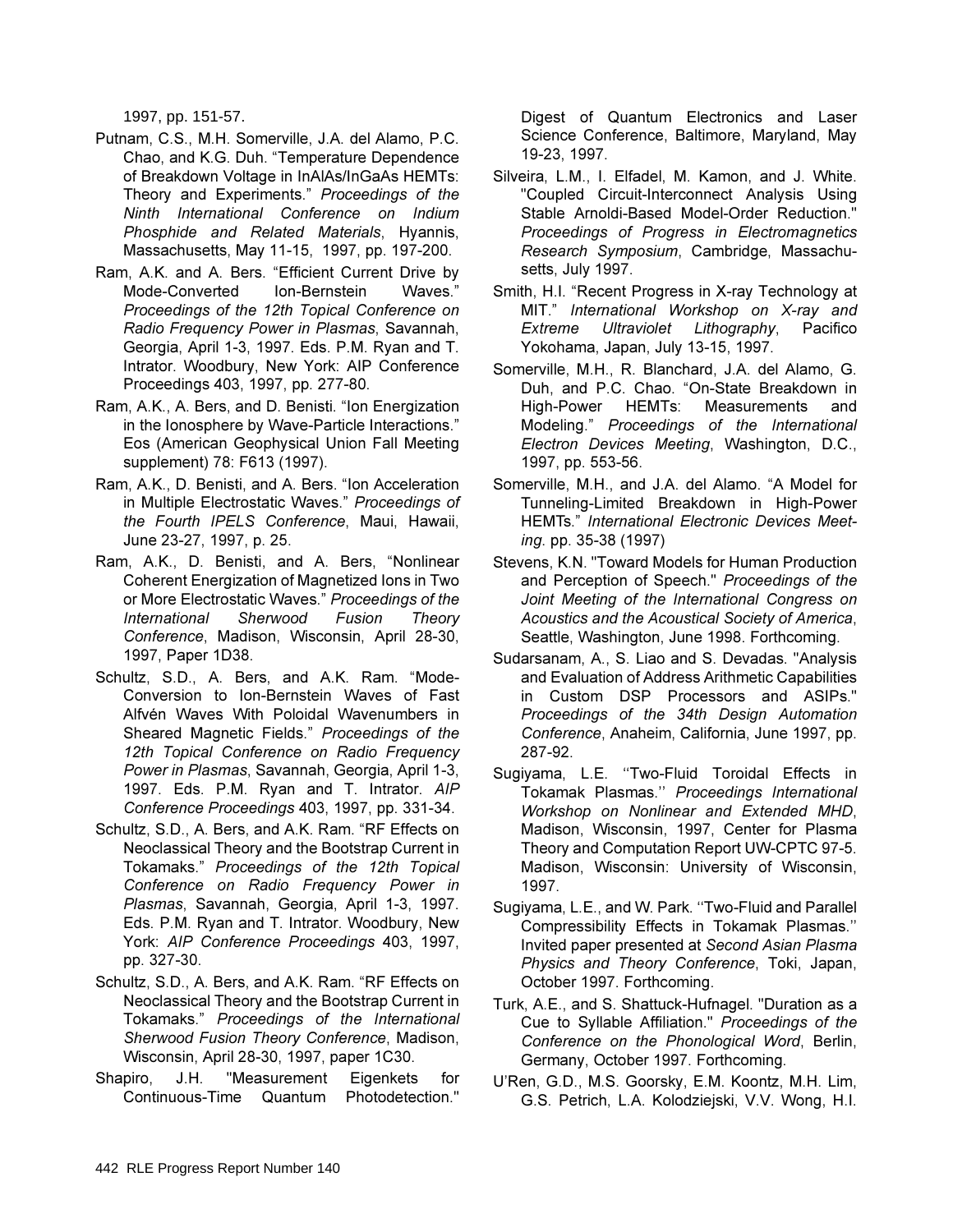Smith, K.M. Matney, and M. Wormington. "Analysis of Lattice Distortions in High Quality InGaAsP Epitaxial Overgrowth of Rectangularpatterned InP Gratings." Sixteenth North American Conference on Molecular Beam Epitaxy, Ann Arbor, Michigan, October 5-8, 1997; J. Vac. Sci. Tech. B. Forthcoming.

- Verbout, S.M., J.M. Ooi, J.T. Ludwig, and A.V. "Parameter Estimation Oppenheim. for Autoregressive Gaussian-Mixture Processes: The Emax Algorithm." Proceedings of ICASSP '97, Munich, Germany, April 1997.
- Villeneuve, P., S. Fan, A. Mekis, and J. Joannopoulos. "Photonic Crystals and Their Potential Applications." Proc. IEE England, 1997.
- Wang. J., and J. White. "Fast Algorithms for Computing Electrostatic Geometric Sensitivities." International Conference on Simulation of Semiconductor Processes and Devices (SISPAD), Boston, Massachusetts, September 1997, pp.  $121 - 24$ .
- Wilhelms-Tricarico, R., and C.-M. Wu. "A of Biomechanical Model the Tongue." Proceedings of the 1997 Bioengineering Conference, BED-Vol. 35. Eds. K.B. Chandran, R. Vanderby, and M.S. Hefzy. New York: AMSE, (1997), pp. 69-70.
- Winograd, J.M., and S.H. Nawab. "Probabilistic Complexity Analysis of Incremental DFT Algorithms." Proceedings of ICASSP 97, Munich, Germany, April 1997.
- Wu, K.C., A.K. Ram, A. Bers, and S.D. Schultz. "Electron Cyclotron Heating in NSTX." Proceedings of the 12th Topical Conference on Radio Frequency Power in Plasmas, Savannah, Georgia, April 1-3, 1997. Eds. P.M. Ryan and T. Intrator. Woodbury, New York: AIP Conference Proceedings 403, 1997, pp. 207-10.

# A.2 Journal Articles

#### A.2.1 Published Journal Articles

- Airoldi, A., G. Cenacchi, and B. Coppi. "Fusion Performance  $of$ Hiah Magnetic Field Experiments." Bull. Am. Phys. Soc. 41(10): 1834  $(1997).$
- Andrews, M.R., D.M. Kurn, H.-J. Miesner, D.S. Durfee, C.G. Townsend, S. Inouye, and W. Ketterle. "Propagation of Sound in a Bose-Einstein Condensate." Phys. Rev. Lett. 79(4): 549-56 (1997).
- Andrews, R.R., M.-O. Mewes, N.J. van Druten, D.S. Durfee, D.M. Kurn, and W. Ketterle. "Direct Nondestructive Imaging of a Bose Condensate." Sci. 273: 84-87 (1997)
- Andrews, M.R., C.G. Townsend, H.-J. Miesner, D.S. Durfee, D.M. Kurn, and W. Ketterle. "Observation of Interference Between Two Bose Condensates." Sci. 275: 637-41 (1997).
- Ashoori, R.C. "Electrons in Artificial Atoms." Nature. 379: 413-19 (1997).
- Aydinol, M., A. Kohan, G. Ceder, K. Cho, and J. Joannopoulos. "Ab-initio Study of Li Intercalation in Metal Oxides and Metal Dichalcogenides." Phys. Rev. B 56: 1354 (1997).
- Barahona, M., E. Trías, T.P. Orlando, A.E. Duwel, H.S.J. van der Zant, S. Watanabe, and S.H. Strogatz. "Resonances of Dynamical Checkerboard States in Josephson Arrays with Selfinductance." Phys. Rev. B 55: 11989 (1997).
- Barbier, D., M. Rattay, F. Saint Andre, G. Clauss, M. Trouillon, A. Kevorkian, J.-M. P. Delavaux, and E. Murphy. "Amplifying Four-Wavelength Combiner, Based on Erbium/Ytterbium-Doped Wave-quide Amplifiers and Integrated Splitters." IEEE Photonics Technol. Lett. 9: 315 (1997).
- Belova, E.V., W. Park, G.Y. Fu, H.R. Strauss, and L.E. Sugiyama. "3D Hybrid Simulations with Gyrokinetic Particle Ions and Fluid Electrons." Bull Am. Phys. Soc. 42(10): 1854 (1997).
- Benisti, D. "Origin of Diffusion in Hamiltonian Dynamics Invited Abstract." Bull. Am. Phys. Soc. 41: 1478 (1997).
- Benisti, D., A.K. Ram, and A. Bers. "Coherent Acceleration of Particles by Perpendicularly Propagating Electrostatic Waves." Bull. Am. Phys. Soc. 41: 1457 (1997).
- Benisti, D., A.K. Ram, and A. Bers. "Lower Bound in Energy for Chaotic Dynamics of Ions." Phys. Lett. A. 233: 209 (1997).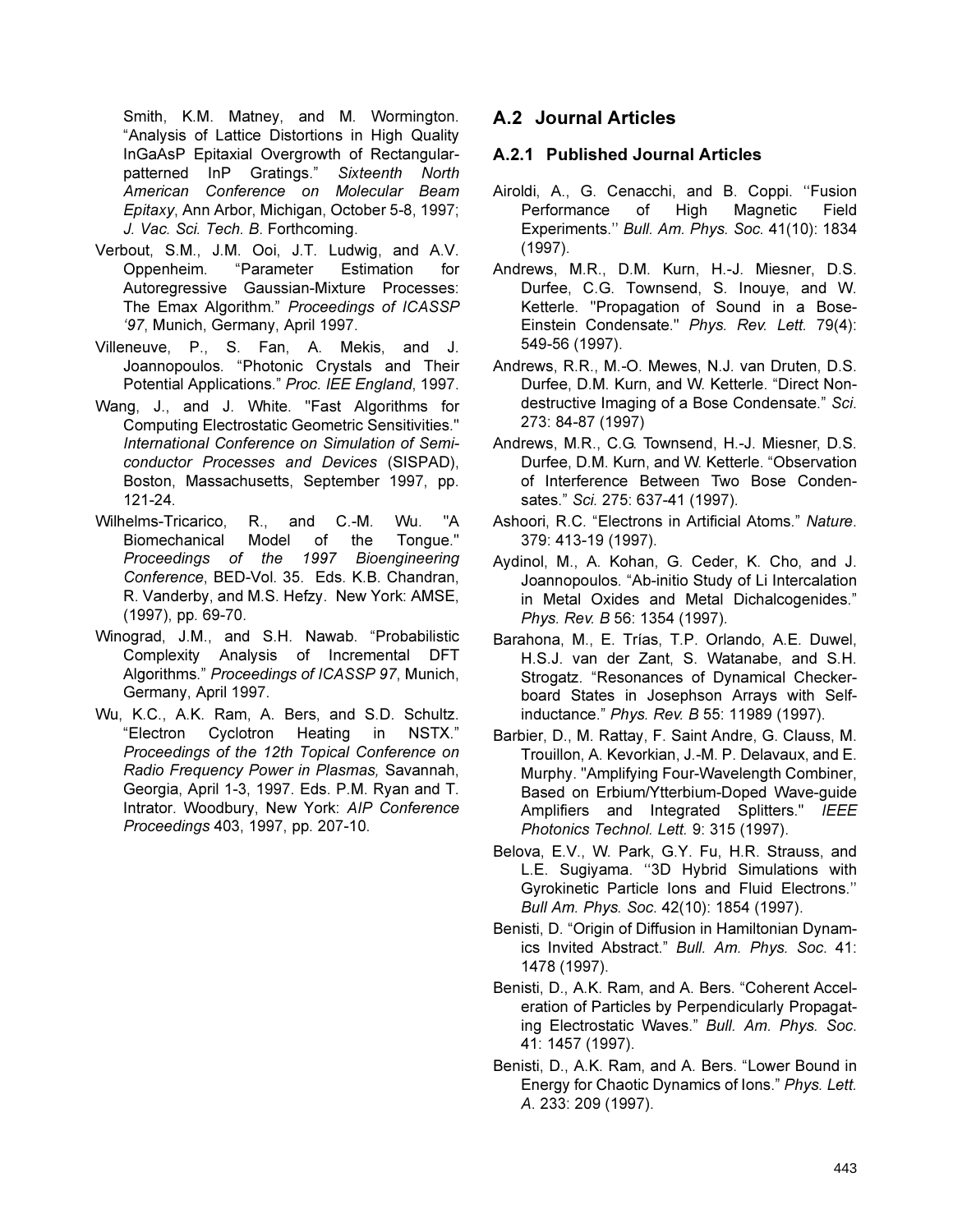- Berman, D., N.B. Zhitenev, R.C. Ashoori, H.I. Smith, and M.R. Melloch. "The Single-Electron Transistor as a Charge Sensor for Semiconductor Applications." J. Vac. Sci. Tech. B 15(6): 2844-47 (1997).
- Bers, A., A.K. Ram, A. Becoulet, and B. Saoutic. "Global Resonator in Mode Conversion at the Ion-Ion Hybrid Resonance in Tokamak Plasmas." *Bull. Am. Phys. Soc.* 41: 1425 (1997).
- Bers, A., A.K. Ram, and D. Benisti. "Transverse Acceleration of lons by Electrostatic Waves in the Earth's lonosphere." Bull. Am. Phys. Soc. 42: 1889 (1997).
- Besing, J.M., C.M. Reed, and N.I. Durlach. "A Comparison of Auditory and Tactual Presentation of a Single-band Envelope Cue as a Supplement to Spreadreading." Seminars Hear. 16(4); 316-27  $(1997).$
- Bhattacharjee, S.M. "Theory of Tricritically for Miscut Surfaces." Phys. Rev. Lett. 76(24): 4568 (1997)
- Boivin, L., and H.A. Haus. "X3 Squeezed Vacuum Generation Without a Sagnac Interferometer." Opt. Lett. 21: 146 (1997)
- Bombarda, F., P. Buratti, B. Coppi. "Relevance of Present Reverse Shear Experiments to Ignitor." *Bull. Am. Phys. Soc.* 41(10): 1835 (1997).
- Boppart, S.A., B.E. Bouma, C. Pitris, G.J. Tearney, J.G. Fujimoto, and M.E. Brezinski. "Forward-Imaging Instruments for Optical Coherence Tomography." Opt. Lett. 22(21): 1618-20 (1997).
- Boppart, S.A., M.E. Brezinski, B.E. Bouma, G.J. Tearney, and J.G. Fujimoto. "Imaging Developing Neural Morphology Using Optical Coherence Tomography." J. Neurosci. Meth. 70: 65-72  $(1997)$ .
- Boppart, S.A., M.E. Brezinski, B.E. Bouma, G.J. Tearney, and J.G. Fujimoto. "Investigation of Developing Embryonic Morphology Using Optical Coherence Tomography." Dev. Bio. 177: 54-63 (1997).
- Boppart, S.A., M.E. Brezinski, G.J. Tearney, B.E. Bouma, M.R. Hee, E.A. Swanson, J.F. Southner, and J.G. Fujimoto. "Imaging of Coronary Artery Microstructure (In Vitro) with Optical Coherence Tomography." Am. J. Cardiol. 77 (1997).
- Boppart, S.A., G.J. Tearney, B.E. Bouma, J.F. Southern, M.E. Brezinski, and J.G. Fujimoto. "Noninvasive Assessment of the Developing Xenopus Cardiovascular System using Optical Coherence Tomography." Proc. Nat. Acad. Sci. 94: 4256-61 (1997).
- Bouma, B.E., and J.G. Fujimoto. "Compact Kerrlens Mode-Locking Resonators." Opt. Lett. 21: 256  $(1997).$
- Bouma, B.E., J.G. Fujimoto, I.P. Bilinsky, B. Golubovic and V.P. Mikhailov. "Thin Crystal, Room-Temperature Cr<sup>4+</sup>: Forsterite Laser Using Near-infrared Pumping." Opt. Lett. 21:(24) (1997).
- Bouma, B.E., G.J. Tearney, I.P. Bilinsky, B. Golubovic, and J.G. Fujimoto. "A Self Phase Modulated Kerr Lens Modelocked Cr:Forsterite Laser Source for Optical Coherence Tomography." Opt. Lett. 21: 1839 (1997).
- Bradley, M., F. Palmer, D. Garrison, L. Ilich, S. Rusinkiewicz, and D.E. Pritchard. "Accurate Mass Spectrometry of Trapped lons." Hyperfine *Interact.* 108: 227-38 (1997).
- Braida, L.D. "Consistency Among Speech Parameter Vectors: Applications to Prediting Speech Intelligibility." J. Acoust. Soc. Am. 100(6); 3882-98  $(1997)$ .
- Braun, E.K., K.V. Shenoy, C.G. Fonstad, and J.M. Mikkelson. "Elevated Temperature Stability of GaAs Digital Integrated Circuits." IEEE Electron *Dev. Lett.* 17: 17-19 (1997).
- Brezinski, M.E., G.J. Tearney, S.A. Boppart, E.A. Chinn, S.R., E.A. Swanson, and J.G. Fujimoto. "Optical Coherence Tomography using a Frequency-tunable Optical Source." Opt. Lett. 22: 340-42 (1997).
- Brezinski, M.E., G.J. Tearney, S.A. Boppart, E.A. Swanson, J.F. Southern, and J.G. Fujimoto. "Optical Biopsy with Optical Coherence Tomography: Feasibility for Surgical Diagnostics." J. *Surgical Res.* 71: 32-40 (1997).
- Brezinski, M.E., G.J. Tearney, B.E. Bouma, S.A. Boppart, M.R. Hee, E.A. Swanson, J.F. Southern, and J.G. Fujimoto. "Imaging of Coronary Artery Microstructure with Optical Coherence Tomography." Am. J. Cardiol. 77: (1997).
- Brezinski, M.E., G.J. Tearney, B.E. Bouma, S.A. Boppart, M.R. Hee, E.A. Swanson, J.F. Southern, and J.G. Fujimoto. "Optical Coherence Tomography for Optical Biopsy: Properties and Demonstration of Vascular Pathology." Circ. 93: 1206-13  $(1997)$ .
- Brezinski, M.E., G.J. Tearney, N.J. Weissman, S.A. Boppart, B.E. Bouma, M.R. Hee, A.E. Weyman, E.A. Swanson, J.F. Southern, and J.G. Fujimoto. "Assessing Atherosclerotic Plaque Morphology: Comparison of Optical Coherence Tomography and High Frequency Intravascular Ultrasound." *Brit. Heart J. 77: 397-404 (1997).*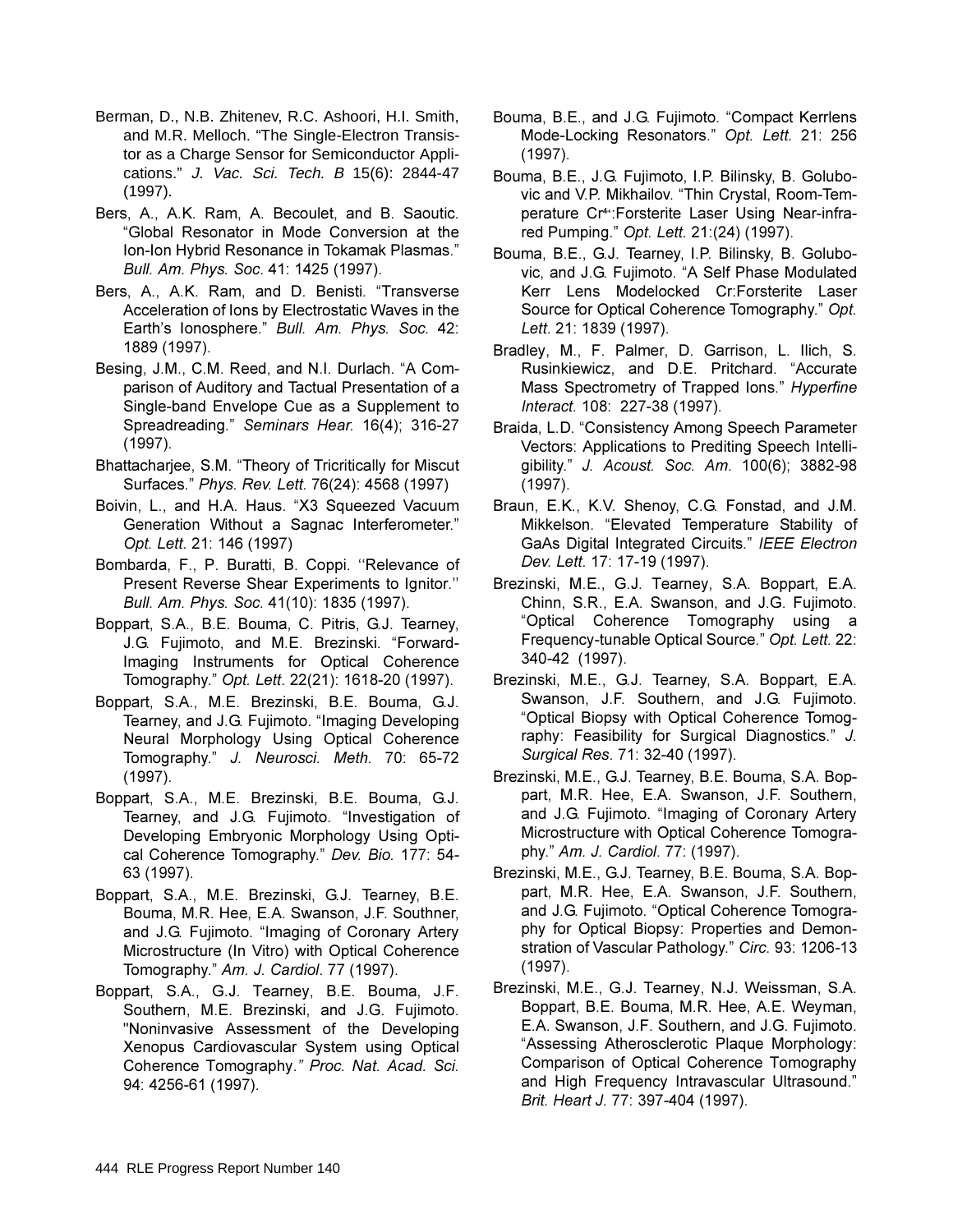- Brothers, L.R., and N.C. Wong. "Dispersion Compensation for Terahertz Optical Frequency Comb Generation." Opt. Lett. 22(13): 1015-17 (1997).
- Buck, J.R., J.C. Preisig, M. Johnson, and J. Catipovic. "Single Mode Excitation in the Shallow Water Acoustic Channel Using Feedback Control." IEEE J. Oceanic Eng. 22(2): 281-91 (1997).
- Capaz, R., and J.D. Joannopoulos. "Unified Approach for the Calculation of Dynamical Matrices and Accelerated Convergence of Atomic Coordinates." Phys. Rev. B. 54: 13402 (1997).
- Carter, D.J.D., A. Pepin, M.R. Schweizer, and H.I. Smith. "Direct Measurement of the Effect of Substrate Photoelectrons in X-ray Nanolithography." J. Vac. Sci. Technol. B 15(6): 2509-13  $(1997)$ .
- Chan, H.B., P.I. Glicofridis, R.C. Ashoori, and M.R. Melloch. "Universal Linear Density of States for Tunneling into the Two-Dimensional Electron Gas." Phys. Rev. Lett. 79: 2867-70 (1997).
- Chapman, M.S., and D.E. Pritchard. "Taking the Gedanken Out of a Feynman Gedanken Experiment." IEEE LEOS Newsletter. 10: 10 (1997).
- Chen, J.C., H.A. Haus, S. Fan, P.R. Villeneuve, and J.D. Joannopoulos "Optical Filters from Photonic Bandgap Air Bridges." J. Lightwave Technol. 14: 2575 (1997).
- Chen, M. "Acoustic Correlates of English and French Nasalized Vowels." J. Acoust. Soc. Am. 102: 2360-70 (1997).
- Chen, M., and R. Metson. "Effects of Sinus Surgery on Speech." Arch. Otolaryngol. Head Neck Surg. 123: 845-52 (1997).
- Cho, K., and J.D. Joannopoulos. "Flipping Silicon Dimers on Si(100) Using Scanning Tunneling Microscopy: A Theoretical Investigation." Phys. Rev. B. 53: 1003 (1997).
- Cho, K., and J.D. Joannopoulos. "Reversible Tipinduced Structural Modifications in Scanning Tip Microscopy." Jpn. J. Appl. Phys. 35: 3714 (1997).
- Cho, K., J.D. Joannopoulos and A.N. Berker. "Vicinil Si(100) Surfaces Under External Strain." Phys. Rev. B. 53: 1002 (1997).
- Coppi, B., G. Penn, C. Riconda. "Excitation of Contained Modes by High Energy Nuclei and Correlated Cyclotron Emission." Ann. Phys. 261(2): 117-62 (1997).
- Courtney, M., and D. Kleppner. "Core-Induced Chaos in Diamagnetic Lithium." Phys. Rev. A. 53: 178  $(1997)$ .
- Cundiff, S.T., W.H. Knox, E.P. Ippen and H.A. Haus. "Frequency-dependent Mode Size in Broadband Kerr-lens Mode Locking." Opt. Lett. 21: 662  $(1997).$
- de Lange, G., B.R. Jacobson, and Q. Hu. "A Lownoise Micromachined Millimeter-wave Heterodyne Mixer with Nb Superconducting Tunnel Junctions." Appl. Phys. Lett. 68: 1862 (1997).
- del Alamo, J.A., C.C. Eugster, Q. Hu, M.R. Melloch, and M.J. Rooks. "Electron Wavequide Devices." Superlatt. Microstruct. 23: 121 (1998).
- Delgutte, B., and B.M. Hammond. "Traitement de la Parole par le Système Auditif." Cahiers l'Aud. Abstr. 10: 14-21 (1997).
- Desloge, J.G., W.M. Rabinowitz, and P.M. Zurek, "Microphone-array Hearing Aids with Binaural Output. I. Fixed-processing Systems," IEEE Trans. Speech Audio Proc. 5: 529-42 (1997).
- Dhirani, A., D.A. Kokorowski, R.A. Rubenstein, T.D. Hammond. B. Rohwedder, E.T. Smith, A.D. Roberts and D.E. Pritchard. "Determining the Density Matrix of a Molecular Beam using a Longitudinal Matter Wave Interferometer." J. Mod. Opt. 44(11/12): 2583 (1997).
- Dilley, L., S. Shattuck-Hufnagel, and M. Ostendorf. "Glottalization of Word-Initial Vowels as a Function of Prosodic Structure." J. Photonics. 24: 423-44 (1997).
- Dougherty, D.J., S.B. Fleischer, E.L. Warlick, J.L. House, G.S. Petrich, L.A. Kolodziejski, and E.P. Ippen. "Ultrafast Carrier Dynamics and Intervalley Scattering in ZnSe." Appl. Phys. Lett. 21(24): 3144-46 (1997).
- Durfee, D.S., and W. Ketterle. "Experimental Studies of Bose-Einstein Condensation." Opt. Express 2: 299 (1998).
- Duwel, A.E., T.P. Orlando, S. Watanabe, and H.S.J. van der Zant. "A Novel Phase-Locked State in Discrete Josephson Oscillators." IEEE Trans. Appl. Superconduct. 7: 2897 (1997).
- Duwel, A.E., E. Trias, T.P. Orlando, H.S.J. van der Zant, S. Watanabe, and S.H. Strogatz. "Resonance Splitting in Discrete Planar Arrays of Josephson Junctions." J. Appl. Phys. 79(10): 7864-70 (1997).
- Duwel, A.E., S. Watanabe, E. Trias, T.P. Orlando, and H.S.J. van der Zant. "Discreteness-induced Resonances and AC Voltage Amplitudes in Long One-dimensional Josephson Junction Arrays." J. Appl. Phys. 82: 4661-68 (1997).
- Ernst, A.N., M.H. Somerville, and J.A. del Alamo. "Dynamics of the Kink Effect in InAlAs/InGaAs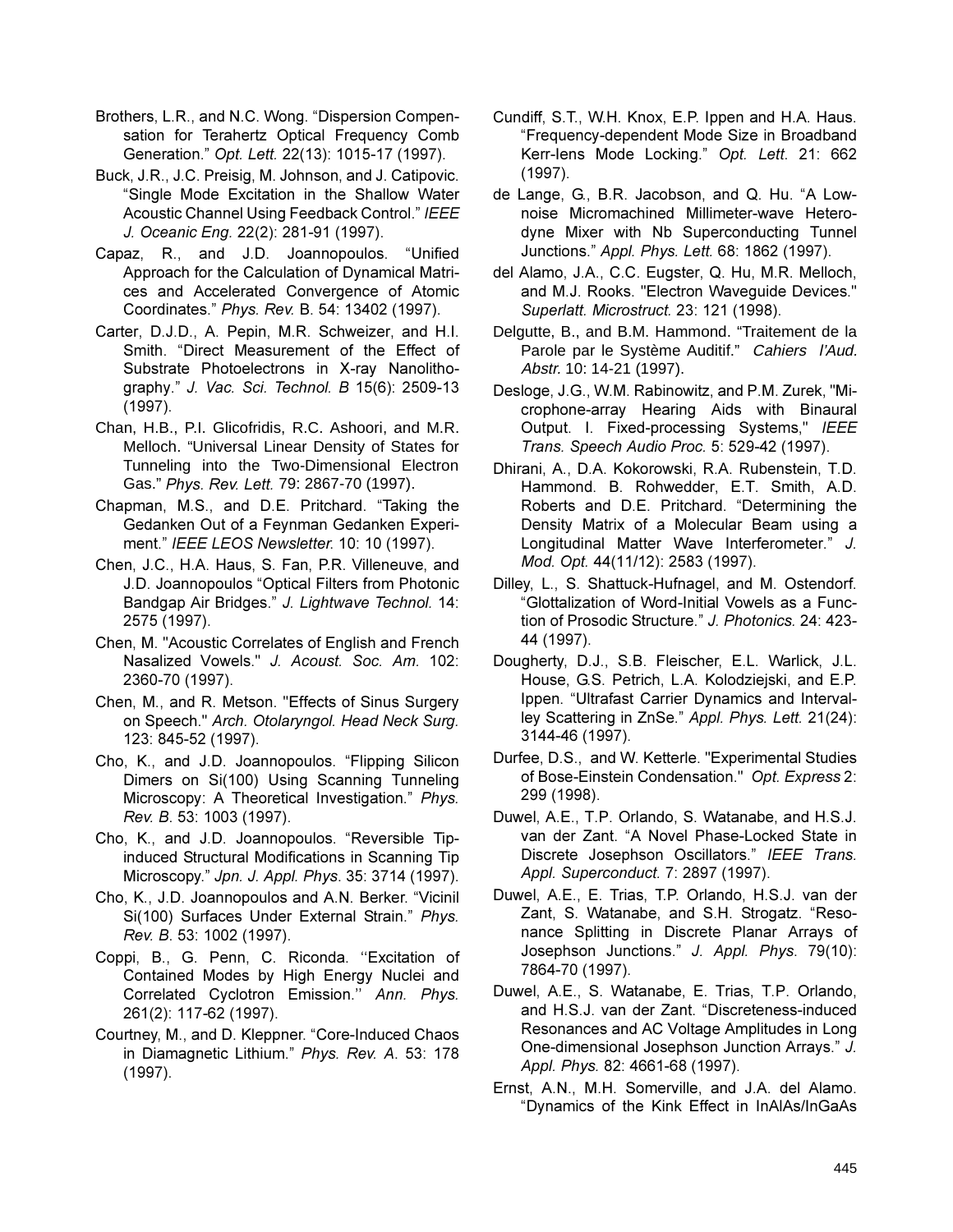HEMTs." IEEE Electron Dev. Lett. 18(12): 613-15  $(1997)$ .

- Ernst, A.N., M.H. Somerville, and J.A. del Alamo. "A New Z11 Impedance Technique to Extract Mobility and Sheet Carrier Concentration in HFETs." IEEE Trans. Electron Dev. 45(1): 9-13  $(1998).$
- Fan, S., P.R. Villeneuve and J.D. Joannopoulos. "Large Omnidirectional Band Gaps in Metallodielectric Photonic Crystals." Phys. Rev. B. 54: 11245 (1997)
- Fan, S., P.R. Villeneuve, J.D. Joannopoulos, and F. Schubert. "High Extraction Efficiency of Spontaneous Emission from Slabs of Photonic Crystals." Phys. Rev. Lett. 78: 3294 (1997).
- Fasolka M., D. Harris, A.M. Mayes, M. Yoon, and S.G.J. Mochrie. "Observed Substrate Topography-Mediated Lateral Patterning of Diblock-Copolymer Films." *Phys. Rev. Lett.* 79: 3018 (1997).
- Ferrera, J., M.L. Schattenburg, and H.I. Smith. "Analvsis of Distortion in Interferometric Lithography." J. Sci. Technol. B. 14: 4009-13 (1997)
- Foresi, J.S., P.R. Villeneuve, J. Ferrera, E.R. Thoen, G. Steinmeyer, S. Fan, J.D. Joannopoulos. L.C. Kimerling, H.I. Smith, and E.P. Ippen. "Photonic-Band-Gap Waveguide Microcavities." Nature 390: 143-45 (1997).
- Franke, A.E., M.L. Schattenburg, E.M. Gillikson, J. Cottam, S.M. Kahn, and A. Rasmussen. "Super-Smooth X-Ray Reflection Grating Fabrication." J. Vac. Sci. Technol. B 15(6): 2940-45 (1997).
- Freeman, D.M., S.M. Hattangadi, and T.F. Weiss. "Osmotic Responses of the Isolated Mouse Tectorial Membrane to Changes in pH." Aud. Neurosci. 3: 363-75 (1997).
- Galas-So, G., L. Lanzavecchia, G. Dalmut, G. Dra-Go, A. Laurenti, R. Marabotto, G. Ghia, G. Munaro, M. Pirozzi, L. Destefanis, R. Andreani, C. Crescenzi, A. Cucchiaro, M. Gasparotto, A. Pizzuto, and B. Coppi. "Ignitor Prototype Construction Program." Bull. Am. Phys. Soc. 41(10): 1834 (1997).
- Golubovic, G., B.E. Bouma, G.J. Tearney, and J.G. Fujimoto. "Optical Frequency-Domain Reflectometry using Rapid Wavelength Tuning of a Cr<sup>4+</sup>:Forsterite Laser." Opt. Lett. 22: 1704-06  $(1997)$ .
- Goodberlet, J., J. Ferrera, M. Farhoud, V.Z. Chan, and H.I. Smith. "Extending Spatial-Phase-Locked Electron-Beam Lithography to Two Dimensions." Jap. J. Appl. Phys. Pt. 1 (12B), 36: 7557-59  $(1997)$ .
- Goodberlet, J., J. Ferrera, and H.I. Smith. "An Analogue Delay-Locked Loop for Spatial-Phase Locking." Electronics Lett. 33: 1269-70 (1997).
- Goodberlet, J., J. Ferrera, and H.I. Smith. "Spatialphase-locked Electron-beam Lithography with a Delay-locked Loop." J. Vac. Sci. Technol. B 15(6): 2293-97 (1997).
- Goodberlet, J., S. Silverman, J. Ferrera, M. Mondol, M.L. Schattenburg, and H.I. Smith. "A Onedimensional Demonstration of Spatial-phaselocked Electron-beam Lithography." J. Microelec*tron. Eng.* 35: 473-76 (1997)
- Gopen, Q., J.J. Rosowski and S.N. Merchant. "Anatomy of the Normal Human Cochlear Aqueduct with Functional Implications." Hear. Res. 107: 9-22 (1997).
- Gower, A., D. Boning, and M. McIlrath. "Flexible, Distributed Architecture for Semiconductor Process Control and Experimentation." In Open *Architecture Control Systems and Standards. Ed.* F.M. Proctor; Proc. SPIE 2912: 146-58 (1997).
- Greer, D.R., I. Fung, and J.H. Shapiro. "Maximum-Likelihood Multiresolution Laser Radar Range Imaging." IEEE Trans. Image Process. 6(1): 36-46 (1997).
- Grove, T.T., E. Rousseau, Xiao-Wei Xia, D.S. Hsuing, M.S. Shahriar, and P.R. Hemmer. "Efficient and Fast Optical Phase Conjugation by Use of Two-Photon-induced Grating in the Orientation of Angular Momentum." Opt. Lett. 22: 1677 (1997).
- Grove, T.T., M.S. Shahriar, P.R. Hemmer, Prem Kumar, V.K. Sudarshanam, and M. Conin-Golomb. "Distortion-free Gain and Noise Correlation in Sodium Vapor with Four-wave Mixing and Coherent Population Trapping." Opt. *Lett.* 22: 769 (1997).
- Ham, B.S., M.S. Shahriar, and P.R. Hemmer. "Enhanced Nondegenerate Four-Wave Mixing Owing to Electromagnetically Induced Transparency in a Spectral Hole-burning Crystal." Opt. Lett. 22: 1138 (1997).
- Hanson, H.M. "Glottal Characteristics of Female Speakers: Acoustic Correlates." J. Acoust. Soc. Am. 101(1): 466-81 (1997).
- Haus, H.A., and D.J. Jones, and E.P. Ippen. "Subpicosecond Soliton in an Actively Mode-locked Fiber Laser." Opt. Lett. 21: 1818 (1997).
- Haus, H.A., and D.J. Jones, E.P. Ippen, and W.S. Wong. "Theory of Soliton Stability in Asynchronous Modelocking." J. Lightwave Technol. 14: 622 (1997).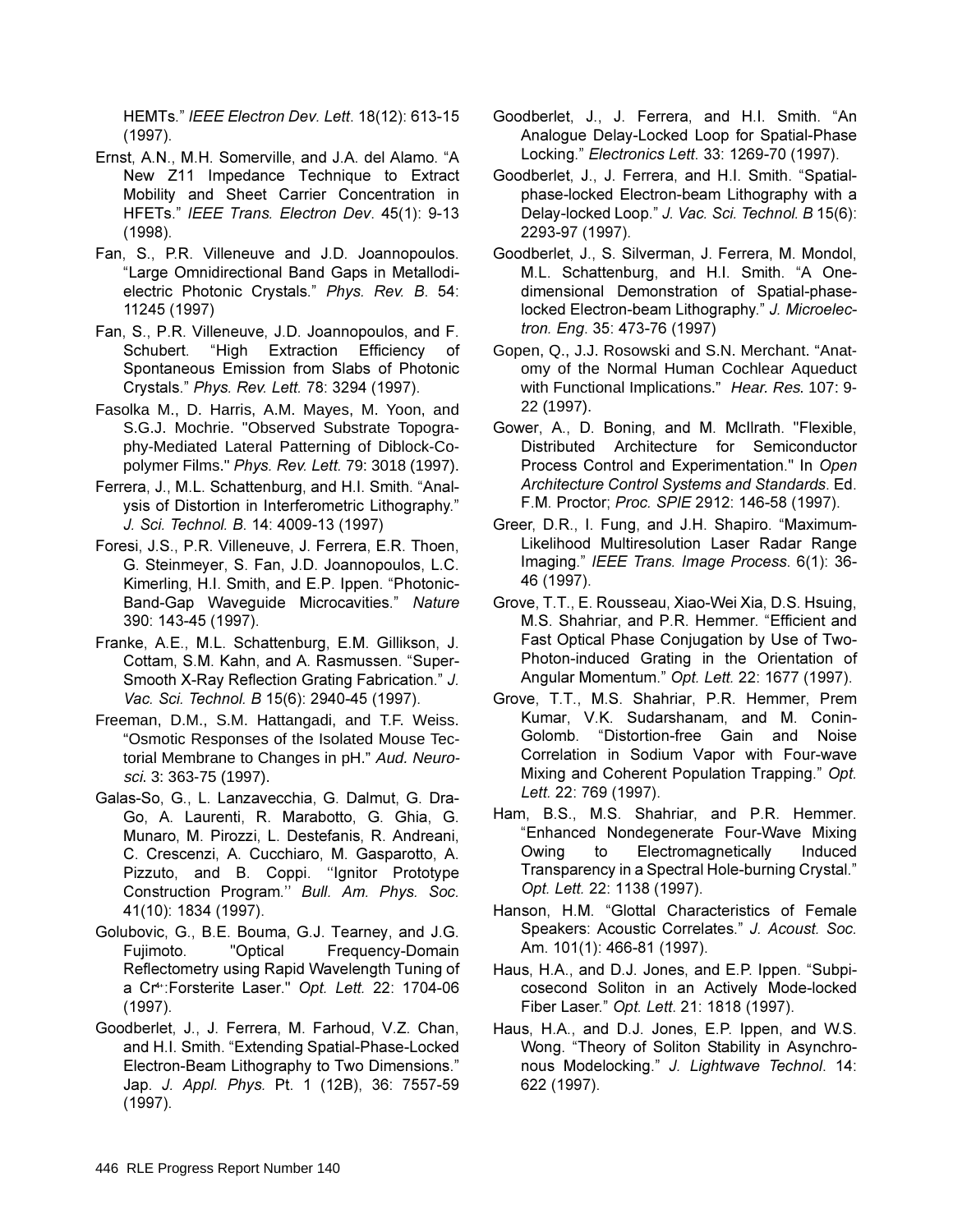Haus, H.A., and F.X. Kartner. "Optical Quantum Nondemolition Measurements and the Copenhagen Interpretation." Phys. Rev. A. 53: 3785 (1997).

Haus, H.A., and F.X. Kartner. "Optical Quantum Nondemolition Measurements and the Copenhagen Interpretation." J. Opt. Soc. Am. B. (1997).

- Haus, H.A., F.I. Khatri, W.S. Wong, E.P. Ippen and K.R. Tamura. "Interaction of Soliton with Sinusoidal Wave Packets." IEEE J. Quantum Electron. 32: 917 (1997).
- Haus, H.A. and W.S Wong. "Solitons in Optical Communications." Rev. Mod. Phys. 68: 423 (1997).
- Haus, H.A., W.S. Wong, and F.I. Khatri. "Continuum Generation by Perturbation of Soliton." J. Opt. Soc. Am. B 14(2): 304-13 (1997).
- Hee. M.R., C.R. Baumal, C.A. Puliafito, J.S. Duker, E. Reichel. J.R. Wilkins J.G. Coker. J.G. Fuiimoto, J.S. Schuman, and E.A. Swanson. "Optical Coherence Tomography of Age-related Macular Degeneration and Choroidal Neovascularization." Ophthalmol. 103: 1260-70 (1997).
- Ho, E., G.S. Petrich and L.A. Kolodziejski. "Comparison of Hydrogen Passivation of ZnSe:N Using Gas Sourse and Convention Molecular Beam Epitaxy." J. Cryst. Growth. 159(1-4): 266-70  $(1997)$ .
- House, J.L., D.J. Dougherty, G.S. Petrich, L.A. Kolodziejski, E.P. Ippen and G.C. Hua. "Growth and Characterization of ZnSe/GaAs Single Quantum Well Structures." Appl. Surf. Sci. 104/ 105: 472-78 (1997).
- Hu, Q., S. Verghese, R.A. Wyss, T. Scha, J. del Alamo, S. Feng, K. Yakubo, M.J. Rooks, M.R. Melloch, and A. Forster. "High Frequency Studies of Quantum-effect Devices." Semiconduct Sci. Tech. 11: 1888 (1997).
- Huang, G.T., J.J. Rosowski, D.T. Flandermeyer, T.J. Lynch III, and W.T. Peake. "The Middle Ear of a Lion: Comparison of Structure and Function to Domestic Cat." J. Acoust. Soc. Am. 101: 1532-49  $(1997).$
- Isabelle, S.H., and G.W. Wornell. "Statistical Analysis and Spectral Estimation Techniques for One-Dimensional Chaotic Signals." IEEE Trans. Signal Process. 45(6): 1495-506 (1997).
- Jergovic, I., S.D. Schultz, A.K. Ram, A. Bers and K.C. Wu. "Heating by Electron Cyclotron Waves in NSTX." Bull. Am. Phys. Soc. 42: 1934 (1997).
- Joannopoulos, J.D., P. Villeneuve, and S. Fan. "Photonic Crystals." Solid State Commun. 102: 165 (1997).
- Joannopoulos, J., P. Villeneuve, and S. Fan.

"Photonic Crystals: Putting a New Twist on Light." Nature 386: 143 (1997).

- Johnson, J.T., R.T. Shin, J. Edison, L. Tsang, and J.A. Kong. "A Method of Moments Model for VHF Propagation." IEEE Trans. Ant. Propagat. 45(1): 115-25 (1997).
- Johnson, J.T., L. Tsang, R.T. Shin, K. Pak, C.H. Chan, A. Islamaru and Y. Kuga. "Backscattering Enhancement of electromagnetics waves from Two-Dimensional Perfectly Conducting Random Rough Surfaces." IEEE Trans. Antennas and Prop. 44(3): 748-56 (1997).
- Jones, D.J., L.E. Nelson, H.A. Haus, and E.P. Ippen. "Diode-Pumped Environmentally Stable Stretched-Pulse Fiber Laser." IEEE J. Select. Topics Quantum Electron. 3(4): 1076-79 (1997).
- Kao, J., D.E. Troxel, and S. Kittipiyakul. "Internet Remote Microscope." In Telemanipulator and Telepresence Technologies III. Ed M.R. Stein, Proc. SPIE. 2901: 90-100 (1997).
- Kartner, F.X., and L. Boivin. "Quantum Noise of the Fundamental Soliton." Phys. Rev. A 53: 454  $(1997)$ .
- Kastner, M.A. "Artificial Atoms: Their Physics and Potential Application." FED J. 7: 3 (1997).
- Kastner, M.A. "Mesoscopic Physics with Artificial Atoms." Comm. Condensed Matter Phys. 17: 349 (1997).
- Ketterle, W. "Bose-Einstein Condensation in an Almost Ideal Gas." Phys. Canada. 52: 90 (1997).
- Ketterle, W. "Bose-Einstein Condensation in a Gas of Sodium Atoms." Bull. Am. Phys. Soc. 41: 1130  $(1997).$
- Ketterle, "Bose-Einstein-Kondensation W. **on** Ultrakalten Atomaren Gasen." Verh. DPG 6(31): 1131 (1997).
- Ketterle, W., M.R. Andrews, D.S. Durfee, D.M. Kurn, M.O. Mewes, and N.J. van Druten. "A New Magnetic Trap Design for the Study of Bose-Condensates." Bull. Am. Phys. Soc. 41: 1131 (1997).
- Ketterle, W., and N.J. van Druten. "Bose-Einstein Kondensation in einem Gas von Natrium-Atomen." Phys. Rev. A 54: 656-60 (1997).
- Ketterle, W., and M.-O. Mewes. "Bose-Einstein Condensates - A Novel Form of Quantum Matter." IEEE LEOS Newsl. pp. 18-21 (1997).
- Ketterle, W., and M.O. Mewes. "Bose-Einstein-Kondensation in Gas von Natrium-Atom." Phys. Rev. B. 52; 573-576 (1997).
- Ketterle, W., and H.-J. Miesner. "Coherence properties of Bose-Einstein Condensates and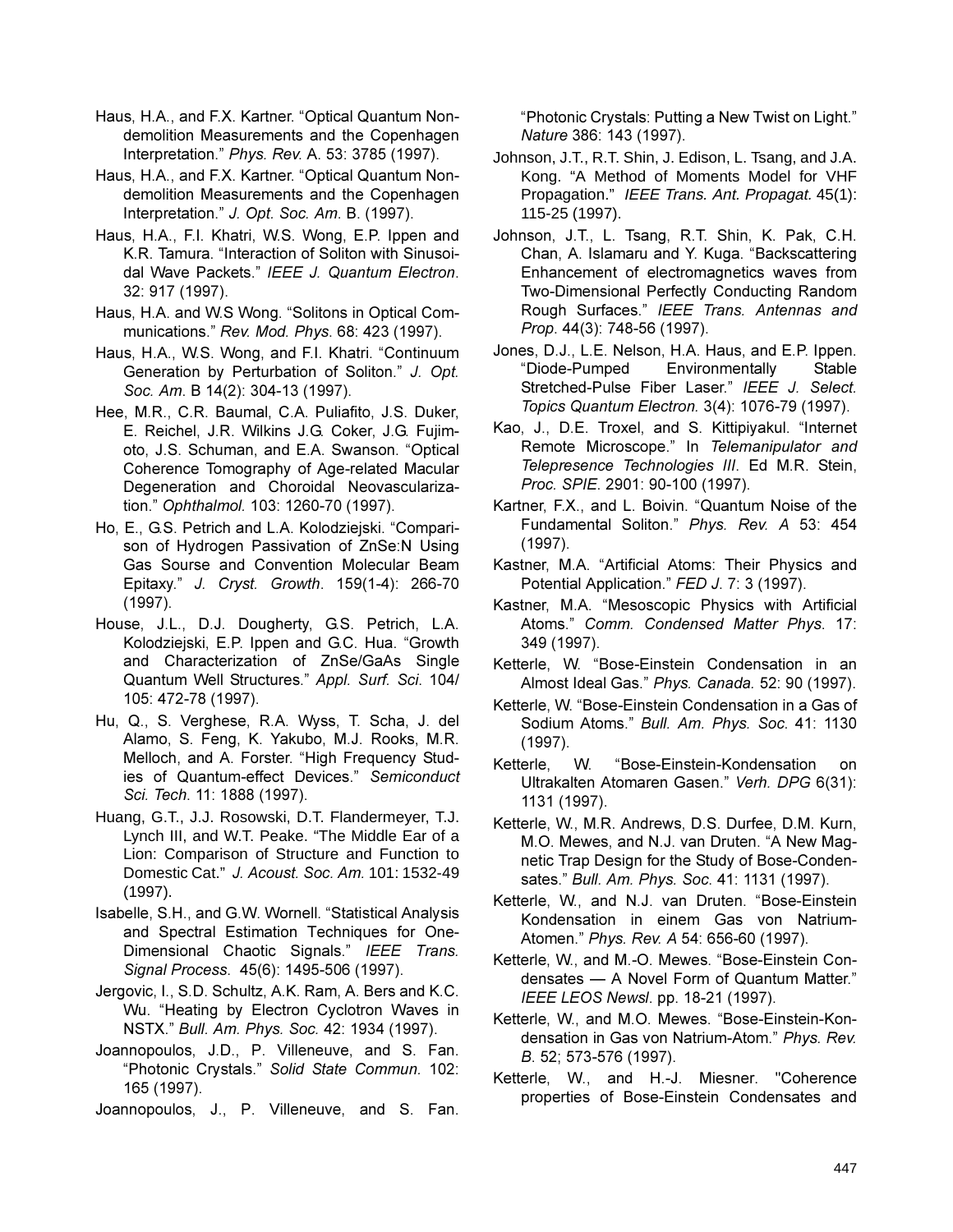Atom Lasers. Phys. Rev. A 56: 3291-93 (1997).

- Khatri, F.I., S.G. Evangelides, P.V. Mamyshev, B.M. Nyman, and H.A. Haus. "A Line-monitoring System for Undersea Soliton Transmission Systems with Sliding-frequency Guiding Filters." IEEE Photonics Technol. Lett. 8: 730 (1997).
- Kim, K.S., I. Park, S. Lee, K. Cho, J.Y. Lee J. Kim, and J.D. Joannopoulos. "The Nature of a Wet Electron." Phys. Rev. Lett. 76: 956 (1997)
- Klein, O., D.J. Goldhaber-Gordan, C. de C. Chamon, and M.A. Kastner. "Magnetic-field Dependence of the Level Spacing of a Small Electron Droplet." Phys. Rev. B. 53: R4221 (1997)
- Kokorowski, D.A., and D.E Pritchard. "Longitudinal Quantum Beam Tomography." J. Modern Opt. 44(11/12): 2575-81 (1997)
- Koontz, E.M., M.H. Lim, V.V. Wong, G.S. Petrich, L.A. Kolodziejski, H.I. Smith, K.M. Matney, G.D. U'Ren, and M.S. Goorsky. "Preservation of Rectangular-Patterned InP Gratings Overgrown by Gas Source Molecular Beam Epitaxy." Appl. Phys. Lett. 71 (10): 1400-02 (1997).
- Lane, H., J. Wozniak, M. Matthies, M. Svirsky, J. Perkell, M. O'Connell, and J. Manzella. "Changes in Sound Pressure and Fundamental Frequency Contours Following Changes in Hearing Status." J. Acoust. Soc. Am. 101: 2244-52 (1997).
- Lashmore-Davies, C.N., V. Fuchs, A.K. Ram, and A. Bers. "Enhanced Coupling of the Fast Wave to Electrons through Mode Conversion to the Ion Hybrid Wave." Phys. Plasmas 4: 2031 (1997).
- Lassig, M. "Vicinal Surfaces and the Calogero-Sutherland Model." Phys. Rev. Lett. 77(3): 526  $(1997)$ .
- Lee, S., S.J. Lee, J.Y. Lee, J. Kim, K.S. Kim, I. Park, K. Cho, and J.D. Joannopoulos. "Ab-initio Study of Water Hexamer Anions." Chem. Phys. Lett. 254: 128 (1997).
- Lee, Z.K., D. Heiman, H. Wang, C.G. Fonstad. "Faraday-Stark Optoelectronic Effect." Appl. Phys. Lett. 69: 3731-33 (1997).
- Lenef, A., T.D. Hammond, E.T. Smith, M.S. Chapman, R.A. Rubenstein, and D.E. Pritchard. "Rotation Sensing with an Atom Interferometer." Phys. Rev. Lett. 78: 760 (1997).
- LeToan, T., F. Ribbes, N. Floury, L.F. Wang, K.H. Ding, J.A. Kong, M. Fujita, and T. Kurosu. "Rice Crop Mapping and Monitoring Using ERS-1 Data Based on Experiment and Modelling Results." IEEE Trans. Geo. Rem. Sens. 35: 41-56 (1997).
- Leung, G., and J.H. Shapiro. "Toward a Fundamental Understanding of Multiresolution SAR Signatures." SPIE Proc. 3070: 100-109 (1997).
- Liao, S., S. Devadas, K. Keutzer, S. Tjiang and A. Wang. "Code Optimization Techniques in Embedded DSP Processors." Des. Automat. Embed. Syst. Int. J. 3(1): 59-74 (1998).
- Lim, S., K. Cho, R.B. Capaz, J.D. Joannopoulos, K.D. Brommer, and B.E. Larson. "Ab-initio Studies of Adatom Vacancies on the Si(111)-(747) Surfaces." Phys. Rev. B. 53: 15421 (1997)
- Lim, H., K. Cho, I. Park, J.D. Joannopoulos, and K. Efthimios. "Ab Initio Study of Hydrogen Adsorption on the Si(111)-(7x7) Surface." Phys. Rev. B. 52(24): 17231-37 (1997)
- Lim, S., V. Hietala, S. Lyo, H. Koops, P.R. Villeneuve, and J.D. Joannopoulos. "High Q Photonic Bandgap Resonant Cavities: From mm-wave to Opyical Regime." Physics and Simulation of Optoelectronic Devices IV, SPIE Proc. 2693: 170  $(1997)$
- Little, B.E., and S.T. Chu. "Estimating Surface-Roughness Loss and Output Coupling in Microdisk Resonators." Opt. Lett. 21: 1390 (1997).
- Little, B.E., J-P. Laine, and S.T. Chu. "Surface-roughness-induced Contradirectional Coupling in Ring and Disk Resonators." Opt. Lett. 22(1): 4-6  $(1997)$ .
- Little, B.E., and T. Murphy. "Design Rules for Maximally Flat Wavelength-Insensitive Optical Power Dividers Using Mach-Zehnder Structures." IEEE Photonics Technol. Lett. 9 (12): 1607-09  $(1997)$ .
- Longhi, S. "Perturbation of Parametrically Excited Solitary Waves." Phys. Rev. E 55(1): 1060-70  $(1997)$
- Longhi, S., G. Steinmeyer, and W.S. Wong. "Variational Approach to Pulse Propagation in Parametrically Amplified Optical Systems." J. Opt. Soc. Am. B 14(8): 2167-73 (1997)
- Ludwig, J.H., S.H. Nawab, and A.P. Chandrakasan. "Low Power Digital Filtering Using Approximate Processing." IEEE Solid-State Circuits. (31)3: 395-400 (1997)
- Lutwak, R., J. Holley, P.P. Chang, S. Paine, D. Kleppner, and T. Ducas. "Circular States of Atomic Hydrogen." Phys. Rev. A 56(2): 1443-52  $(1997)$ .
- Lyubomirsky, I., and Q. Hu, "Optical Parametric Oscillators Without Phasematching." J. Opt. Soc. Amer. B 14: 984 (1997).
- Lyubomirsky, I., B. Xu, and Q. Hu. "Developing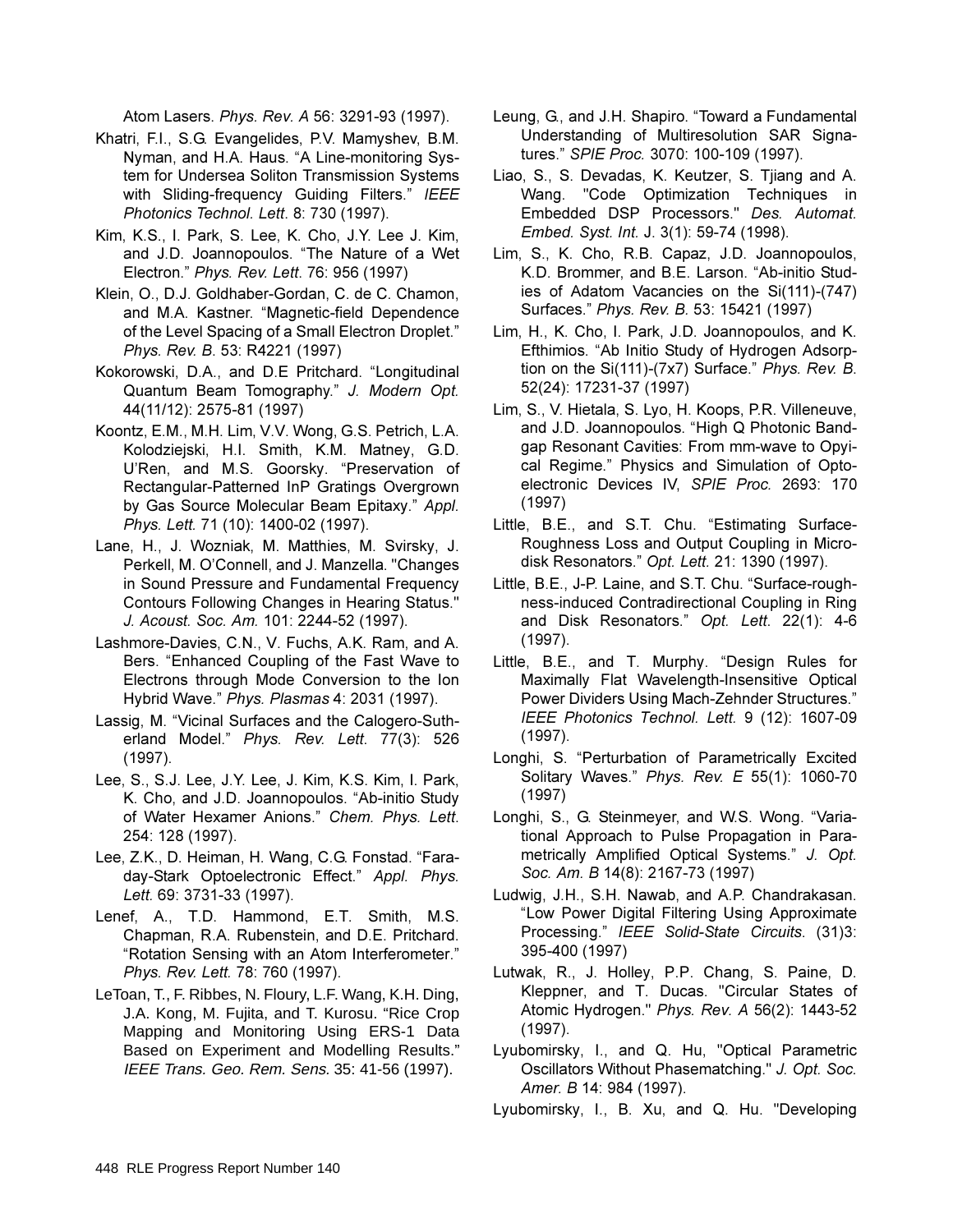Quantum-well Sources of Terahertz Radiation." IEEE-LEOS News 11: 13 (1997).

- Majeski, R., J.H. Rogers, S.H. Batha, A. Bers, R. Budhy, D. Darrow, H.H. Duong, R.K. Fisher, C.B. Forest, E. Fredrickson, and B. Grek. "Ion Cyclotron Range of Frequency Experiments in the Tokamak Fusion Test Reactor with Fast Waves and Mode Converted Ion Berstein Waves." Phys. Plasmas. 3: 2006 (1997).
- Margalit, M., M. Orenstein, and H.A. Haus. "Injection Locking of a Passively Mode-locked Laser." IEEE J. Quantum Electron. 32: 155 (1997).
- Matsumoto, M., and H.A. Haus. "Stretched-Pulse Optical Fiber Communications." IEEE Photonics Technol. Lett. 9(6): 785-87 (1997).
- Matthies, M.L., M. Svirsky, J. Perkell and H. Lane. "Acoustic and Articulatory Measures of Sibilant Production with and Without Auditory Feedback from a Cochlear Implant." J. Speech Hear. Res. 39: 936-46 (1997).
- Matveev, K.A., and L.I. Glazman. "Coulomb Blockade of Activated Conduction." Phys. Rev. B. 54:10339 (1997).
- Matveev, K.A., L.I. Glazman and H.U. Baranger. "Coulomb Blockade of Tunneling Through a Double Quantum Dot." Phys. Rev. B. 54:5637 (1997)
- Matveev, K.A., L.I. Glazman and H.U. Baranger. "Tunneling Sectoscopy of Quantum Charge Fluctuations in the Coulomb Blockade." Phys. Rev. B. 53:1034 (1997)
- McIlrath, M., D.S. Boning, and D.E. Troxel. "Architecture for Distributed Design and Fabrication." In Plug and Play Software for Agile Manufacturing. Ed. B.L.M. Goldstein. Proc. SPIE 2913: 134-47 (1997).
- Merchant, S.N., M.E. Ravicz, S. Puria, S.E. Voss, K.R. Whittemore, W.T. Peake, and J.J. Rosowski. "Analysis of Middle-ear Mechanics and Application to Diseased and Reconstructed Ear." Am. J. Otol. 18: 139-54 (1997).
- Merchant, S.N., M.E. Ravicz, and J.J. Rosowski. "Experimental Investigations of the Mechanics of Type IV Tympanoplasty." Ann. Otol. Rhinol. Laryngol. 106: 49-60 (1997).
- Mewes, M.-O., M.R. Andrews, D.M. Kurn, D.S. Durfee, C.G. Townsend, and W. Ketterle. "Output Coupler for Bose-Einstein Condensed Atoms." Phys. Rev. Lett. 78: 582-85 (1997).
- Mewes, M.-O., M.R. Andrews, N.J. van Druten, D.M. Kurn, D.S. Durfee, and W. Ketterle. "Bose-Einstein Condensation in a Tightly Confining dc

Magnetic Trap." Phys. Rev. Lett. 77: 416-19  $(1997).$ 

- Mewes, M.-O., M.R. Andrews, N.J. van Druten, D.M. Kurn, D.S. Durfee, C.G. Townsend and W. Ketterle. "Collective Excitations of a Bose-Einstein Condensate in a Magnetic Trap." Phys. Rev. Lett. 77: 988-91 (1997).
- Mochrie, S.G.J., S. Song, M. Yoon, D.L. Abernathy, and G.B. Stephenson. "Faceting of Stepped Silicon (113) Surfaces: Self Assembly of Nanoscale Gratings." Physica B. 221: 105 (1997).
- Monteiro, J., S. Devadas, A. Ghosh, K. Keutzer, and J. White. "Estimation of Average Switching Activity in Combinational Logic Circuits Using Symbolic Simulation." IEEE Trans. Comp.-Aided Des. 16(1): 121-27 (1997).
- Moon, E.E., P.N. Everett, K. Rhee and H.I. Smith. "Simultaneous Measurements of Gap and Superposition in a Precision Aligner for X-ray Nanolithography." J. Vac. Sci. Technol. B. 14: 3969-73 (1997).
- Moore, C.B., and J.N. Hewitt. "15 GHz Monitoring of the Gravitational Lens MG 0414+0534." Astrophys. J. 491: 451-58 (1997).
- Namiki, S., and H.A. Haus. "Noise of the Stretched Pulse Fiber Laser I: Theory." IEEE J. Quantum Electron. 33(5): 649-59 (1997).
- Namiki, S., E.P. Ippen, H.A. Haus, and C.X. Yu. "Energy Rate Equations for Mode-locked Lasers." J. Opt. Soc. Am. B 14(8): 2099-2111  $(1997)$ .
- Namiki, S., C.X. Yu and H.A. Haus "Observation of Nearly Quantum-limited Timing Jitter in an Allfiber Laser." J. Opt. Soc. Am. B 13: 2817 (1997).
- Nelson, L.E., D.J. Jones, K. Tamura, H.A. Haus, and E.P. Ippen. "Ultrashort-Pulse Fiber Ring Lasers." Appl. Phys. B 65: 277 (1997).
- Nghiem, S.V., R. Kwok, J.A. Kong, R.T. Shin, S.A. Arcone, and A.J. Gow. "An Electrothermodynamic Moded with Distributed Properties for Effective Permittivities of Sea Ice." Progress in Electromagnetic Research, 1997.
- Nghiem, S.V., R. Kwok, S.H. Yueh, A.J. Gow, D.K. Perovich, J.A. Kong, and C.C. Hsu. "Evolution in Polarimetric Signatures of Thin Saline Ice Under Constant Growth." Radio Sci. 32(1): 127-51  $(1997).$
- Ooi, J.M., S.M. Verbout, J.T. Ludwig, and G.W. Wornell. "A Separation Theorem for Periodic Sharing Information Patterns in Decentralized Control." IEEE Trans. Automat. Contr. 42(11): 1546-49 (1997).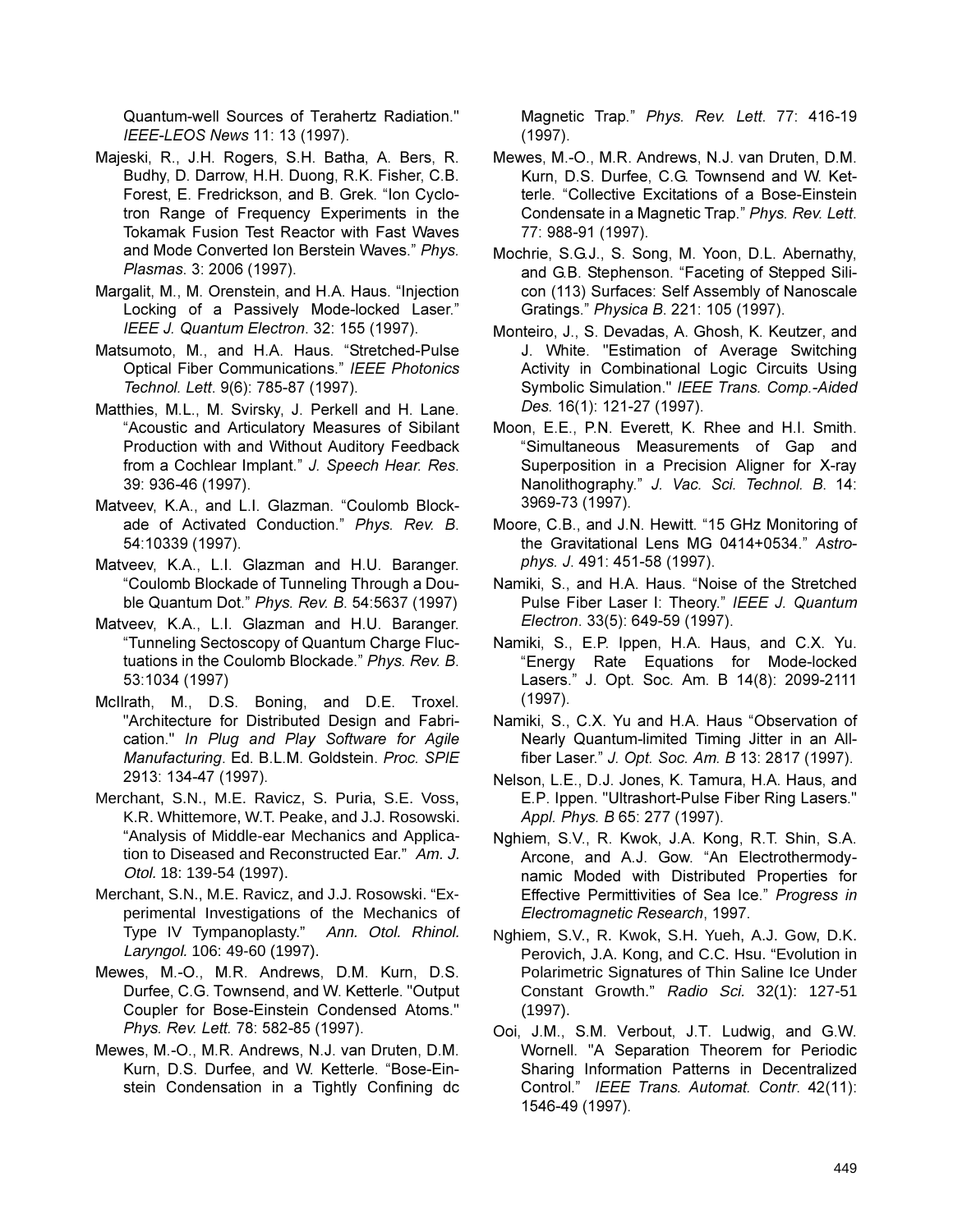- Park, W., E.V. Belova, G.Y. Fu, H.R. Strauss, L.E. Sugiyama. "M3D (Multi-level 3D) Project for Simulation of Plasmas." Bull. Am. Phys. Soc. 42(10): 1854 (1997).
- Payton, K.L., and L.D. Braida, "Speech Modulation Transfer Functions for Different Speaking Style." J. Acoust. Soc. Am. 98: 2982 (1997).
- Peng, L.H., and C.J. Fonstad. "Reply to Comments on: Multiband Coupling Effects on Electron Quantum Well Intersubband Transitions." J. Appl. Phys. 79: (1997).
- Perkell, J.S. "Properties of the Tongue Help to Define Vowel Categories: Hypotheses Based on Physiologically- Oriented Modeling." J. Photonics. 24: 3-22 (1997).
- Perkell, J.S., M.L. Matthies, H. Lane, F. Guenther, R. Wilhelms-Tricarico, J. Wozniak, and P. Guiod. "Speech Motor Control: Acoustic Goals, Saturation Effects, Auditory Feedback and Internal Models." Speech Commun. 22: 227-50  $(1997)$ .
- Phillips, J.R., and J.K. White. "A Precorrected-FFT Method for Electrostatic Analysis of Complicated 3-D Structures." IEEE Trans. Comput.-Aided Des. Integrated Circ. Syst. 16(10): 1059-72  $(1997)$ .
- Pizzuto, A., G. Mazzone, B. Coppi. "Halo Current Effects on Ignitor Plasma Chamber." Bull. Am. Phys. Soc. 41(10): 1834 (1997).
- Plant, G., M. Horan, and H. Reed. "Speech Teaching for Deaf Children in the Age of Bilingual/Bicultural Programs: The Role of Tactile Aids." Scand. Audiol. 26 (Suppl. 47): 19-23 (1997).
- Puria, S., W.T. Peake, and J.J. Rosowski. "Sound-Pressure Measurements in the Cochlear Vestibule of Human Cadavers." J. Acoust. Soc. Am. 101: 2754-70 (1997).
- Rahman, A., G. de Lange, and Q. Hu. "Micromachined Romm-temperature Microbolometers for Millimeter-wave Detection." Appl. Phys. Lett. 68: 2020 (1997).
- Ram, A.K., D. Benisti, and A. Bers. "Nonlinear Coherent Energization of lons in Two Electrostatic Waves." Bull. Am. Phys. Soc. 42: 2036 (1997).
- Ram, A.K., and A. Bers. "Current Drive by Mode-Converted Ion-Berstein Waves." Bull. Am. Phys. Soc. 41: 1425 (1997).
- Ram, A.K., A. Bers, and D. Benisti. "Transverse Acceleration of lons in the Auroral lonnosphere." Bull. Am. Phys. Soc. 41: 1615 (1997).
- Ram, A.K., A. Bers, S.D. Schultz, and V. Fuchs. "Mode Conversion of Fast Alfvén Waves at the Ion- Ion Hybrid Resonance." Phys. Plasmas. 3: 1976 (1997).
- Ravicz, M.E., and J.J. Rosowski. "Sound-power Collection by the Auditory Periphery of the Mongolian Gerbil Meriones unguiculatus: III. Effect of Variations of Middle-ear Volume on Power Collection." J. Acoust. Soc. Am. 101: 2135-47 (1997).
- Renzoni, F., W. Maichen, L. Windholtz, and E. Arimondo. "Coherent Population Trapping with Losses Observed on the Hanle Effect of the D<sub>1</sub> Sodium Line." Phys. Rev. A 55: 3710 (1997).
- Rizzo J.F., and J.L. Wyatt. "Prospects for a Visual Prosthesis." Neuroscientist 3(4): 251-62 (1997).
- Rutledge, B.K., C.A. Puliafito, J.S. Duker, M.R. Hee, and M.S. Cox. "Optical Coherence Tomography of Mascular Lesions Associated with Optic Nerve Head Pits." Ophthalmol. 103: 1047-53 (1997).
- Sanders, G.D., C.K. Sun, B. Golubovic, J.G. Fujimoto, and C.J. Stanton. "Carrier-Carrier Scattering in the Gain Dynamics of InGaAs/AIGaAs Diode Lasers." Phys. Rev. B. 54: 8005-20 (1997).
- Saoutic, B., A. Becoulet, T. Hutter, D. Fraboulet, A.K. Rams, and A. Bers. "Mode Conversion Heating Experiments on the Tore Supra Tokamak." Phys. Rev. Lett. 76: 1647 (1997).
- Savas, T.A., M.L. Schattenburg, J.M. Carter, and H.I. Smith. "Large-Area Achromatic Interferometric Lithography for 100nm-Period Gratings and Grids; With Novel Applications." J. Vac. Sci. Technol. B. 14: 4167-70 (1997).
- Schultz, S.D., A. Bers, and A.K. Ram. "Effects of RF Waves on the Bootstrap Current in Tokamaks." Bull. Am. Phys. Soc. 42: 1930 (1997).
- Schultz, S.D., A. Bers, and A.K. Ram. "Mode Conversion to Ion-Berstein Waves of Fast Alfvén Waves With Poloidal Wavenumbers in Sheared Magnetic Fields." Bull. Am. Phys. Soc. 41: 1424  $(1997)$ .
- Schuman, J.S., T. Pedut-Kloizman, E. Hertzmark, M.R. Hee, J.R. Wilkins, J.G. Fujimoto, and E.A. Swanson. "Reproducibility of Nerve Fiber Layer Thickness Measurements Using Optical Coherence Tomography." Ophtamol. 103: 1889-98  $(1997)$ .
- Scott, T.P., N. Smith, P.D. Magill, D.E. Pritchard, and B. Stewart. "Velocity Dependence of Quasi-resonant Vibrotational Transfer in Li2-Rare Gas Collisions." J. Phys. Chem. 100(19); 7981-88 (1997).
- Senturia, S., N. Aluru, and J. White, "Simulating the Behavior of MEMS Devices: Computational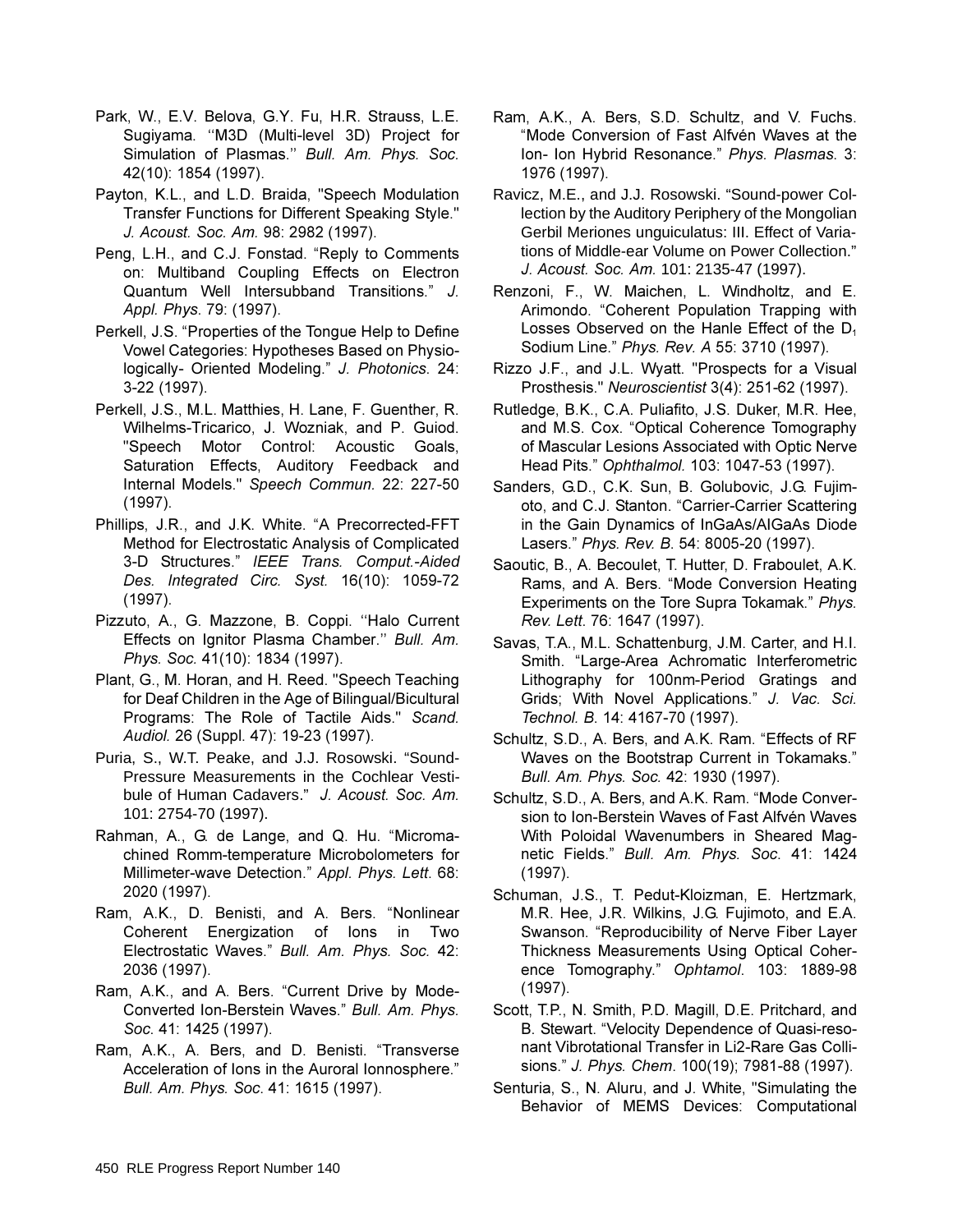Methods and Needs," IEEE Computat. Sci. Eng. 4(1): 30-43 (1997).

- Seo, C., and J.C. Chen. "Low Transmission Losses in Bent Rib Waveguides." J. Lightwave Technol. 14: 2255 (1997).
- Shapiro, J.H., and A. Shakeel. "Optimizing Homodyne Detection of Quadrature-Noise Squeezing via Local Oscillator Selection." J. Opt. Soc. Am. B 14(2): 232-49 (1997).
- Shattuck-Hufnagel, S., and A. Turk. "A Prosody Tutorial for Investigators of Auditory Sentence Processing." J. Psycholing. Res. 25(2): 193-247  $(1997).$
- Shih, S.E., K.H. Ding, J.A. Kong, Y.E. Yang, R.E. Davis, J.P. Hardy, and R. Jordan. "Modeling of Millimeter Wave Backscattering of Time-Varying Snow Cover: Summary." J. Electro. Waves Applic. 2: 1289-98 (1997).
- Smet, J.H., C.G. Fonstad, and Q. Hu. "Intrawell and Interwell Intersubband Transition in Multiple Quantum Wells for Far-Infrared Sources." J. Appl. Phys. 79: 9305-20 (1997).
- Smith, H.I. "A Proposal for Maskless, Zone-Plate-Array Nanolithography." J. Vac. Sci. Technol. B. 14: 4318-22 (1997).
- Smith, H.I. "Will X-ray Lithography be Implemented in VLSI Manufacturing?" Microlithog. 6: 10-15  $(1997)$ .
- Smith, H.I. "X-ray Lithography for Microelectronics." Physics Scripta 61: 26-31 (1997).
- Smith, H.I. and F. Cerrina. "X-ray Lithography for ULSI Manufacturing." Microlithog. World 6(1): 10-15 (1997).
- Smith, H.I., J. Ferrera, E.E. Moon, Y.E. Yang, Schattenburg, Hector, and Burkhardt. "X-ray Nanolithography: Extension to the Limits of the Lithographic Process." Microelectron Eng. 32: 143-158 (1997).
- Somerville, M.H., J.A. del Alamo, and W.E. Hoke. "Direct Correlation Between Impact Ionization and the Kink Effect in InAIAs/iNgAaS HEMTs." IEEE Electron. Device Lett. 17(10): 473-75  $(1997)$ .
- Spellmeyer, N., D. Kleppner, M.R. Haggerty, V. Kondratovich, J.B. Delos, and J. Gao. "Recurrence Spectroscopy of a Time-Dependent System: A Rydberg Atom in an Oscillating Field." Phys. Rev. Lett. 79: 1650-53 (1997).
- Stevens, K.N. "Critique: Articulatory-Acoustic Relations and their Role in Speech Perception." J. Acoust. Soc. Am. 99: 1693-94 (1997)
- Sudarshanam, V.K., M. Cronin-Golomb, P.R. Hemmer, and M.S. Shahriar. "Turbulenceaberration Correction with High-Speed High-Gain Optical Phase Conjugation in Sodium Vapor." Opt. Lett. 22: 1141 (1997).
- Sugiyama, L.E. and W. Park. "Plasma Rotation in Two-Fluid Tokamaks." Bull. Am. Phys. Soc. 42(10): 1854 (1997).
- Svirsky, M.A., K.N. Stevens, M.L. Matthies, J. Manzella, J.S. Perkell, and R. Wilhelms-Tricarico. "Tonque Surface Displacement During Obstruent Stop Consonants." J. Acoust. Soc. Am. 102: 562-71 (1997).
- Swanson, J.F. Southern, and J.G. Fujimoto. "Optical Biopsy with Optical Coherence Tomography, Feasibility for Surgical Diagnostics." J. Surgical Res. 71: 32-40 (1997).
- Tan. H.Z., N.I. Durlach. W.M. Rabinowitz. C.M. Reed. and J.R. Santos. "Reception of Morse Code through Motional, Vibrotactile, and Auditory Stimulation." Percept. Psychophys. 59(7): 1004-17 (1997).
- Tan, H.Z., N.I. Durlach, C.M. Reed., and W.M. Rabinowitz. "Information Transmission with a Multi-Finger Tactual Display." Scand. Audiol. 26 (Suppl. 47): 24-28 (1997).
- Tearney, G.J., B.E. Bouma, S.A. Boppart, M.E. Brezinski, E.A. Swanson, J.G. Fujimoto, N. Weissman, and J.G. Souther. "Catheter-Based Optical Imaging of a Human Coronary Artery." Circ. 94: 3013 (1997).
- Tearney, G.J., B.E. Bouma, S.A. Boppart, M.E. Brezinski, N.J. Weismann, J.F. Southern, and J.G. Fujimoto. "Scanning Single Mode Catheter/ Endoscope for Optical Coherence Tomography." Opt. Lett. 21: 543-45 (1997).
- Tearney, G.J., B.E. Bouma, and J.G. Fujimoto. "High Speed Phase and Group Delay Scanning Using a Grating-based Phase Control Delay Line." Opt. Lett. 22(23): 1811-13 (1997).
- Tearney, G.J., B.E. Bouma, S.A. Boppart, B. Golubovic, E.A. Swanson, and J.G. Fujimoto. "Rapid Acquisition of in Vivo Biological Images by Use of Optical Coherence Tomography." Opt. Lett. 21: 1408 (1997).
- Tearney, G.J., M.E. Brezinski, B.E. Bouma, S.A. Boppart, C. Pitris, J.F. Southern, and J.G. Fujimoto. "In Vivo Endoscopic Optical Biopsy with Optical Coherence Tomography." Sci. 276: 2037-39 (1997).
- Tearney, G.J., M.E. Brezinski, J.F. Southern, B.E. Bouma, S.A. Boppart, and J.G. Fujimoto. "Optical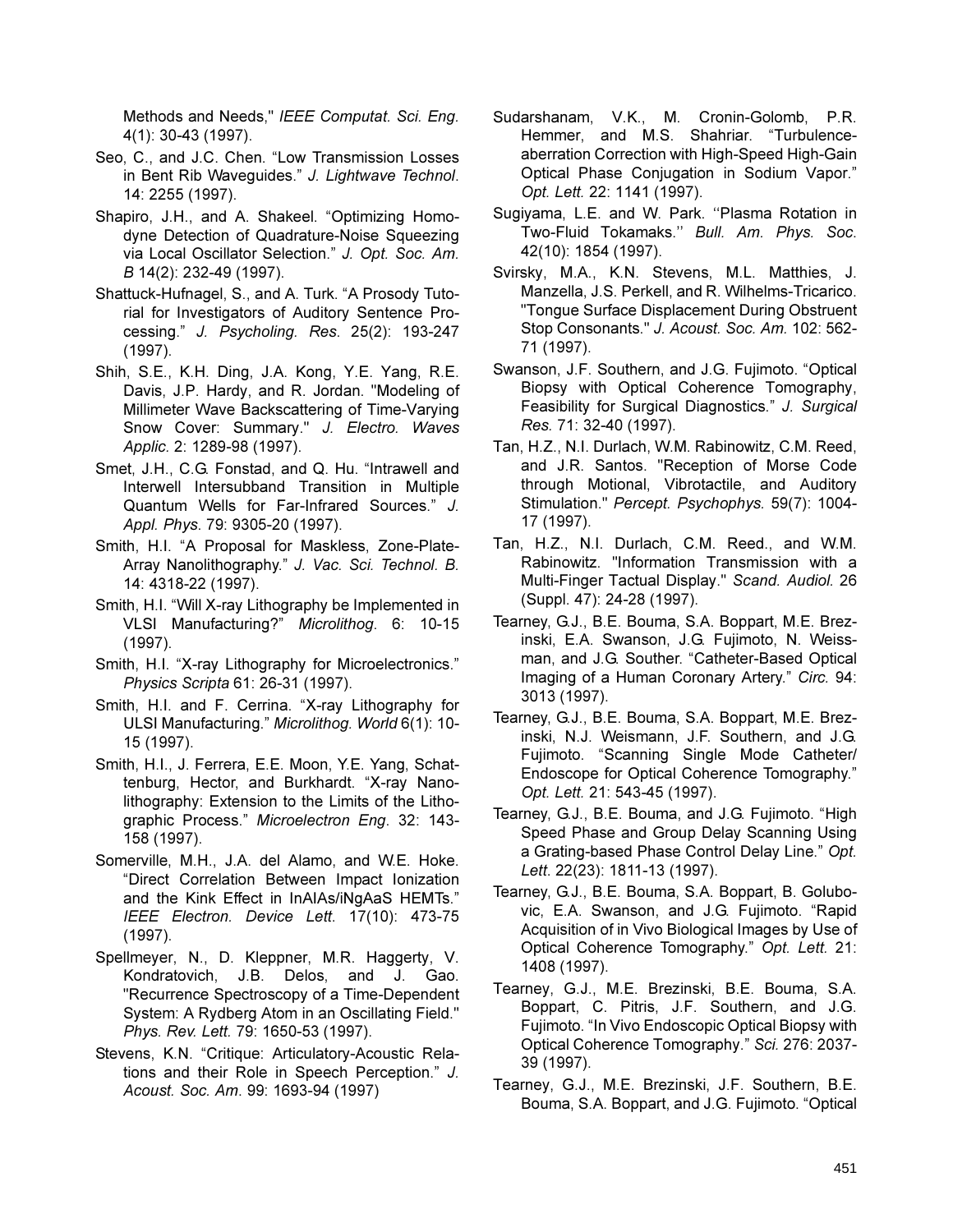Biopsy in Human Urologic Tissue using Optical Coherence Tomography." J. Urol. 157: 1915-19  $(1997).$ 

- Tearney, G.J., M.E. Brezinski, J.F. Southern, B.E. Bouma, S.A. Boppart, and J.G. Fujimoto. "Optical Biopsy in Human Gastrointestinal Tissue Using Optical Coherence Tomography." Am. J. Gastro*enterology* 92(10): 1800-04 (1997).
- Teja, J., and N.C. Wong. "Twin-beam Generation in a Triply Resonant Dual-cavity Optical Parametric Oscillator." Opt. Express 2(3): 65-71 (1998).
- Teoh, S.W., D.T. Flandermeyer, and J.J. Rosowski. "Effect of pars flaccida on Peripheral Sound Conduction of Mongolian Gerbil: Evidence from Acoustical and Anatomical Measurements." Hear. Res. 106: 39-65 (1997).
- Tepesch, P.D., A.F. Kohan, G.D. Garbulsky, G. Ceder, C. Coley, H.T. Stokes, L.L. Boyer, M.J. Mehl, B.P. Burton, K. Cho, and J.D Joannopoulos. "A Model to Compute Phase Diagrams in Oxides with Empirical or First-principles Energy Methods and Applications to the Solubility Limits." J. Am. Ceram. 79: 2033 (1997).
- Tong, Y.P., P.M. W. French, J.R. Taylor, and J.G. Fujimoto. "All-solid-state Femtosecond Sources in the Near Infrared." Opt. Commun. 136: 235-38  $(1997)$ .
- Toth, C.A., R. Birngruber, S.A. Boppart, M.R. Hee, J.G. Fujimoto, C.D. DiCarlo, E.A. Swanson, C.P. Cain, D. Narayan, G.D. Noojin, and W.P. Roach. "Argon Retinal Laser Lesions Evaluated In Vivo by Optical Coherence Tomography." Am. J. Ophthalmol. 123: 188-98 (1997).
- Townsend, C.G., N.J. van Druten, M.R. Andrews, D.S. Durfee, D.M. Kurn, M.-0. Mewes, and W. Ketterle. "Bose-Einstein Condensation of a Weakly-interacting Gas." J. Opt. Soc. Am. 7: 2-13 (1997).
- Trías, E., M. Barahona, T.P. Orlando, and H.S.J. van der Zant. "Intrinsic Phase-Locked State in Twodimensional Nb Junction Arrays." IEEE Trans. Appl. Superconduct. 7: 3103 (1997).
- Trías E., T.P. Orlando, and H.S.J. van der Zant. "Self-Field Effects on Flux Flow in Two-dimensional Arrays of Nb Josephson Junctions." Phys. Rev. *B.* 54(9): 6568-75 (1997).
- van Druten, N.J., and W. Ketterle. "Two-step Condensation of the Ideal Bose Gas in Highly Anisotropic Traps." Phys. Rev. Lett. 79(4): 549-52  $(1997)$ .
- Verghese, S., N. Zamdmer, E.R. Brown, A. Forster, and Q. Hu. "An Optical Correlator Using A Low-

temperature-grown GaAs Photoconductor." Appl. *Phys. Lett.* 79: 9305 (1997).

- Verghese, S., N. Zamdmer, A. Forster, and Q. Hu. "Cryogenic Picosecond Sampling Using Fibercoupled Photoconductive Switches." Appl. Phys. Lett. 69: 842 (1997).
- Verghese, S., N. Zamdmer, Q. Hu, and A. Foerster. "Cryogenic Picosecond Sampling using Fibercoupled Photoconductive Switches." Appl. Phys. Lett. 70: 2644-46 (1997).
- Villeneuve, P.R., S. Fan, and J.D. Joannopoulos. "Microcavities in Photonic Crystals: Mode Symmetry, Tunability and Coupling Efficiency." Phys. Rev. 54: 7837 (1997).
- Wang, H., J. Luo, K.V. Shenoy, Y. Royter, C.G. Fonstad Jr., and D. Psaltis. "Monolithic Integration of SEEDs and VLSI GaAs Circuits by Epitaxy on Electronics." IEEE Photonics Tech. Lett. 9: 607-09 (1997).
- Watanabe, S., H.S.J. van der Zant, S.H. Strogatz. "Dynamics of Circular Arrays of Josephson Junctions and the Dicrete Sine-Gordan Equation." *Physica D.* 97: 429-70 (1997).
- Weiss, T.F., and D.M. Freeman. "Equilibrium Behavior of an Isotropic Polyelectrolyte Gel Model of the Tectorial Membrane: The Role of Fixed Charges." Aud. Neurosci. 3(4): 351-61 (1997).
- Weiss, T.F., and D.M. Freeman. "Equilibrium Behavior of an Isotropic Polyelectrolyte Gel Model of the Tectorial Membrane: Effect of pH." Hear. Res. 111: 55-64 (1997).
- Welker, D.P., J.E. Greenberg, J.G. Desloge, and P.M. Zurek. "Microphone-array Hearing Aids with Binaural Output. II. A Two-Microphone Adaptive System," IEEE Trans. Speech Audio. Proc. 5: 529-42 (1997).
- Whan, C.B., and T.P. Orlando. "Transport Properties of a Quantum Dot with Superconducting Leads." Phys. Rev. B. 54(8): 5255-58 (1997).
- Whan, C.B., J. White and T.P. Orlando. "Full Capacitance Matrix of Coupled Quantum Dot Arrays: Static and Dynamical Effects." Appl. Phys. Lett. 68(21): 2996-98 (1997).
- Wilhelms-Tricarico, R. "A Biomechanical and Physiologically-Based Vocal Tract Model and its Control." J. Photonics 24: 23-28 (1997).
- Wilkins, J.R., C.A. Puliafito, M.R. Hee, J.S. Duker, E. Reichel, J.G. Fujimoto, J.G. Coker, J.S. Schuman, and E.A. Swanson. "Characterization of Empiretinal Membranes Using Optical Coherence Tomography." Ophthalmol. 103: 2142-51  $(1997)$ .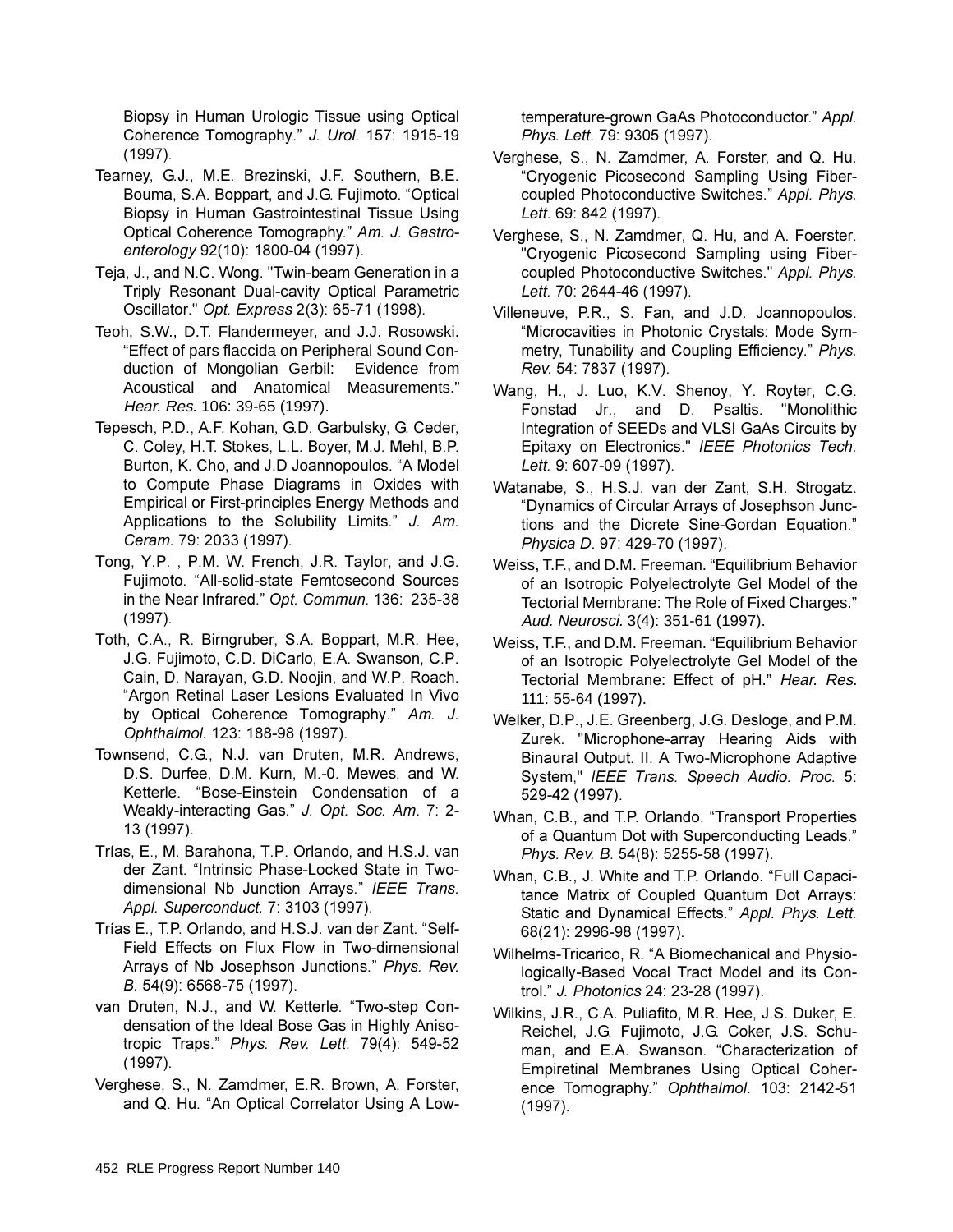- Winograd, J., J. Ludwig, H. Nawab, A. Chandrakasan, and A. Oppenheim. "Approximate Signal Processing." VLSI Signal Process. J. 15(1-2): 177-200 (1997).
- Wong, W.S., S. Namiki, M. Margalit, E.P. Ippen, and H.A. Haus. "Self-switching of Optical Pulses in Dispersion-imbalanced Nonlinear Loop Mirrors." Opt. Lett. 22: 1150 (1997).
- Wornell, G.W. "Emerging Applications of Multirate Signal Processing and Wavelets in Digital Communications." Proc. IEEE Special Issue on Applications of Wavelets. (84)4: 586-603 (1997).
- Wornell, G.W. "Spread-Response Precoding for Communication over Fading Channels." IEEE Trans. Info. Theory. (42)2: 488-501 (1997).
- Wornell, G.W., and W.M. Lam. "Multiscale Percepatation and Estimation of Fractal Point Processes." IEEE Trans. Signal Process. 43(11): 2606-17  $(1997)$ .
- Wornell, G.W., and M.D. Trott. "Efficient Signal Processing Techniques for Exploiting Transmit Antenna Diversity on Fading Channels." IEEE Trans. Signal Process. 45(1): 191-205 (1997).
- Wu, K.C., A.K. Ram, and A. Bers "Electron Cyclotron Heating and Current Drive in High-Density, Spherical-Type Tokamaks." Bull. Am. Phys. Soc. 41: 1425 (1997).
- Xu, B., and Q. Hu, "Grating Coupling for Intersubband Emission." Appl. Phys. Lett. 70(19): 2511-13  $(1997)$ .
- Xu, B., Q. Hu, and M.R. Melloch. "An Electrically Pumped Tunable THz Emitter Based on Intersubband Transition." Appl. Phys. Lett. 71(4): 440-42 (1997).
- Yakubo, K., S. Feng, and Q. Hu. "Direct Simulation of Photon-assisted Quantum Transport." Phys. Rev. B. 54: 7987 (1997).
- Yang, I.D., D.A. Antoniadis, and H.I. Smith. "Fabrication of Back-gated CMOS Devices using Mixed and Matched Optical and X-ray Lithographies." J. Vac. Sci. Technol. B. 14: 4024-28 (1997).
- Yu, C.X., S. Namiki, and H.A. Haus. "Noise of the Stretched Pulse Fiber Laser II: Experiments." IEEE J. Quantum Electron. 33(5): 660-68 (1997).
- Zhang, Y., J.A. Kong, and A.K. Jordan. "Numerical Solution of the Gel'fand-Levitan-Marchenko Integral Equation for Electromagnetic Inverse Scattering Theory Using Matrix Inversion." Microwave Opt. Tech. Lett. 15(5): 277-78 (1997).
- Zhitenev, N.B. "A New Class of Resonances at the Edge of the Two Dimensional Electron Gas." Phys. Rev. Lett. B. 77: 1833-36 (1997)
- Zhitenev, N.B., R.C. Ashoori, L.N. Pfeiffer, and K.W. West. "Periodic and Aperiodic Bunching in the Addition Spectra of Quantum Dots." Phys. Rev. Lett. 79: 2308-11 (1997).
- Zuclich, J.A., S.T. Schuschereba, H. Zwick, S.A. Boppart, J.G. Fujimoto, F.E. Cheney, and B.E. Stuck. "A Comparison of Laser-induced Retinal Damage from Infrared Wavelengths to that from Visible Wavelengths." Lasers Light Ophthalmol. 8: 15-29 (1997).

### A.2.2 Journal Articles Submitted or **Accepted for Publication**

- Andrews, M.R., D.S. Durfee, S. Inouye, D.M. Stamper-Kurn, H.-J. Miesner, and W. Ketterle. "Studies of Bose-Einstein Condensates." J. Low Temp. Phys.
- Barahona, M., S.H. Strogatz, and T.P. Orlando. "Superconducting **States** and Depinning Transitions of Josephson Ladders." Phys. Rev. B. Forthcoming 1998.
- Benisti, D., A.K. Ram, and A. Bers. "Ion Dynamics in Multiple Electrostatic Waves in a Magnetized Plasma. Part I: Coherent Acceleration." Submitted to Phys. Plasmas.
- Benisti, D., A.K. Ram, and A. Bers. "Ion Dynamics in Multiple Electrostatic Waves in a Magnetized Plasma. Part II: Enhancement of the Acceleration." Submitted to Phys. Plasmas.
- Benisti, D., A.K. Ram, and A. Bers. "New Mechanisms of Ion Energization by Multiple Electrostatic Waves in a Magnetized Plasma." Submitted to Phys. Rev. Lett.
- Boppart, S.A., B.E. Bouma, C. Pitris, J.F. Southern, M.E. Brezinski, J.G. Fujimoto. "In Vivo, High Speed Subcellular Imaging: Feasibility for the Early Diagnosis of Neoplasms." Submitted to Nature Med.
- Boppart, S.A., B.E. Bouma, C. Pitris, G.J. Tearney, J.F. Southern, M.E. Brezinski, and J.G. Fujimoto. "Three-dimensional Optical Coherence Tomography for Microsurgical Diagnostics." Radiol. Forthcoming.
- Boppart, S.A., M.E. Brezinski, C. Pitris, and J.G. Fujimoto. "Optical Coherence Tomography for the Identification of Human Brain Tumors and Margins." Submitted to Neurosurg.
- Bouma, B.E., L.E. Nelson, G.J. Tearney, D.J. Jones, M.E. Brezinski, and J.G. Fujimoto. "Optical Coherence Tomographic Imaging of Human Tissue at 1.55 mm and 1.8 mm using Er- and Tm-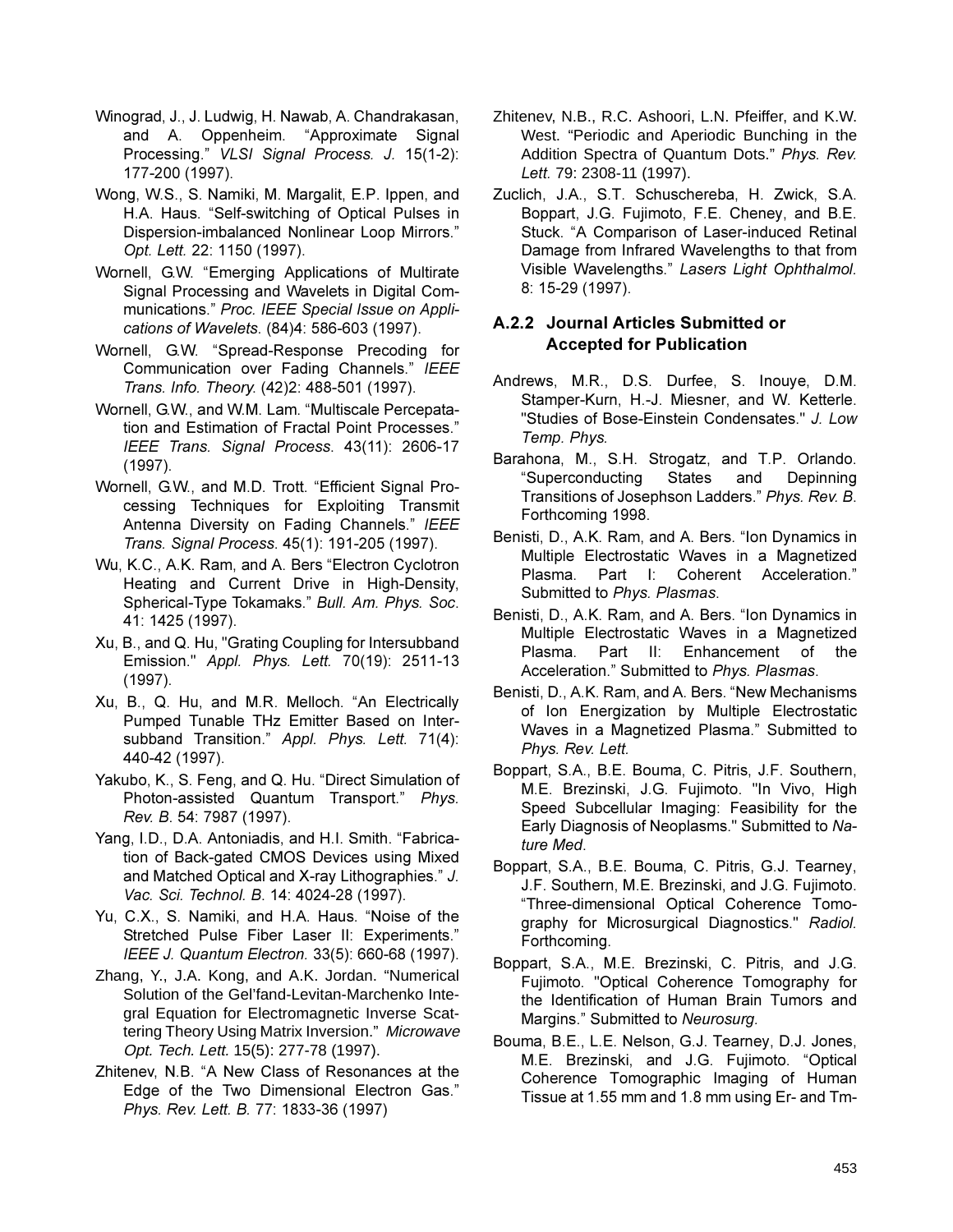doped Fiber Sources." J. Biomed. Opt. Forthcoming.

- Bouma, B.E., M. Ramaswamy-Paye, and J.G. Fujimoto. "Compact Resonator Designs for Mode-locked Solid-state Lasers." Submitted to Appl. Phys. B.
- Bratakos, M.S., P. Duchnowski, and L.D. Braida. "Toward the Automatic Generation of Cued Speech." Cued Speech J. Forthcoming.
- Buck, J.R., J.C. Preisig, and K.E. Wage. "A Unified Framework for Mode Filtering and the Maximum A Posteriori Mode Filter." Submitted to J. Acous. Soc. Am.
- Chan, H.B., R.C. Ashoori, and M.R. Melloch. "Universal Linear Density of States for Tunneling into the Two-Dimensional Electron Gas in Magnetic Field." Submitted to Phys. Rev. Lett.
- Cho, K., E. Kaxiras, and J. Joannopoulos. "Theory of Adsorptiona and Desorption of H2 Molecules on the Si(111)-(7X7) Surface." Phys. Rev. Lett. Forthcoming.
- Choi, W-Y., J.C. Chen, and C.G. Fonstad. "Evaluation of Coupling Coefficients for Laterally-Coupled Distributed Feedback Lasers." Jap. J. Appl. Phys. Forthcoming.
- Chou, M., and J.K. White. "Efficient Formulation and Model-Order Reduction for the Transient Three-Dimensional **VLSI** Simulation of Interconnect." IEEE Trans. Comput.-Aided Des. Integrat. Circ. Syst. Forthcoming.
- Coppi, B., and P.S. Coppi. "Angular Momentum Transport Associated with Finite Plasma Temperature in Accreting Disks." Submitted to Phys. Lett. A.
- Damask, J.N. "Design of Synchronous Side-Coupled Integrated-Optical Resonators." J. Lightwave Technol. Forthcoming.
- Damask, J. N. "Relation Between Filter Linewidth and Crosstalk for Side-coupled Optical Resonators with Tapered Coupling." Submitted to J. Lightwave Technol.
- Daughton, W., P. Catto, B. Coppi, and S.I. Krasheninnikov. "Interchange Instabilities in a Partially Ionized Plasma." Phys. Plasmas. Forthcoming.
- Davis, C.Q., and D.M. Freeman. "Statistics of Subpixel Registration Algorithms Based on Spatio-Temporal Gradients or Block Matching." Opt. Eng. Forthcoming.
- de Lange, G., A. Rahman, E.K. Duerr, and Q. Hu. "Low-noise Micromachined SIS Miixers for Millimeter-wave Imaging Arrays." Submitted to

IEEE Trans. on Appl. Superconduct.

- DiCarlo, C.D., W.P. Roach, D.A. Gagliano, S.A. Boppart, D.X. Hammer, A.B. Cox, and J.G. Fujimoto, "Comparison of Optical Coherence Tomography (OCT) Imaging of Cataracts with Histopathlogy." Submitted to Investigat. Ophthalmol. Visual Sci.
- Dougherty, D.J., S.B. Fleischer, E.L. Warlick, J.L. House, G.S. Petrich, L.A. Kolodziejski, and E.P. Ippen. "Ultrafast Carrier Dynamics and Intervalley Scattering in ZnSe." Submitted to Appl. Phys. Lett.
- Duchnowski, P., D.S. Lum, J.C. Krause, M.G. Sexton, M.S. Bratakos, and L.D. Braida, "Development of Speechreading Supplements Based on Automatic Speech Recognition." Submitted to IEEE Trans. Biomed. Eng.
- Elvin, N., and C. Leung. "Feasibility Study of Delamination Detection with Embedded Optical Fibers." J. Intel. Mat. Syst. Struct. Forthcoming.
- Elvin, N., and C. Leung. "A Novel Fiber Optic Delamination Detection Technique. Part 1: a Theoretical Feasibility Study." Submitted to J. Intel. Mat. Syst. Struct.
- Elvin, N., C. Leung, V.S. Sudarshanam, and S. Ezekiel. "A Novel Fiber Optic Delamination Detection Technique. Part 2: an Experimental Feasibility Study." Submitted to J. Intel. Mat. Syst. Struct.
- Fan, S., P. Villeneuve, J. Joannopoulos, and H. Haus. "Channel Drop Tunneling through Localized States." Phys. Rev. Lett. Forthcoming.
- Farhoud, M., M.H. Hwang, H.I. Smith, M.L. Schattenburg, J.M. Bae, K. Youcef-Toumi, and C.A. Ross. "Fabrication of Large Area Nanostructured Magnets by Interferometric Lithography." IEEE Trans. Mag. Forthcoming.
- Fischer, S.D., L.A. Delhorne, and C.M. Reed. "Effects of Rate of Presentation on the Reception of American Sign Language." Submitted to J. Speech Hear. Res.
- Fujimoto, J.G., S.A. Boppart, G.J. Tearney, B.E. Bouma, C. Pitris, and M.E. Brezinski. "High Resolution In Vivo Intraarterial Imaging with Optical Coherence Tomography." Submitted to Circulat.
- Goodberlet, J., J. Ferrera, and H.I. Smith. "An Analogue Delay-Locked Loop for Spatial-Phase Locking." Submitted to Electron. Lett.
- Greenberg, J.E. "Modified LMS Algorithms for Speech Processing with an Adaptive Noise Canceller." IEEE Trans. Speech Audio Proc.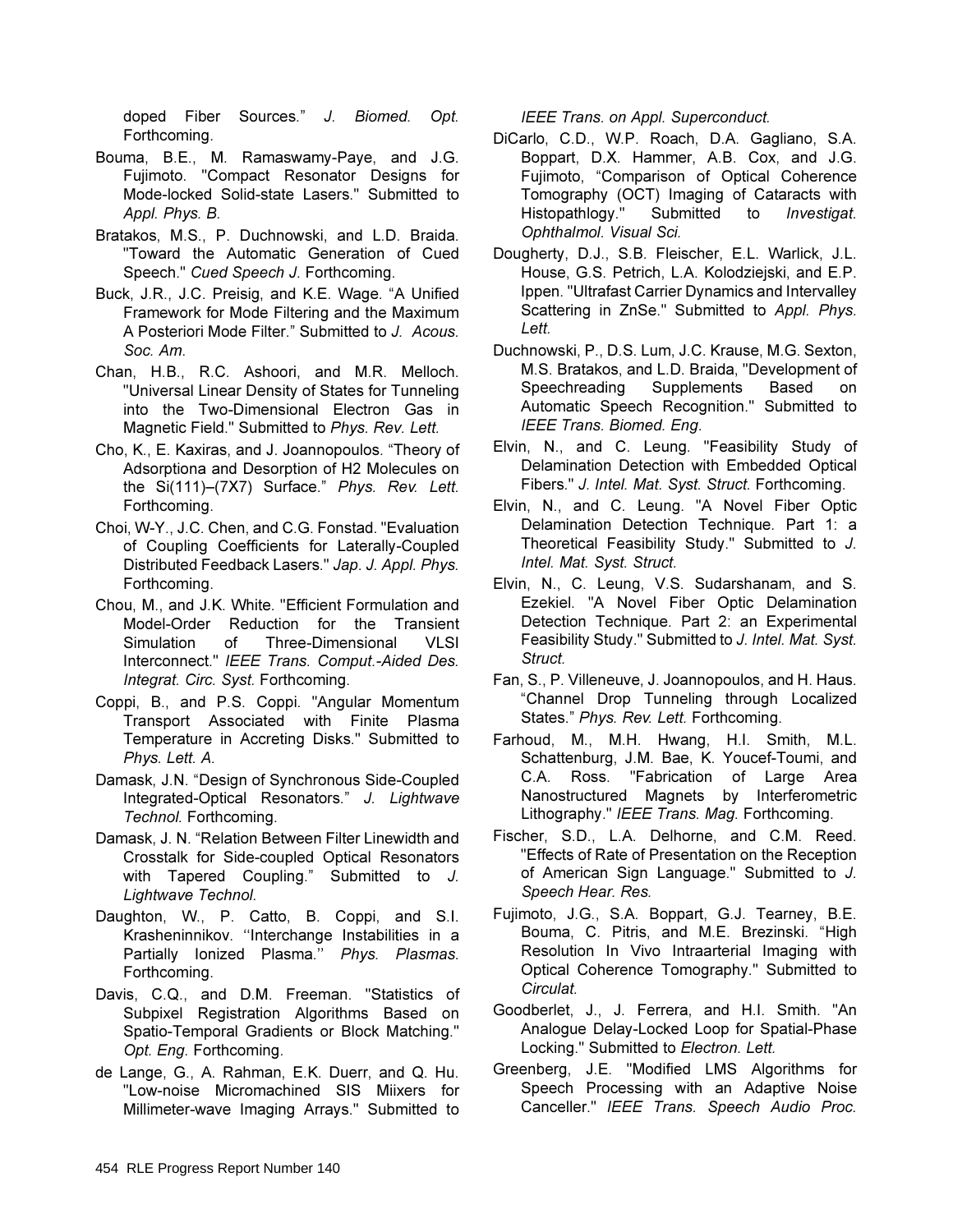Forthcoming.

- Greven M., and R.J. Birgeneau. "Correlations and Neel Order of Randomly Diluted Quantum Spin Ladders." Submitted to Phys. Rev. Lett.
- Guenther, F., C. Espy-Wilson, S. Boyce, M. Matthies, M. Zandipour, and J. Perkell. "Articulatory Tradeoffs Reduce Acoustic Variability during American English /r/ Production." Submitted to J. Acoust. Soc. Am.
- Hadjicostis, C.N., and G.C. Verghese. "Fault-Tolerant Computation in Groups and Semigroups." Submitted to IEEE Trans. Comput.
- Hadjiyiannis, G., A.P. Chandrakasan, and S. "A Low-Power, Low-Bandwidth Devadas. Protocol for Remote Wireless Terminals." ACM Trans. Wireless Comput. Forthcoming.
- Haggerty, M.R., J.B. Delos, N. Spellmeyer, and D. Kleppner. "Extracting Classical Trajectories from Atomic Spectra." Submitted to Phys. Rev. Lett.
- Ham, B.S., P.R. Hemmer, and M.S. Shahriar. Opt. Comm. Forthcoming.
- Haus, H.A., I. Sorokina, and E. Sorokin. "Ramaninduced Redshift of Ultrashort Mode-locked Laser Pulses." Submitted to J. Opt. Soc. Am. B
- Herrmann, J.M., M.E. Brezinski, B.E. Bouma, S.A. Boppart, C. Pitris, and J.G. Fujimoto. "Two and Three Dimensional High Resolution Imaging of the Human Oviduct with Optical Coherence Tomography." Fertil. Steril. Forthcoming.
- Herrmann, J.M., C. Pitris, B.E. Bouma, S.A. Boppart, J.G. Fujimoto, and M.E. Brezinski. "High Resolution Imaging of Normal and Osteoartheritic Cartilage with Optical Coherence Tomography." Submitted to J. Rheumatol.
- Hillman, R.E., E.B. Holmberg, J.S. Perkell, J. Kobler, P. Guiod, C. Gress, and E.E. Sperry. "Speech Respiration in Adult Females with Vocal Nodules." J. Speech Hear. Res. Forthcoming.
- Isabelle, S.H., G.C. Verghese, and S. Venkataraman. "Time-Averages in DC-DC Converters Operating in the Chaotic Regime." Submitted to IEEE Trans. Circ. Syst.
- Jones, D.J., S. Namiki, D. Barbier, E.P. Ippen, and H.A. Haus. "116-fs Soliton Source Based on an Er-Yb Co-doped Planar Waveguide Amplifier." IEEE Photonics Technol. Lett. Forthcoming.
- Karason, S., M.A. Srinivasan, and A.M. Annaswamy. "Encoding and Decoding of Static Information in Tactile Sensing Systems." Int. J. Robotics Res. Forthcoming.
- Ketterle, W., and H-J. Miesner. "Coherence

Properties of Bose Condensates and Atom Lasers." Submitted to Phys. Rev. A.

- Khalsa, P.S., R.M. Friedman, M.A. Srinivasan, and R.H. LaMotte. "Encoding of Shape and Orientation by Populations of Slowly and Rapidly Adapting Mechanoreceptors. I. Objects Indented Into the Finger Pad." J. Neurophysiol. Forthcoming.
- LaMotte, R.H., M.A. Srinivasan, C. Lu, P.S. Khalsa, and R.M. Friedman. "A Raised Object on a Planar Surface Stroked Across the Finger Pad. I. Responses of Cutaneous Mechanoreceptors to Shape and Orientation." J. Neurophysiol. Forthcoming.
- Lane, H., J. Perkell, M. Matthies, J. Wozniak, J. Manzella, P. Guiod, M. MacCollin, and J. Vick. "The Effect of Changes in Hearing Status on Speech Level and Speech Breathing: A Study with Cochlear Implant Users and NF-2 Patients." J. Acoust. Soc. Am. Forthcoming.
- Lee, D., and N.C. Wong. "Tuning Characteristics of a CW Dual-cavity KTP Optical Parametric Oscillator." Submitted to Appl. Phys. B.
- Lenef, A., T.D. Hammond, E.T. Smith, M.S. Chapman, R.A. Rubenstein, D.E. Pritchard. "Rotation Sensing with an Atom Interferometer." Submitted to Phys. Rev. Lett.
- Liao, S., S. Devadas, and K. Keutzer. "A Text-Compression-Based Method for Code Size Minimization in Embedded Systems." ACM Trans. Des. Automat. Electron. Syst. Forthcoming.
- Liao, S., K. Keutzer, S. Tjiang, and S. Devadas. "A New Viewpoint on Code Generation for Directed Acyclic Graphs." ACM Trans. Des. Automat. Electron. Syst. Forthcoming.
- Lyubomisky, I., and Q. Hu. "Optical Parametric Oscillators Without Phasematching." Submitted to J. Appl. Phys.
- Mason, E.J., and N.C. Wong. "Observation of Two Distinct Phase States in a Self-Phase Locked Type-II Phase-Matched Optical Parametric Oscillator." Submitted to Phys. Rev. Lett.
- Matthies, M., P. Perrier, J. Perkell, and M. Zandipour. "Variation in Speech Movement Kinematics and Temporal Patterns of Coarticulation with Changes in Clarity and Rate." Submitted to J. Speech, Lang. Hear. Res.
- Miesner, H.-J., and W. Ketterle. "Bose-Einstein Condensation In Dilute Atomic Gases." Proceedings of the Symposium on the Advancing Frontiers of Condensed Matter Science,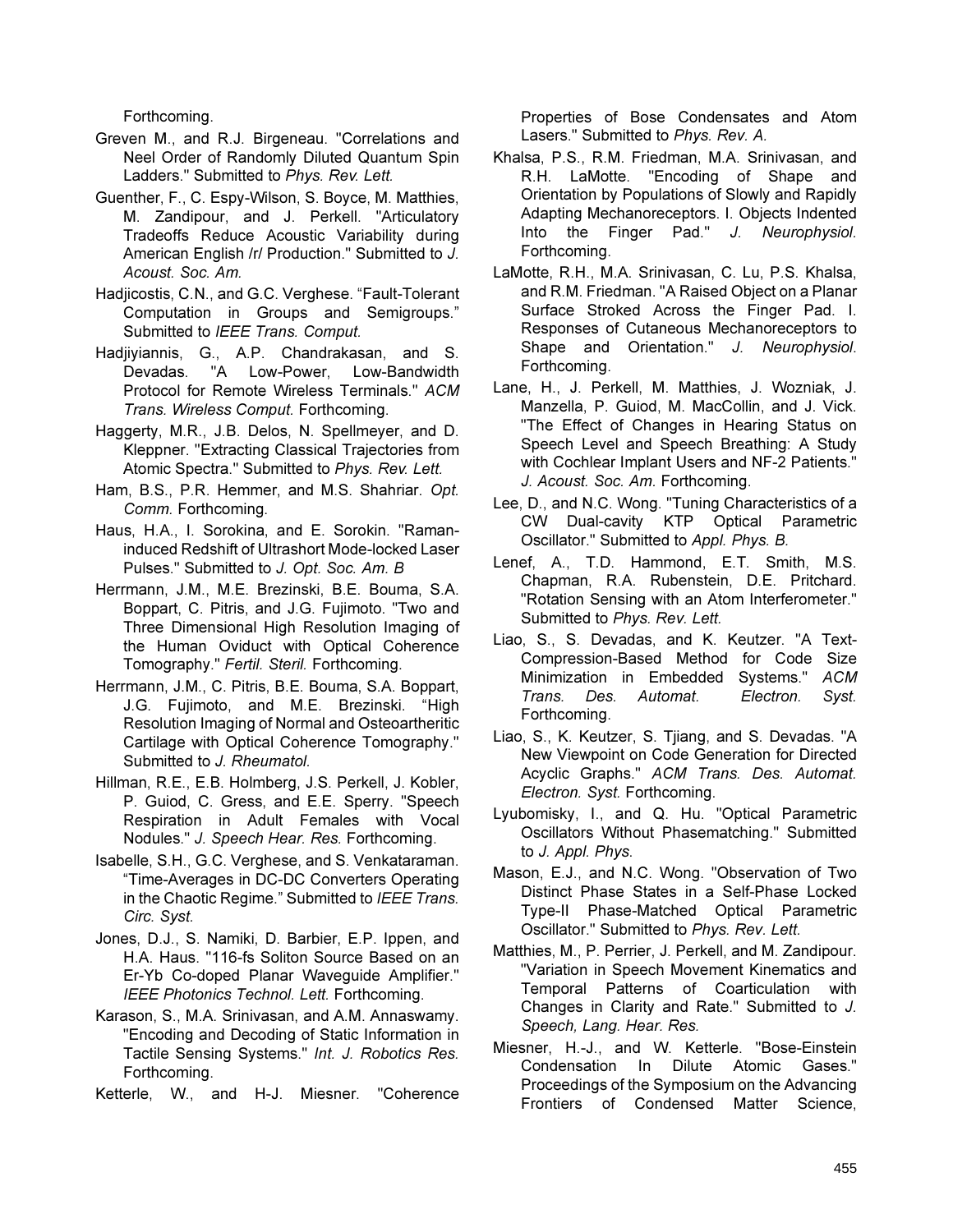Philadelphia, October 13-14, 1997; submitted to Solid State Comm.

- Monteiro, J., S. Devadas and A. Ghosh. "Optimization Sequential nf. Logic Circuits Using Precomputation." IEEE Trans. Comput.-Aided Des. Forthcoming.
- Namiki, S., C.X. Yu, and H.A. Haus. "Noise of the Stretched Pulse Fiber Laser II: Experiment." Submitted to J. Quantum Electron.
- Narayan, D.G., C.A. Toth, S. Boppart, M.R. Hee, J.G. Fujimoto, R. Birngruber, C.P. Cain, C.D. DiCarlo, and W.P. Roach. "A Comparison of Retinal Morphology Viewed by Optical Coherence Tomography and Light Microscopy." Investigat. Ophthalmol. Visual Sci. Forthcoming.
- Ooi, J.M., S.M. Verbout, J.T. Ludwig, and G.W. Wornell. "A Separation Theorem for Periodic Sharing Information Patterns in Decentralized Control." Submitted to IEEE Trans. Automatic Control.
- Ooi, J.M., and G.W. Wornell, "Fast Iterative Coding Techniques for Feedback Channels. " Submitted to IEEE Trans. Info. Theory.
- Oppenheim, A.V., and G.W. Wornell. "Nonlinear Signal and Systems." Submitted to Digital Signal Process. Handbook.
- Papadopoulos, H.C., G.W. Wornell, and A.V. Oppenheim. "Signal Encoding from Noisy Measurements using Quantizers with Dynamic Bias Control." Submitted to IEEE Trans. Info. Theory.
- Payton, K.L., and L.D. Braida. "Determining the Speech Transmission Index Directly from Speech Waveforms." Submitted to J. Acoust. Soc. Am.
- Perkell, J., and M. Zandipour. "Clarity Versus Economy of Effort in Speech Production: Kinematic Performance Spaces for Cyclical and Speech Movements." Submitted to J. Acoust. Soc. Am.
- Perkell, J., M. Zandipour, M. Matthies, and H. Lane. "Clarity Versus Economy of Effort in Speech Production: A Preliminary Study of Inter-Subject Differences and Modeling Issues." Submitted to J. Acoust. Soc. Am.
- Phillips, J.R., and J.K. White. "A Precorrected-FFT method for Electrostatic Analysis of Complicated 3-D Structures." IEEE Trans. on Comput.-Aided Des. Forthcoming.
- Plant, G. "Training in the Use of a Tactile Supplement to Lipreading: A Long-Term Case Study." Ear Hear. Forthcoming.
- Pritchard, D.E., R.A. Rubenstein, A. Dhirani, D.A.

Kokorowski, T.D. Hammond, B. Rohwedder, and E.T. Smith. "Fully Quantized Treatment of Molecular Beam Resonance: Momentum Coherences and Entanglements." To be submitted.

- Rahman, A., E. Duerr, G. de Lange, and Q. Hu. "Micromachined Room-temperature Microbolometer for mm-wave Detection and Focal-plane Imaging Arrays." Submitted to SPIE Aerosense.
- Ram, A.K., D. Benisti, and A. Bers, "Ionospheric Ion Acceleration by Multiple Electrostatic Waves." J. Geophys. Res. Forthcoming.
- Reed, C.M., and N.I. Durlach. "Note on Information Transfer Rates in Human Communication." PRESENCE. Forthcoming.
- Rossler, J.M., Y. Royter, D.E. Mull, W.D. Goodhue, and C.G. Fonstad. Jr. "Bromine Ion-Beam-Assisted Etching of InP and GaAs." Submitted to Appl. Phys. Lett.
- Senturia, S.D., N. Aluru, and J. White. "Simulating the Behavior of MEMS Devices: Computational Methods and Needs." Submitted to IEEE Computat. Sci. Engin.
- Shapiro, J.H. "Quantum Measurement Eigenkets for Continuous-Time Direct Detection." Quantum Semiclass. Opt. Forthcoming.
- Shinn-Cunningham, B.G. "Adapting to Supernormal Auditory Localization Cues: a Decision-theory Model." Percept. Psychophys. Under revision.
- Shinn-Cunningham, B.G., N.I. Durlach, and R.M. Held. "Adapting to Supernormal Auditory Localization Cues. I: Bias and Resolution." J. Acoust. Soc. Am. Forthcoming.
- Shinn-Cunningham, B.G., N.I. Durlach, and R.M. "Adapting to Supernormal Auditory Held. Localization Cues. II: Changes in Mean Response." J. Acoust. Soc. Am. Forthcoming.
- Singer. A.C. and A.V. Oppenheim. "Circuit Implementations of Soliton Systems." Submitted to IEEE Trans. Circ. Syst. II: Analog.
- Singer, A.C., A.V. Oppenheim, G.W. Wornell. "Detection and Estimation of Multiplexed Soliton Signals." Submitted to IEEE Trans. Signal Process.
- Smith, E.T., A. Dhirani, D.A. Kokorowski, R.A. Rubenstein, T.D. Roberts, H. Yao, and D.E. Pritchard. "Velocity Rephased Longitudinal Momentum Coherences with Differentially Detuned Separated Oscillatory Fields." Phys. Rev. Lett. Forthcoming.
- Stamper-Kurn, D., H.-J. Miesner, S. Inouye, M.R.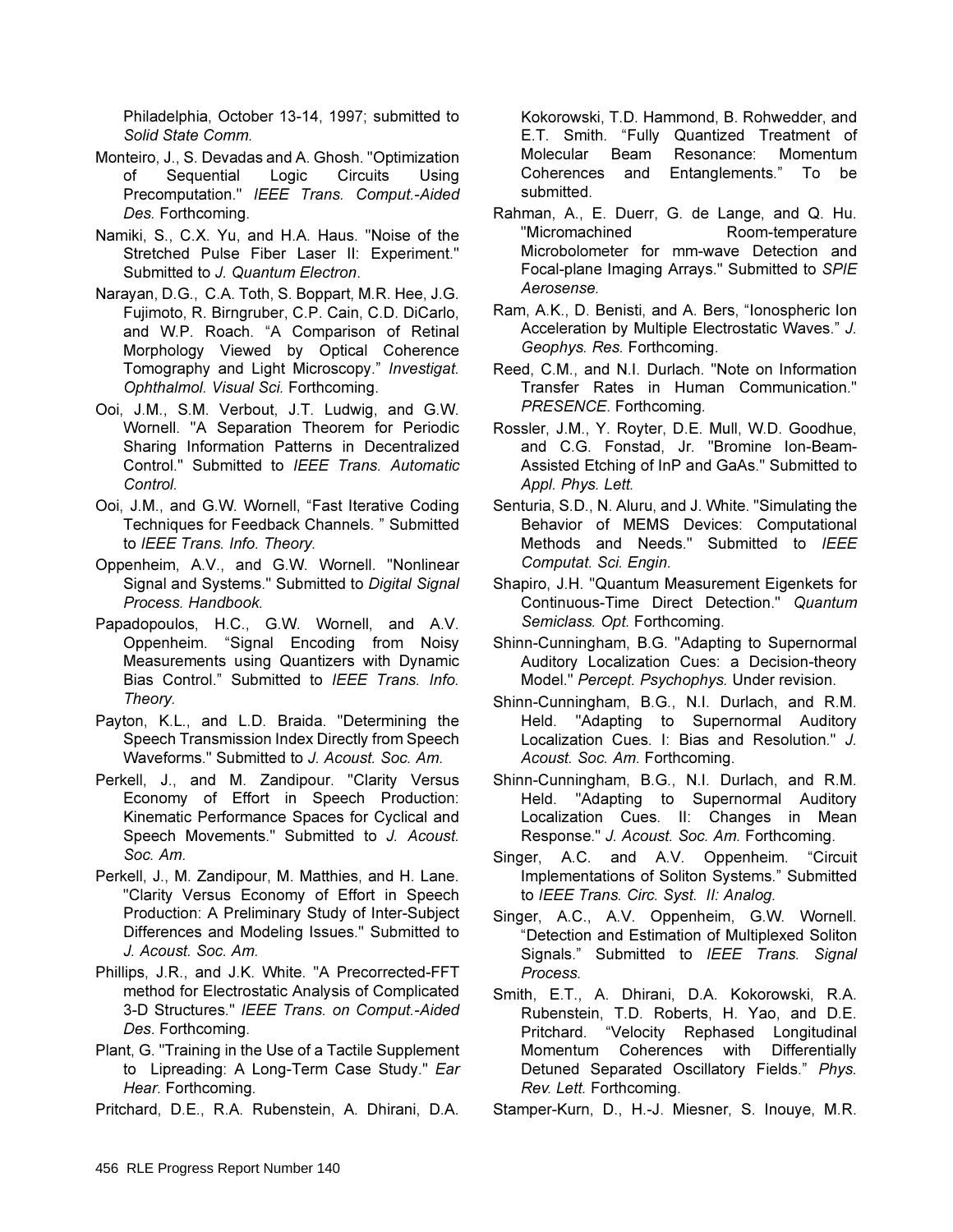Andrews, and W. Ketterle. "Excitations of a Bose-Einstein Condensate at Non-Zero Temperature: A Study of Zeroth, First, and Second Sound." Submitted to Phys. Rev. Lett.

- Tan, H.Z., N.I. Durlach, C.M. Reed, and W.M. Rabinowitz. "Information Transmission with a Multi-Finger Tactual Display." Percept. Psychophys. Under revision.
- Tausch, J., and J. White. "Second-Kind Integral Formulations for the Capicitance Probelm. Adv. in Tessmer, S.H., P.I. Glicofridis, R.C. Ashoori, and M.R. Melloch. "Subsurface Charge Accumulation Imaging of the Quantum Hall Effect." Nature. Forthcoming.
- Tearney, G.J., B.E. Bouma, S.A. Boppart, M.E. Brezinski, J.G. Fujimoto, and J.F. Souther. "Optical Biopsy in Human Urologic Tissue Using Optical Coherence Tomography." Submitted to J. Urol.
- Tessmer, S.H., R.C. Ashoori, and M.R. Melloch. "Scanning Capacitance Microscopy of the Quantum Hall Effect." In preparation for submission to Sci.
- U'Ren, G.D., M.S. Goorsky, E.M. Koontz, M.H. Lim, G.S. Petrich, L.A. Kolodziejski, V.V. Wong, H.I. Smith, K.M. Matney, and M. Wormington. "Analysis of Lattice Distortions in High Quality InGaAsP Epitaxial Overgrowth of Rectangular-Patterned InP Gratings." J. Vac. Sci. Technol. B. Forthcoming.
- Wong, N.C., E. Mason and P. Nee. "Metrological Applications of Frequency Conversion in X(2) Media." Submitted to Quantum and Semiclass. Opt.
- Wu, C., R. Wilhelms-Tricarico, and J.A. Negulesco. "Landmark Selection for Cross-Mapping Muscle Anatomy and Volumetric Images of the Human Tongue." Submitted to Clin. Anat.
- Yang, I.Y., D.A. Antoniadis, and H.I. Smith. "Fabrication of Back-gated CMOS Devices Using Mixed and Matched Optical and X-rav Lithographies." Submitted the 40th to International Symposium on Electron Ion and Photon Beam Technology and Nanofabrication.
- Yu, C.X., S. Namilki, and H.A. Haus. "Noise of the Stretched Pulse Fiber Laser II: Experiment." J. Quantum Electron.
- Zhitenev, N.B., R.C. Ashoori, L.N. Pfeiffer, and K.W. West. "Periodic and Aperiodic Bunching in the Addition Spectra of Quantum Dots." Submitted for publication to Phys. Rev. Lett.
- Zurek, P.M., and K. Saberi, "Stimulus-token Effects in

the Lateralization of Two-transient Stimuli." Submitted to J. Acoust. Soc. Am.

Zurek.  $P.M.,$ and  $B.G.$ Shinn-Cunningham, Intensity-difference "Localization Cues in Stereophony." Submitted to J. Acoust. Soc. Am.

## A.3 Book/Chapters in Books

- Annaswamy, A.M., and M.A. Srinivasan. "The Role of Compliant Fingerpads in Grasping and Manipulation: Identification and Control." In Essays on Mathematical Robotics. Eds. J. Baillieul, S. Sastry, and H.J. Sussman. The IMA Volumes in Mathematics and its Applications, vol. 104. New York: Springer-Verlag. Forthcoming.
- Barahona, M., E. Trias, T.P. Orlando, A.E. Duwel, H.S.J. van der Zant, K.A. Delin, and T.P. Orlando. "Superconductivity." In The Engineering Handbook. Ed. R.C. Dorf. Boca Raton, Florida: CRC Press, 1997, pp.1274-86.
- Buck, J.R., M.M. Daniel, and A.C. Singer. "Computer Explorations using Matlab." In Signals and Systems. Upper Saddle River, New Jersey: Prentice Hall, 1997.
- Delgutte, B. "Auditory Neural Processing of Speech." In Handbook of Phonetic Sciences. Eds. W.J. Hardcastle and J. Laver. Oxford, England: Blackwell, 1997, pp. 507-38.
- Delqutte, B., B.M. Hammond, and P.A. Cariani. "Neural Coding of the Temporal Envelope of speech: Relation to Modulation Transfer Functions." In Psychophysical and Physiological Advances in Hearing. Eds. A.R. Palmer, A. Reese, A.Q Summerfield, and R. Meddis, London: Whurr, Forthcomina.
- Delgutte, B., B.M. Hammond, and P.A. Cariani. "Neural Coding of the Temporal Envelope of Speech." In Listening to Speech. Eds. W.A. Ainsworth and S. Greenberg. Oxford, England: Oxford University Press. Forthcoming.
- Haus, H.A. "Short Pulse Generation." In Compact Sources of Ultrashort Pulses. Ed. I. Duling. Cambridge University Press, 1997.
- Johnson, J.T., R.T. Shin, and J. A. Kong. "Scattering and Thermal Emission From a Two-Dimensional Periodic Surface." In Progress In Electromagnetics Research 15. Ed. J.A. Kong. Cambridge, Massachusetts: EMW Publishing, 1997.
- Ketterle, W., and N.J. van Druten. "Evaporative Cooling of Atoms." In Advances in Atomic Molecular and Optical Physics. 37: 181-236. Eds. Beder-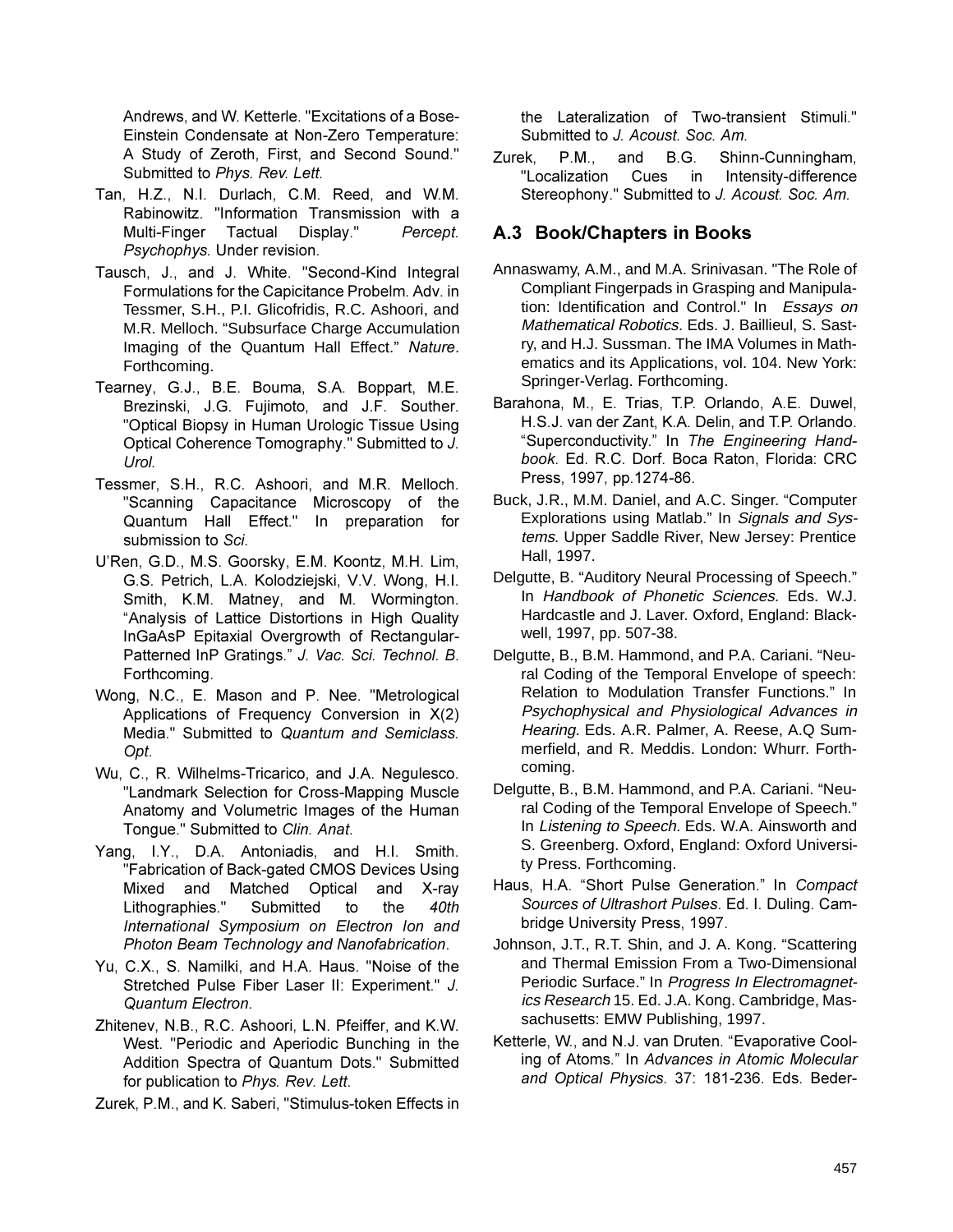son and H. Walther. San Diego, California: Academic Press, 1997.

- Kong, J.A., ed. Progress in Electromagnetics Research 15. Cambridge, Massachusetts: EMW Publishing, 1997.
- Kong, J.A., ed. Progress in Electromagnetics Research 16. Cambridge, Massachusetts: EMW Publishing, 1997.
- Kong, J.A., ed, Progress in Electromagnetics Research 17. Cambridge, Massachusetts: EMW Publishing, 1997.
- Lum, D.S., and L.D. Braida. "DSP Implementation of a Real-Time Hearing Loss Simulator Based on Dynamic Expansion." In Modeling Sensorineural Hearing Loss. Ed. W. Jesteadt. Mahwah, New Jersey: L. Earlbaum Assoc., 1997.
- Merchant, S.N., M.E. Ravicz, S.E. Voss, S. Puria, W.T. Peake, and J.J. Rosowski, "Middle-ear Mechanics in Normal. Diseased and Reconstructed Ears." In Middle Ear Mechanics in Research and Otosurgery. Ed. K.-B. Huttenbrink, Dresden, Germany: Dresden University of Technology, 1997, pp. 175-82.
- Oates, J., and R.T. Shin. "Modeling Multiple Interaction Small Aperture EMI Applications Using the Finite-Difference Time-Domain Technique." In Progress in Electromagnetics Research. Cambridge, Massachusetts: EMW Publishing, 1997, Chapter 4, pp. 75-105.
- Oppenheim, A.V., A.S. Willsky, and S.H. Nawab. Signals and Systems. 2nd edition. Upper Saddle River, New Jersey: Prentice Hall, 1997.
- Peake, W.T., and J.J. Rosowski, "Acoustic Properties of the Middle Ear." In Encyclopedia of Acoustics, vol 3. Ed. M.J. Crocker. New York: Wiley, 1997, pp. 1337-46.
- Rosowski, J.J., S.N. Merchant, M.E. Ravicz, S.E. Voss, M. Caradonna, M.J. Cunningham, and W.T. Peake. "Analyses of Acoustic Mechanisms in Middle-ear Pathology and Reconstruction." In Middle Ear Mechanics in Research and Otosurgery. Ed. K.-B. Huttenbrink. Dresden, Germany: Dresden University of Technology, 1997, pp 183-89.
- Rosowski, J.J., S.W. Teoh, and D.T. Flandermeyer. "The Effect of pars flaccida on the Sensitivity to Sound." In Diversity in Auditory Mechanics. Eds. E.R. Lewis, G.R. Long, R.F. Lyon, P.M. Narins, C.R. Steele, and E. Hecht-Poinar. Singapore: World Scientific, 1997, pp. 129-35.
- Schmiedmayer, J., M.S. Chapman, C.R. Ekstrom, T.D. Hammond, A. Lenef, R.A. Rubenstein, E.T. Smith, and D.E. Pritchard. "Optics and Interferometry with Atoms and Molecules." In Atom Interferometry Advances in Atomic and Molecular Physics, Supplement 3. Ed. P.R. Berman. 1997.
- Shattuck-Hufnagel, S. "Phrase-level Phonology in Speech Production Planning: Evidence for the Role of Prosodic Structure." In Prosody: Theory and Experiment: Studies Presented to Gosta Bruce. Ed. M. Horne. Stockholm, Sweden: Kluwer. Forthcoming.
- Shih, S.E., K.H. Ding, J.A. Kong, Y.E. Yang, R.E. Davis, J.P. Hardy, and R. Jordan. "Modeling of Millimeter Wave Backscattering of Time-Varying Snowcover." In Progress in Electromagnetics Research 16. Ed. J.A. Kong. Cambridge, Massachusetts: EMW Publishing, 1997.
- Xu, B., Q. Hu, and M. R. Melloch. "Intersubband THz Emission in Multiple Quantum Wells." In Chapter 10, "Long Wavelength Infrared Emitters Based on Quantum Wells," vol. 9 in Optoelectronic Properties of Semiconductors and Superlattices. Ed. M. Helm. New York: Gordon and Breach. Forthcoming.

## **A.4 RLE Publications**

- Fleischer, D.A., ed. "Changing the Image of Broadcast Technology: RLE's Advanced Television and Signal Processing Group." RLE currents 10(1) (1998).
- Fleischer, D.A., ed. "Crossing the Bridge to Biomedical and Bioengineering Research." RLE currents 9(2) (1997).
- Fleischer, D.A., ed. "Frontiers of Atomic Physics at RLE." RLE currents 9(1) (1997).
- Lam, W. Multiscale Methods for the Analysis and Application of Fractal Point Processes and Queues. RLE TR-614. Cambridge, Massachusetts: MIT Research Laboratory of Electronics, 1997.
- Ooi, J.M. A Framework for Low-Complexity Communication over Channels with Feedback. RLE TR-617. Cambridge, Massachusetts: MIT Research Laboratory of Electronics, 1997.
- Ooi. J.M., and G.W. Wornell. Fast Iterative Techniques for Feedback Channels: Finite-state Channels and Universal Communication RLF TR-615. Cambridge, Massachusetts: **MIT** Research Laboratory of Electronics, 1997.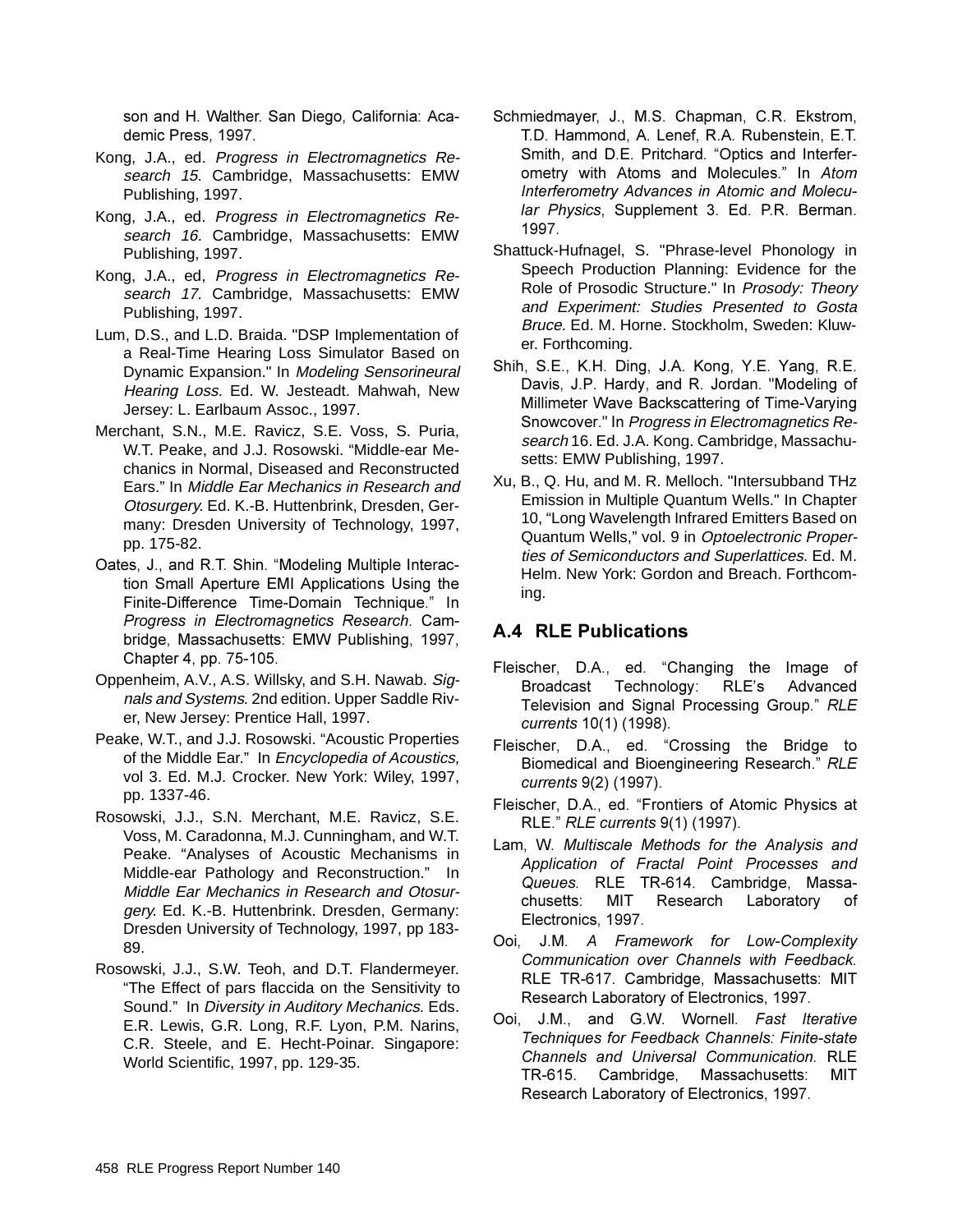- RLE Progress Report Number 139: January-December 1996. Cambridge, Massachusetts: MIT Research Laboratory of Electronics, 1997.
- Salisbury, J. K., and M.A. Srinivasan, eds. Proceedings of the Second PHANToM Users Group Workshop. RLE TR-618. Cambridge, Massachusetts: MIT Research Laboratory of Electronics, 1997.

## A.5 RLE Theses

- Cao, R. Multivariate Analysis of Manufacturing Data. S.M. thesis, Department of Electrical Engineering and Computer Science, MIT, May 1997.
- Cutro, J.A. Transport Properties and Modification of the Flux Pinning in Single Crystal Bismuth Superconductors. Ph.D. Cuprate diss.. Department of Electrical Engineering and Computer Science, MIT, 1997.
- Damask, J.N. Integrated-Optic Grating-Based Filters for Optical Communication Systems. Ph.D. diss., Department of Electrical Engineering and Computer Science, MIT. 1997.
- Daughton, W.S. Transport Processes in Well Confined High Temperature Plasmas and Collective Modes in their Partially Ionized Edge Region. Ph.D. diss., Department of Physics, MIT, 1998.
- Davis, C.Q. Measuring Nanometer, Three-dimensional Motions with Light Microscopy. Ph.D. diss., Department of Electrical Engineering and Computer Science, MIT, June 1997.
- $E.K.$ Duerr. Millimeter-wave Integrated Horn Antennas. S.M. thesis, Department of Electrical Engineering and Computer Science, MIT, December 1997.
- Eggen, T.H. Underwater Acoustic Communication over Doppler Spread Channels. Ph.D. diss., Department of Electrical Engineering and Computer Science, MIT, 1997.
- Em, M. Electromagnetic Wave Scattering from a Two-Dimensional Periodic Array of Dielectric Cylinders with Applications to Photonic Crystals. M.E. thesis. Department of Electrical Engineering and Computer Science, MIT, September 1997.
- Farhoud, M. Interferometric Lithography and Selected Applications. S.M. thesis, Department of Electrical Engineering and Computer Science, MIT, June 1997.
- Foresi, J. Optical Confinement and Light Guiding in High Dielectric Contrast Materials Systems. Ph.D. diss., Department of Materials Science and Engineering, MIT, June 1997.
- Franke, A. Fabrication of Extremely Smooth Nanostructures Using Anisotropic Etching. S.M. thesis, Department of Electrical Engineering and Computer Science, MIT, June 1997.
- Golubovic, B. Study of Near-Infrared Pumped Solid-State Lasers and Applications. Ph.D. diss., Department of Electrical Engineering and Computer Science, MIT, 1997.
- Goodberlet, J.G. An Experimental Investigation of a Table-Top, Laser-Driven Extreme Ultraviolet Laser. Ph.D. diss., Department of Electrical Engineering and Computer Science, MIT, 1997.
- Graf, I.J. Simulation of the Effects of Sensorineural Hearing Loss. M. Eng. thesis, Department of Electrical Engineering and Computer Science, MIT, September 1997.
- Greer, D.R. Multiresolution Laser Radar Range Profiling of Real Imagery. M. Eng. thesis, Department of Electrical Engineering and Computer Science. MIT, 1997.
- Grein, M.E. A Regeneratively Modelocked Fiber Ring Laser. S.M. thesis. Department of Electrical Engineering and Computer Science, MIT, 1997.
- Hammond, T.D. Atom Interferometry: Dispersive Index of Defraction and Rotation Induced Phase Shifts for Matter Waves. Ph.D. diss., Department of Physics, MIT, 1997.
- Hoshino, I. Hyperthermal Molecular Beam Dry Etching of III-V Compound Semiconductors. Ph.D. diss., Department of Materials Science and Engineering, MIT, 1997.
- Hsiung, D.S. Fast and Efficient Optical Phase Conjugation Using a Degenerate Raman System in Rubidium. M.Eng. thesis, Department of Electrical Engineering and Computer Science, MIT, 1997.
- Huang, E.W. Computer Control of an Experiment to Study Bose-Einstein Condensation. S.B. thesis, Department of Physics, MIT. 1997.
- Jackson, K.M. Laterally Non-Uniform Doping Profiles in MOSFETs: Modeling and Analysis. S.M. thesis, Department of Electrical Engineering and Computer Science, MIT. 1997.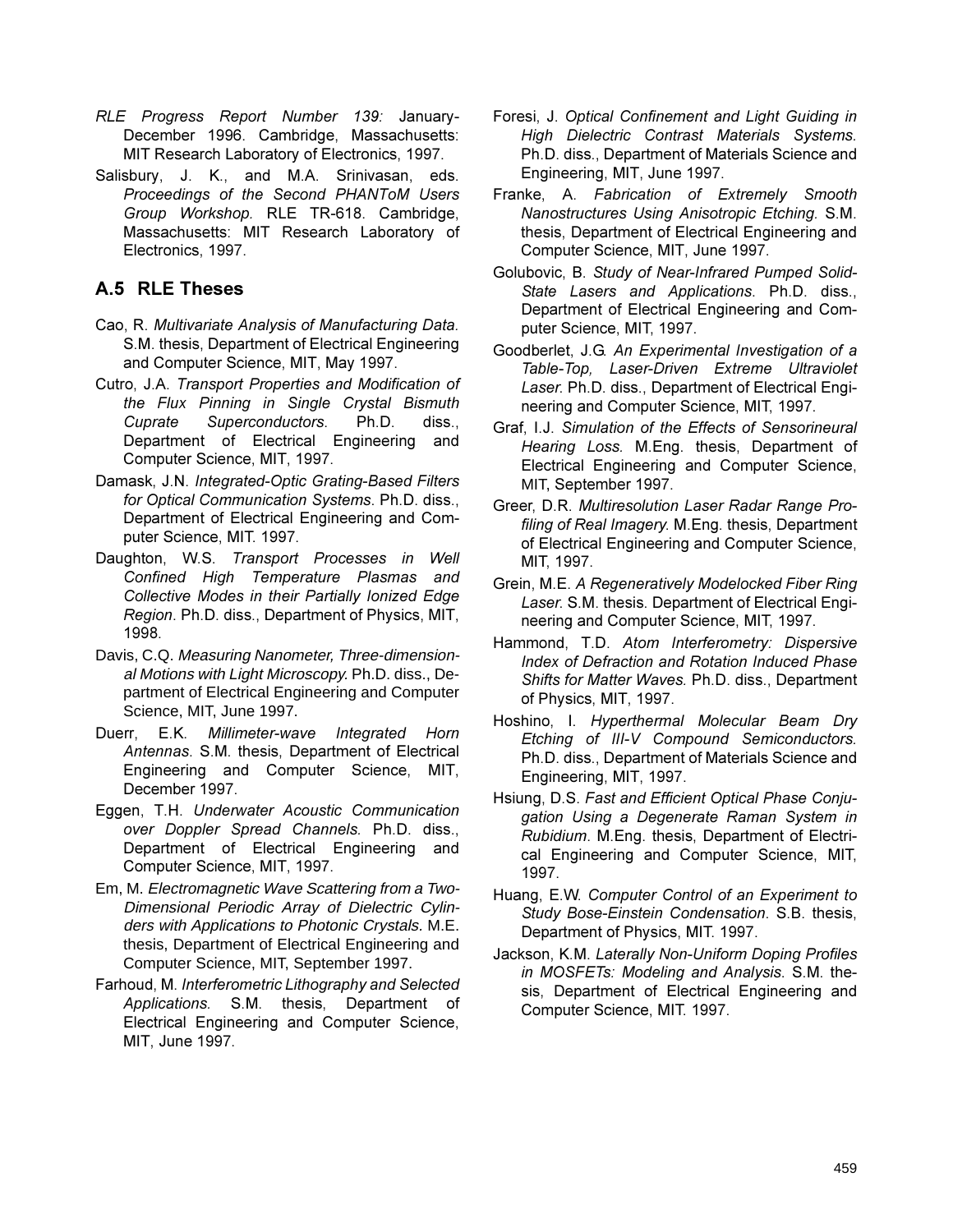- Jensen, J.K. Non-linear Dynamics of Josephson Junction Arrays: Expanding the Characteristics of *the Depinning Transition from 1D Ladder to 2D* Arrays. S.B. thesis, Department of Electrical Engineering and Computer Science, MIT, 1998.
- Jiao, H. Experimental and Theoretical Aspects of Quantum Chaos in Rydberg Atoms in Strong *Fields. Ph.D. diss., Department of Physics, MIT.* 1997.
- Johnson, L. Using Videomicroscopy to Characterize *the Three-dimensional Motions of a Microfabricated Gyroscope. S.M. thesis, Department of* Electrical Engineering and Computer Science, MIT. June 1997.
- Kao, Y-C.A. Finite-Difference Time-Domain modeling of Oblique Incidence Scattering from Periodic Surfaces. S.M. thesis, Department of Electrical Engineering and Computer Science, MIT, June 1997
- Karu, Z.Z. Fast Subpixel Registration of 3-D Images. Ph.D. diss., Department of Electrical Engineering and Computer Science, MIT, September 1997.
- Kittipiyakul, S. Automated Remote Microscope for *Inspection of Integrated Circuits.* S.M. thesis. Department of Electrical Engineering and Computer Science, MIT, 1997.
- Koh, G. Training Spatial Knowledge Acquisition Using *Virtual Environments.* M. Eng. thesis, Department of Electrical Engineering and Computer Science, MIT, 1997.
- Kuang, M.-H. D-T Ignition in the ITER and Ignitor *Experiments.* S.B. thesis, Department of Physics, MIT, 1997.
- Laneman, J.N. Channel Estimation and Equalization *<i>Ior* Spread-Response Precoding Systems in Fading Environments. S.M. thesis, Department of Electrical Engineer and Computer Science, MIT, 1997.
- Leung, G. Synthetic Aperture Radar Discrimination of *Diffuse and Specular Target Returns. S.B. thesis,* Department of Electrical Engineering and Computer Science, MIT, 1997.
- Leung, G. Synthetic Aperture Radar Discrimination of *Diffuse and Specular Target Returns. M.Eng.* thesis, Department of Electrical Engineering and Computer Science, MIT, 1997.
- Ludwig, J.T. Low Power Digital Filtering Using Adaptive Approximate Processing. Ph.D. diss., Department of Electrical Engineering and Computer Science, MIT, 1997.
- Lutwak, R. Millimeter-Wave Studies of Hydrogen *Rydberg States.* Ph.D. diss., Department of Physics, MIT, 1997.
- Martin, P.S. Quantum Well Intersubband Photodetec*tors in Focal Plane Arrays. Ph.D. diss., Depart*ment of Electrical Engineering and Computer Science, MIT, 1997.
- Meinhold, M.W. Aligned T-gate Fabrication Using Xray Lithography. S.M. thesis, Department of Electrical Engineering and Computer Science, MIT, 1997.
- Mewes, M-O. Bose-Einstein Condensation OF Sodium Atoms. Ph.D. diss., Department of Physics, MIT, 1997.
- Mansour, S.A. Effects of Amplitude Envelope Cues as an Aid to Enhanced Speechreading. M.Eng. thesis, Department of Electrical Engineering and Computer Science, MIT, May 1997.
- Nemec, J.E. A Quantity Scheduling Language for *Manufacturing* Systems. S.M. (M.Sci. in Operations Research), Department of Electrical Engineering and Computer Science, MIT, June 1997
- **Ooi, J.M. A Framework for Low-Complexity Commun***ication over Channels with Feedback. Ph.D. diss.,* Department of Electrical Engineering and Computer Science, MIT, 1997.
- Patire, A.D. Measuring the Point Spread Function of a Light Microscope. S.B. thesis, Department of Electrical Engineering and Computer Science, MIT, February 1997.
- Perez, M. Java Remote Microscope for Collaborative *Inspection of Integrated Circuits. M.Eng. thesis.* Department of Electrical Engineering and Computer Science, MIT, June 1997.
- Pimsamarn, K. Electromagnetic Scattering Model for Saline Ice Covered with Frost Flowers. M.Eng. thesis, Department of Electrical Engineering and Computer Science, MIT, September 1997.
- Rabiner, W.B. Network Driven Motion Estimation for *Wireless Video Terminals. S.M. thesis, Depart*ment of Electrical Engineering and Computer Science, MIT, 1997.
- Rahman, A. Room-temperature Micromachined *Microbolometers for W-band (-110 GHz) Focal*plane Imaging Arrays. Department of Electrical Engineering and Computer Science, MIT, 1997.
- Rahman, N. Extraction of MOSFET Doping Profiles *from Device Electrical Measurements. M.Eng.* Thesis. Department of Electrical Engineering and Computer Science, MIT, 1997.